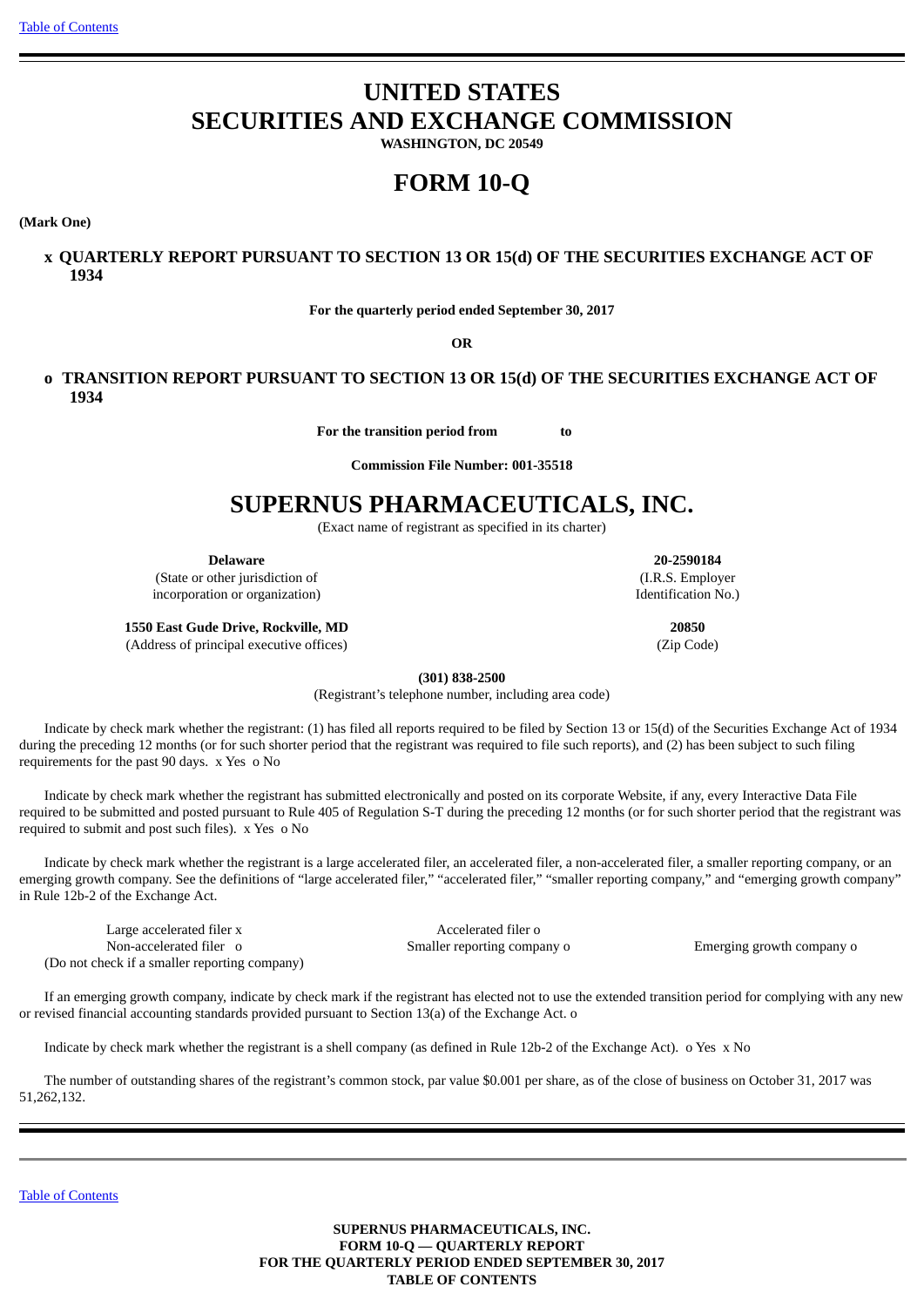|                                                                                                                           | Page No.       |
|---------------------------------------------------------------------------------------------------------------------------|----------------|
| <b>PART I - FINANCIAL INFORMATION</b>                                                                                     |                |
| Item 1. Financial Statements                                                                                              |                |
| Consolidated Balance Sheets as of September 30, 2017 (Unaudited) and December 31, 2016                                    |                |
| Consolidated Statements of Operations for the three and nine months periods ended September 30, 2017 and 2016 (Unaudited) | $\overline{2}$ |
| Consolidated Statements of Comprehensive Income for the three and nine months periods ended September 30, 2017 and 2016   |                |
| (Unaudited)                                                                                                               | 3              |
| Consolidated Statements of Cash Flows for the nine months periods ended September 30, 2017 and 2016 (Unaudited)           | 4              |
| <b>Notes to Consolidated Financial Statements (Unaudited)</b>                                                             | 5              |
| Item 2. Management's Discussion and Analysis of Financial Condition and Results of Operations                             | 20             |
| Item 3. Quantitative and Qualitative Disclosures about Market Risk                                                        | 31             |
| <b>Item 4. Controls and Procedures</b>                                                                                    | 32             |
| <b>PART II - OTHER INFORMATION</b>                                                                                        |                |
| Item 1. Legal Proceedings                                                                                                 | 33             |
| Item 1A. Risk Factors                                                                                                     | 36             |
| Item 2. Unregistered Sales of Equity Securities and Use of Proceeds                                                       | 36             |
| <b>Item 3. Defaults Upon Senior Securities</b>                                                                            | 36             |
| <b>Item 4. Mine Safety Disclosures</b>                                                                                    | 36             |
| Item 5. Other Information                                                                                                 | 36             |
| Item 6. Exhibits                                                                                                          | 36             |
| <b>SIGNATURES</b>                                                                                                         | 39             |
|                                                                                                                           |                |

# Table of [Contents](#page-0-0)

# **PART I — FINANCIAL INFORMATION**

### <span id="page-1-1"></span><span id="page-1-0"></span>**Supernus Pharmaceuticals, Inc. Consolidated Balance Sheets (in thousands, except share amounts)**

|                                                                                                                                                                                                              | September 30,<br>2017 |             | December 31,<br>2016 |
|--------------------------------------------------------------------------------------------------------------------------------------------------------------------------------------------------------------|-----------------------|-------------|----------------------|
|                                                                                                                                                                                                              |                       | (unaudited) |                      |
| <b>Assets</b>                                                                                                                                                                                                |                       |             |                      |
| Current assets:                                                                                                                                                                                              |                       |             |                      |
| Cash and cash equivalents                                                                                                                                                                                    | \$                    | 81,924      | \$<br>66,398         |
| Marketable securities                                                                                                                                                                                        |                       | 32,626      | 23,723               |
| Accounts receivable, net                                                                                                                                                                                     |                       | 56,166      | 41,527               |
| Inventories, net                                                                                                                                                                                             |                       | 14.947      | 16,801               |
| Prepaid expenses and other current assets                                                                                                                                                                    |                       | 5,667       | 2,955                |
| <b>Total current assets</b>                                                                                                                                                                                  |                       | 191,330     | 151,404              |
| Long term marketable securities                                                                                                                                                                              |                       | 123,123     | 75,410               |
| Property and equipment, net                                                                                                                                                                                  |                       | 4,688       | 4,344                |
| Intangible assets, net                                                                                                                                                                                       |                       | 37,162      | 36,350               |
| Other non-current assets                                                                                                                                                                                     |                       | 368         | 331                  |
| Deferred income taxes                                                                                                                                                                                        |                       | 28,807      | 41,729               |
| <b>Total assets</b>                                                                                                                                                                                          | \$                    | 385,478     | \$<br>309,568        |
| Liabilities and stockholders' equity                                                                                                                                                                         |                       |             |                      |
| Current liabilities:                                                                                                                                                                                         |                       |             |                      |
| Accounts payable                                                                                                                                                                                             | \$                    | 6,262       | \$<br>8,055          |
| Accrued sales deductions                                                                                                                                                                                     |                       | 59,772      | 41,943               |
| Accrued expenses                                                                                                                                                                                             |                       | 26,892      | 27,427               |
| Income taxes payable                                                                                                                                                                                         |                       | 6,489       | 7                    |
| Non-recourse liability related to sale of future royalties, current portion                                                                                                                                  |                       | 5,254       | 3,101                |
| Deferred licensing revenue                                                                                                                                                                                   |                       | 287         | 209                  |
| <b>Total current liabilities</b>                                                                                                                                                                             |                       | 104,956     | 80,742               |
| Deferred licensing revenue, net of current portion                                                                                                                                                           |                       | 1,221       | 1,501                |
| Convertible notes, net                                                                                                                                                                                       |                       |             | 4,165                |
| Non-recourse liability related to sale of future royalties, long term                                                                                                                                        |                       | 22,702      | 27,289               |
| Other non-current liabilities                                                                                                                                                                                |                       | 4,936       | 4,002                |
| Derivative liabilities                                                                                                                                                                                       |                       |             | 114                  |
| <b>Total liabilities</b>                                                                                                                                                                                     |                       | 133,815     | 117,813              |
| <b>Stockholders' equity:</b>                                                                                                                                                                                 |                       |             |                      |
| Common stock, \$0.001 par value, 130,000,000 shares authorized at September 30, 2017 and December 31,<br>2016: 51.262.007 and 49.971.267 shares issued and outstanding at September 30, 2017 and December 31 |                       |             |                      |

2016; 51,262,007 and 49,971,267 shares issued and outstanding at September 30, 2017 and December 31,

| 2016, respectively                                        |           | 50        |
|-----------------------------------------------------------|-----------|-----------|
| Additional paid-in capital                                | 291.841   | 276,127   |
| Accumulated other comprehensive income (loss), net of tax | 252       | (134)     |
| Accumulated deficit                                       | (40, 481) | (84, 288) |
| Total stockholders' equity                                | 251.663   | 191.755   |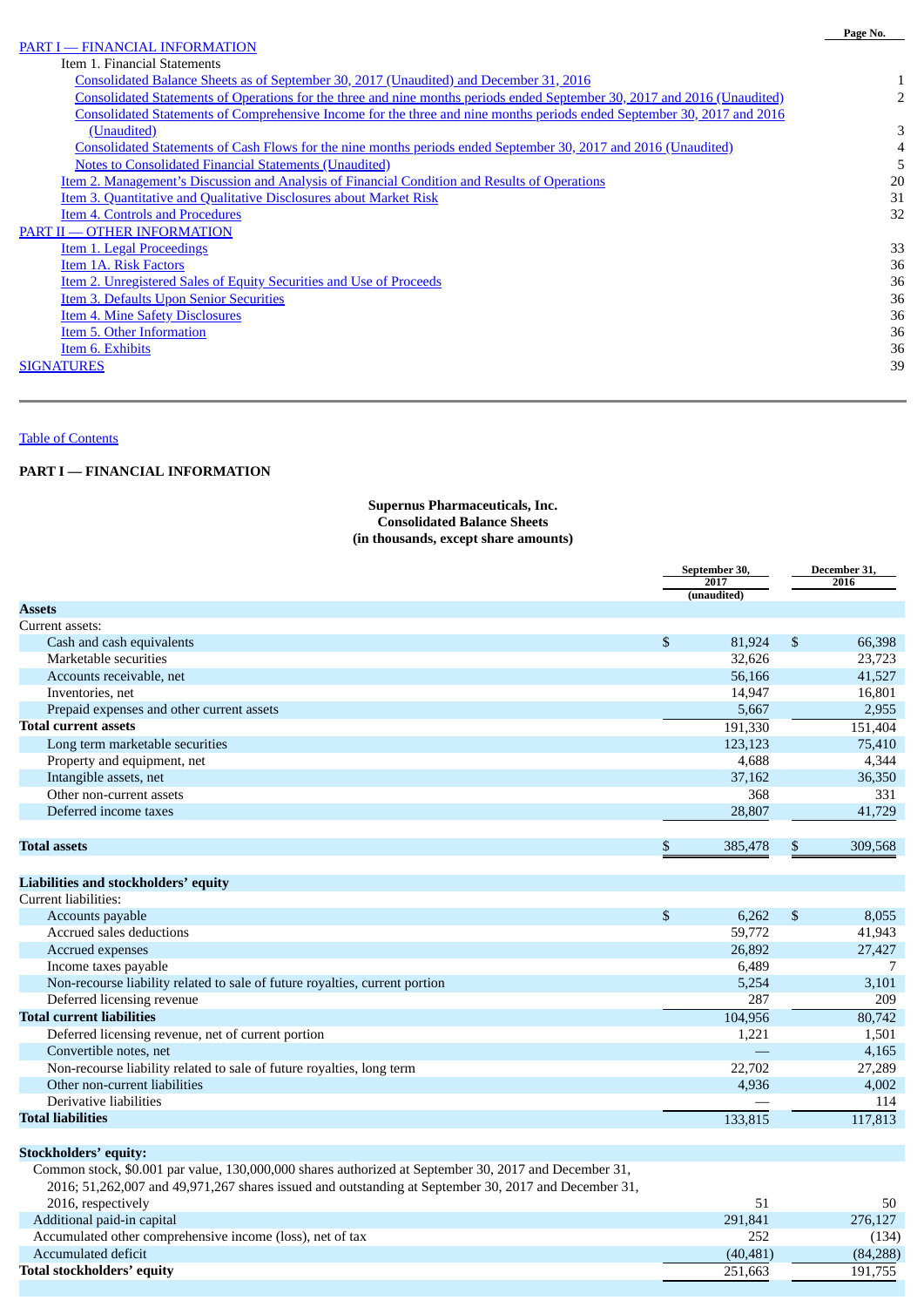<span id="page-2-0"></span>

See accompanying notes.

## Table of [Contents](#page-0-0)

## **Supernus Pharmaceuticals, Inc. Consolidated Statements of Operations (in thousands, except share and per share data)**

|                                                                  |                         | <b>Three Months ended September 30,</b> |                 |            |                          | Nine Months ended September 30, |                         |            |  |
|------------------------------------------------------------------|-------------------------|-----------------------------------------|-----------------|------------|--------------------------|---------------------------------|-------------------------|------------|--|
|                                                                  |                         | 2017                                    | (unaudited)     | 2016       |                          | 2017                            | (unaudited)             | 2016       |  |
| Revenue                                                          |                         |                                         |                 |            |                          |                                 |                         |            |  |
| Net product sales                                                | \$                      | 78,066                                  | \$              | 55,618     | \$                       | 207,763                         | \$                      | 148,978    |  |
| Royalty revenue                                                  |                         | 2,010                                   |                 | 1,140      |                          | 4,338                           |                         | 3,464      |  |
| Licensing revenue                                                |                         | 322                                     |                 | 52         |                          | 1,702                           |                         | 187        |  |
|                                                                  |                         |                                         |                 |            |                          |                                 |                         |            |  |
| Total revenue                                                    |                         | 80,398                                  |                 | 56,810     |                          | 213,803                         |                         | 152,629    |  |
|                                                                  |                         |                                         |                 |            |                          |                                 |                         |            |  |
| Costs and expenses                                               |                         |                                         |                 |            |                          |                                 |                         |            |  |
| Cost of product sales                                            |                         | 4,251                                   |                 | 3,428      |                          | 11,060                          |                         | 8,214      |  |
| Research and development                                         |                         | 12,980                                  |                 | 7,868      |                          | 33,405                          |                         | 29,539     |  |
| Selling, general and administrative                              |                         | 40,825                                  |                 | 25,675     |                          | 104,141                         |                         | 76,956     |  |
|                                                                  |                         |                                         |                 |            |                          |                                 |                         |            |  |
| Total costs and expenses                                         |                         | 58,056                                  |                 | 36,971     |                          | 148,606                         |                         | 114,709    |  |
|                                                                  |                         |                                         |                 |            |                          |                                 |                         |            |  |
| Operating income                                                 |                         | 22,342                                  |                 | 19,839     |                          | 65,197                          |                         | 37,920     |  |
| Other income (expense)                                           |                         |                                         |                 |            |                          |                                 |                         |            |  |
| Interest income                                                  |                         | 814                                     |                 | 378        |                          | 2,002                           |                         | 1,071      |  |
| Interest expense                                                 |                         |                                         |                 | (202)      |                          | (148)                           |                         | (577)      |  |
| Interest expense-nonrecourse liability related to sale of future |                         |                                         |                 |            |                          |                                 |                         |            |  |
| rovalties                                                        |                         | (155)                                   |                 | (1,004)    |                          | (1,274)                         |                         | (3, 564)   |  |
| Changes in fair value of derivative liabilities                  |                         |                                         |                 | 125        |                          | 76                              |                         | 349        |  |
| Loss on extinguishment of debt                                   |                         | (91)                                    |                 |            |                          | (295)                           |                         | (382)      |  |
|                                                                  |                         |                                         |                 |            |                          |                                 |                         |            |  |
| Total other income (expense)                                     |                         | 568                                     |                 | (703)      |                          | 361                             |                         | (3, 103)   |  |
|                                                                  |                         |                                         |                 |            |                          |                                 |                         |            |  |
| Earnings before income taxes                                     |                         | 22,910                                  |                 | 19,136     |                          | 65,558                          |                         | 34,817     |  |
|                                                                  |                         |                                         |                 |            |                          |                                 |                         |            |  |
| Income tax expense (benefit)                                     |                         | 6,949                                   |                 | (42, 690)  |                          | 21,932                          |                         | (42,085)   |  |
| Net income                                                       | $\overline{\$}$         | 15,961                                  | $\overline{\$}$ | 61,826     | $\overline{\$}$          | 43,626                          | \$                      | 76,902     |  |
|                                                                  |                         |                                         |                 |            |                          |                                 |                         |            |  |
| Earnings per share:                                              |                         |                                         |                 |            |                          |                                 |                         |            |  |
| <b>Basic</b>                                                     | \$                      | 0.31                                    | \$              | 1.25       | $\$$                     | 0.86                            | \$                      | 1.56       |  |
| Diluted                                                          | $\overline{\mathbb{S}}$ | 0.29                                    | $\overline{\$}$ | 1.18       | $\overline{\mathcal{S}}$ | 0.82                            | $\overline{\mathbb{S}}$ | 1.48       |  |
|                                                                  |                         |                                         |                 |            |                          |                                 |                         |            |  |
| Weighted-average number of common shares outstanding:            |                         |                                         |                 |            |                          |                                 |                         |            |  |
| <b>Basic</b>                                                     |                         | 51,046,375                              |                 | 49,516,595 |                          | 50,583,726                      |                         | 49,395,284 |  |
| Diluted                                                          |                         | 53,628,389                              |                 | 51,974,435 |                          | 53,227,433                      |                         | 51,615,334 |  |
|                                                                  |                         |                                         |                 |            |                          |                                 |                         |            |  |
|                                                                  |                         | See accompanying notes.                 |                 |            |                          |                                 |                         |            |  |

<span id="page-2-1"></span>2

# Table of [Contents](#page-0-0)

### **Supernus Pharmaceuticals, Inc. Consolidated Statements of Comprehensive Income (in thousands)**

|                                                                 | Three Months ended September 30,<br>2016<br>2017 |  |        |  | Nine Months ended September 30,<br>2017 | 2016        |        |
|-----------------------------------------------------------------|--------------------------------------------------|--|--------|--|-----------------------------------------|-------------|--------|
|                                                                 | (unaudited)                                      |  |        |  |                                         | (unaudited) |        |
| Net income                                                      | 15.961                                           |  | 61.826 |  | 43.626                                  |             | 76,902 |
| Other comprehensive income (loss):                              |                                                  |  |        |  |                                         |             |        |
| Unrealized net gain (loss) on marketable securities, net of tax | 36                                               |  | (422)  |  | 386                                     |             | 615    |
| Other comprehensive income (loss):                              | 36                                               |  | (422)  |  | 386                                     |             | 615    |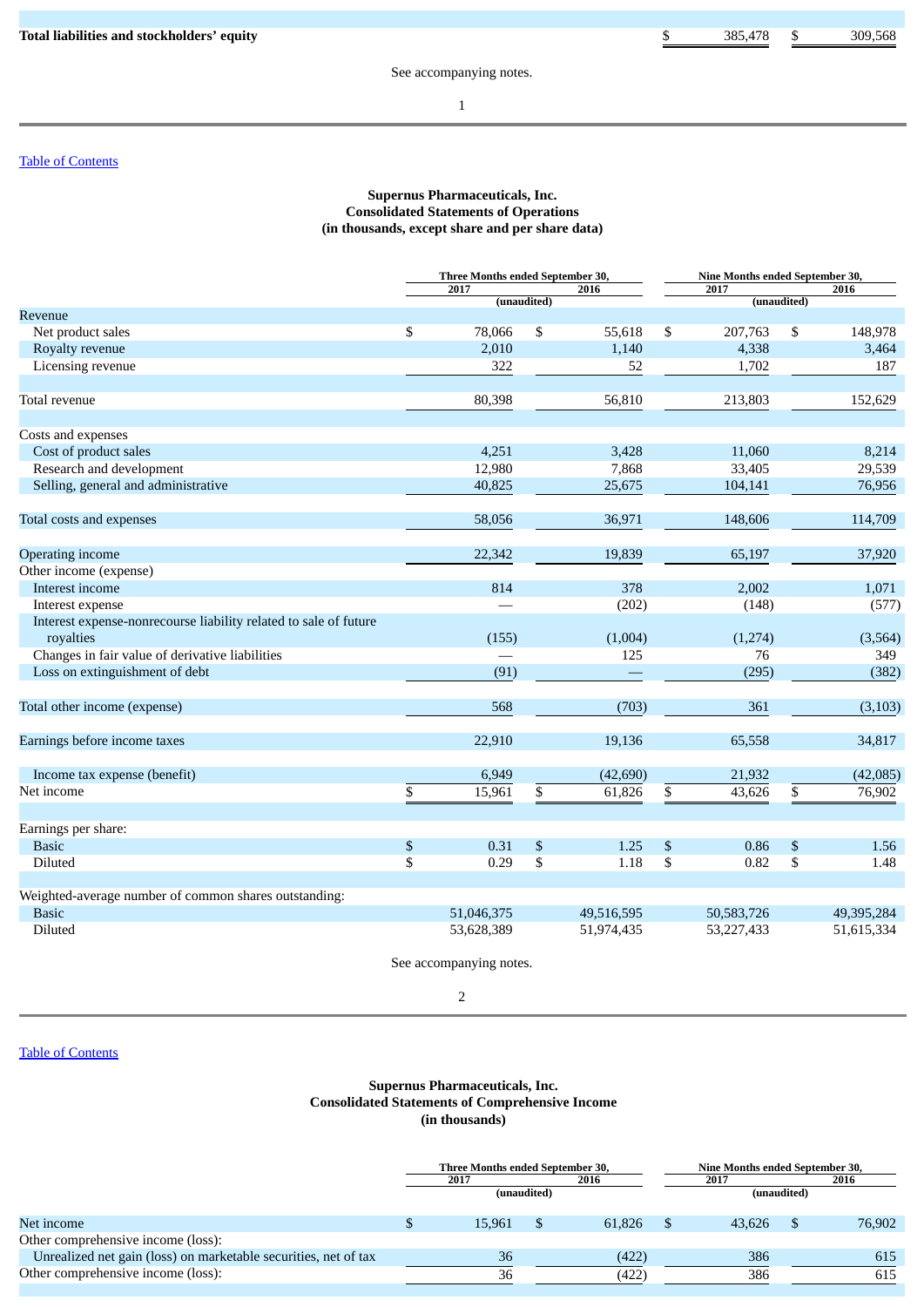| -<br>Comprehensive income<br>$\sim$ $\sim$ | 15. $00-1$<br>، ت ت ت | $\sim$<br><b>.</b><br>.404<br>$\sim$ | $\bigcap$ 1'<br>71 Z L<br>T.VIZ | <b>BB 545</b><br>. ت |
|--------------------------------------------|-----------------------|--------------------------------------|---------------------------------|----------------------|

See accompanying notes.

<span id="page-3-0"></span>3

# Table of [Contents](#page-0-0)

## **Supernus Pharmaceuticals, Inc. Consolidated Statements of Cash Flows (in thousands)**

|                                                                                         | Nine Months ended September 30, |              |
|-----------------------------------------------------------------------------------------|---------------------------------|--------------|
|                                                                                         | 2017                            | 2016         |
| <b>Cash flows from operating activities</b>                                             | (unaudited)                     |              |
| Net income                                                                              | \$<br>43,626                    | \$<br>76,902 |
|                                                                                         |                                 |              |
| Adjustments to reconcile net income to net cash provided by operating activities:       |                                 |              |
| Loss on extinguishment of debt                                                          | 295                             | 382          |
| Change in fair value of derivative liability                                            | (76)                            | (349)        |
| Depreciation and amortization                                                           | 6,462                           | 1,728        |
| Amortization of deferred financing costs and debt discount                              | 50                              | 226          |
| Non-cash interest expense, net/interest (income), net                                   | (342)                           | 286          |
| Non-cash interest expense on non-recourse liability related to sale of future royalties | 1,274                           | 3,564        |
| Non-cash royalty revenue                                                                | (3,708)                         | (3, 464)     |
| Share-based compensation expense                                                        | 6,447                           | 4,454        |
| Deferred income tax provision                                                           | 13,314                          | (42, 377)    |
| Changes in operating assets and liabilities:                                            |                                 |              |
| Accounts receivable                                                                     | (14, 639)                       | (10, 312)    |
| Inventories                                                                             | 1,854                           | (4,866)      |
| Prepaid expenses and other current assets                                               | (2,712)                         | 1,060        |
| Accounts payable                                                                        | (1, 312)                        | (1,629)      |
| Accrued sales deductions                                                                | 17,829                          | 12,900       |
| Accrued expenses                                                                        | 2,769                           | 2,503        |
| Income taxes payable                                                                    | 6,482                           | 811          |
| Deferred licensing revenue                                                              | (202)                           | 195          |
| Other non-current liabilities                                                           | 894                             | (140)        |
| Net cash provided by operating activities                                               | 78,305                          | 41,874       |
|                                                                                         |                                 |              |
| <b>Cash flows from investing activities</b>                                             |                                 |              |
| Purchases of marketable securities                                                      | (78, 938)                       | (31, 194)    |
| Sales and maturities of marketable securities                                           | 23,052                          | 22,398       |
| Purchases of property, plant and equipment                                              | (1,273)                         | (1, 302)     |
| Deferred legal fees                                                                     | (10, 130)                       | (12, 224)    |
| Net cash used in investing activities                                                   | (67, 289)                       | (22, 322)    |
| <b>Cash flows from financing activities</b>                                             |                                 |              |
| Proceeds from issuance of common stock                                                  | 4,510                           | 1,255        |
| Net cash provided by financing activities                                               | 4,510                           | 1,255        |
|                                                                                         |                                 |              |
| Net increase in cash and cash equivalents                                               | 15,526                          | 20,807       |
| Cash and cash equivalents at beginning of period                                        | 66,398                          | 33,498       |
| Cash and cash equivalents at end of period                                              | \$<br>81,924                    | \$<br>54,305 |
| Supplemental cash flow information:                                                     |                                 |              |
| Cash paid for interest                                                                  | \$<br>134                       | \$<br>247    |
|                                                                                         |                                 |              |
| Noncash financial activity:                                                             |                                 |              |
| Conversion of convertible notes and interest make-whole                                 | \$<br>4,546                     | \$<br>2,138  |
| Deferred legal fees included in accounts payable and accrued expenses                   | \$<br>1,337                     | \$<br>7,920  |

<span id="page-3-1"></span>See accompanying notes.

**Supernus Pharmaceuticals, Inc. Notes to Consolidated Financial Statements For the Nine Months ended September 30, 2017 and 2016 (unaudited)**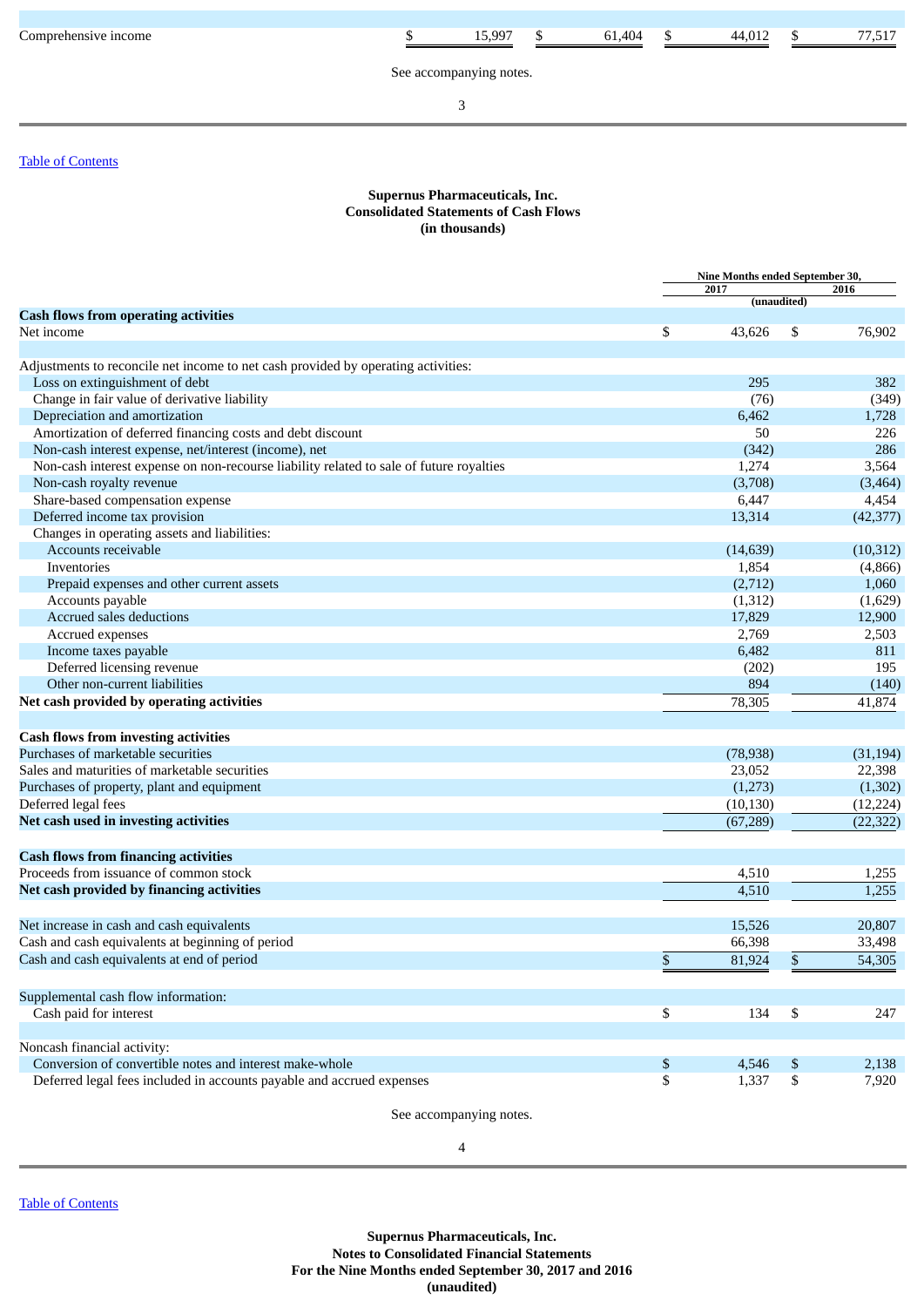### **1. Organization and Business**

Supernus Pharmaceuticals, Inc. (the Company) was incorporated in Delaware and commenced operations in 2005. The Company is a specialty pharmaceutical company focused on developing and commercializing products for the treatment of central nervous system (CNS) diseases. The Company markets two products, Oxtellar XR for the treatment of epilepsy and Trokendi XR for the treatment of migraine and epilepsy, and has several proprietary product candidates in clinical development that address the psychiatry market.

The Company launched Oxtellar XR and Trokendi XR in 2013 for the treatment of epilepsy and launched Trokendi XR for the prophylaxis of migraine in adolescents and adults in April 2017.

#### **2. Summary of Significant Accounting Policies**

#### **Basis of Presentation**

The Company's consolidated financial statements include the accounts of Supernus Pharmaceuticals, Inc. and Supernus Europe Ltd., collectively referred to herein as "Supernus" or "the Company." All significant intercompany transactions and balances have been eliminated in consolidation. The Company's unaudited consolidated financial statements have been prepared in accordance with the requirements of the U.S. Securities and Exchange Commission (SEC) for interim financial information.

As permitted under Generally Accepted Accounting Principles in the United States (U.S. GAAP), certain notes and other information have been omitted from the interim unaudited consolidated financial statements presented in this Quarterly Report on Form 10-Q. Therefore, these financial statements should be read in conjunction with the Company's Annual Report on Form 10-K for the year ended December 31, 2016 filed with the SEC.

In the opinion of management, the consolidated financial statements reflect all adjustments necessary to fairly present the Company's financial position, results of operations, and cash flows for the periods presented. These adjustments are of a normal recurring nature. The Company currently operates in one business segment.

The results of operations for the three and nine months ended September 30, 2017 are not necessarily indicative of the Company's future financial results.

#### **Marketable Securities**

Marketable securities consist of investments in U.S. Treasury bills and notes, certificates of deposit, various U.S. governmental agency debt securities, corporate and municipal bonds and other fixed income securities. The Company places all investments with government, industrial, or financial institutions whose debt is rated as investment grade. The Company classifies all available-for-sale marketable securities with maturities greater than one year from the balance sheet date as non-current assets.

The Company's investments are classified as available-for-sale and are carried at estimated fair value. Any unrealized holding gains or losses are reported, net of any tax effects reported, as accumulated other comprehensive income (loss), which is a separate component of stockholders' equity.

Realized gains and losses, and declines in value judged to be other-than-temporary, if any, are included in consolidated results of operations. A decline in the market value of any available-for-sale security below cost that is deemed to be other-than-temporary results in a reduction in fair value, which is charged to earnings in that period, and a new cost basis for the security is established. Dividend and interest income is recognized when earned. The cost of securities sold is calculated using the specific identification method.

The Company established the Supernus Supplemental Executive Retirement Plan (SERP) for the sole purpose of receiving funds for executives from a previous SERP and providing a continuing deferral program under the Supernus SERP. As of September 30, 2017 and December 31, 2016, the fair value of the SERP was \$313,000 and \$275,000, respectively. The fair value of these assets is included within other non-current assets on the consolidated balance sheets. A corresponding non-current liability is also included in the consolidated balance sheets to reflect the Company's obligation for the SERP. The Company has not made, and has no plans to make, contributions to the SERP. The securities are restricted in nature and can only be used for purposes of paying benefits under the SERP.

|   |   | _ |          |  |
|---|---|---|----------|--|
|   | × |   |          |  |
| × |   | v | ۰.<br>۰. |  |

# Table of [Contents](#page-0-0)

### **Accounts Receivable, net**

Accounts receivable are reported on the consolidated balance sheets at outstanding amounts, less an allowance for doubtful accounts and discounts. The Company extends credit without requiring collateral. The Company writes off uncollectible receivables when the likelihood of collection is remote. The Company evaluates the collectability of accounts receivable on a regular basis. An allowance, when needed, is based upon various factors including the financial condition and payment history of customers, an overall review of collections experience on other accounts, and economic factors or events expected to affect future collections experience.

The Company recorded an allowance for expected sales discounts of approximately \$8.1 million and \$5.6 million as of September 30, 2017 and December 31, 2016, respectively.

#### **Inventories**

Inventories, which are recorded at the lower of cost or market, include materials, labor, and other direct and indirect costs and are valued using the first-in, first-out method. The Company capitalizes inventories produced in preparation for commercial launches when it becomes probable that the related product candidates will receive regulatory approval and that the related costs will be recoverable through the commercial sale of the product.

#### **Property and Equipment**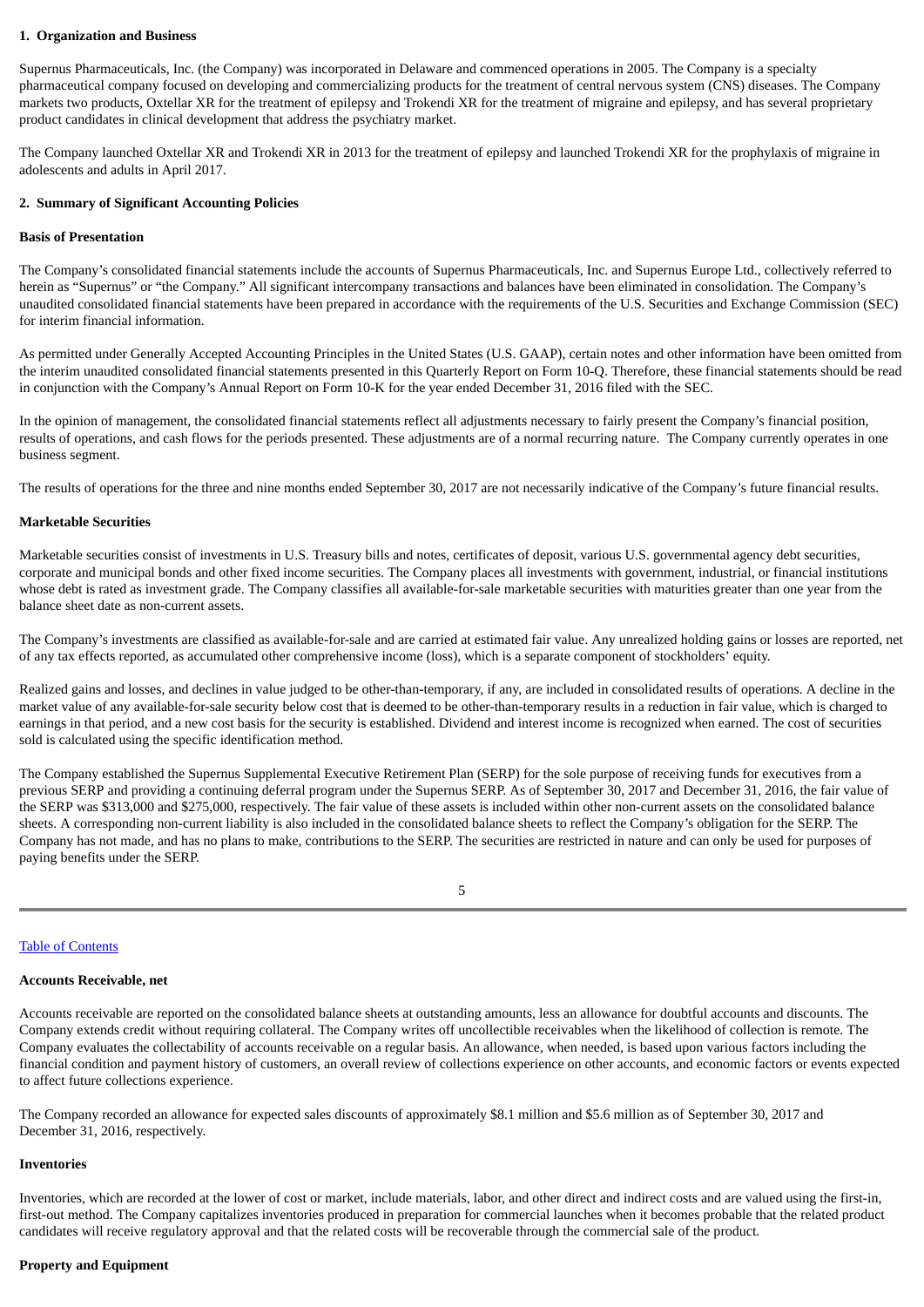Property and equipment are stated at cost. Upon retirement or sale, the cost of assets disposed of and the related accumulated depreciation are removed from the accounts and any resulting gain or loss is credited or charged to operations. Repairs and maintenance costs are expensed as incurred. Depreciation and amortization are computed using the straight-line method over the following useful lives:

| Computer equipment          | 3 years                              |
|-----------------------------|--------------------------------------|
| Software                    | 3 years                              |
| Lab equipment and furniture | 5 - 10 years                         |
| Leasehold improvements      | Shorter of lease term or useful life |
|                             |                                      |

### **Intangible Assets**

Intangible assets consist of patent defense costs, which are deferred legal fees that have been incurred in connection with legal proceedings related to the defense of patents for Oxtellar XR and Trokendi XR. Patent defense costs will be charged to expense in the event of an unsuccessful outcome of the ongoing litigation. Patents are carried at cost less accumulated amortization, which is calculated on a straight-line basis over the estimated useful lives of the patents. Amortization commences in the quarter after the costs are incurred. This amortization period is based initially upon the remaining patent life and is adjusted, if necessary, for any settlements or other changes to the expected useful life of the patent. The carrying value of the patents are assessed for impairment annually during the fourth quarter of each year, or more frequently if impairment indicators exist. There were no indicators of impairment identified as of September 30, 2017.

### **Impairment of Long-Lived Assets**

Long-lived assets consist primarily of property and equipment and patent defense costs. The Company assesses the recoverability of its long-lived assets whenever events or changes in circumstances indicate that the carrying amount of an asset may not be recoverable. If indications of impairment exist, projected future undiscounted cash flows associated with the asset are compared to the carrying amount to determine whether the asset's value is recoverable. Evaluation of impairment requires judgment, including the estimation of future cash flows, future growth rates and profitability and the expected life over which cash flows will occur. Changes in the Company's business strategy or adverse changes in market conditions could impact impairment analyses and could require the recognition of an impairment charge equal to the excess of the carrying value of the long-lived assets over its estimated fair value.

There were no indicators of impairment identified for the Company's long-lived assets as of September 30, 2017.

### **Deferred Financing Costs**

Deferred financing costs consist of financing costs incurred by the Company in connection with the issuance of the Company's 7.50% Convertible Senior Secured Notes due 2019 (the Notes). The Company amortizes deferred financing costs over the term of the related debt using the effective interest method. When extinguishing debt, the related deferred financing costs are written off.

$$
\boldsymbol{6}
$$

#### Table of [Contents](#page-0-0)

### **Preclinical Study and Clinical Trial Accruals**

We estimate preclinical study and clinical trial expenses based on the services performed pursuant to contracts with research institutions, clinical investigators, and clinical research organizations (CROs) that conduct these activities on our behalf. In recording service fees, the Company estimates the time period over which the related services will be performed and compares the level of effort expended through the end of each period to the cumulative expenses recorded and payments made for such services. As appropriate, we accrue additional service fees or defer any non-refundable advance payments until the related services are performed. If the actual timing of the performance of services or the level of effort varies from the estimate, the Company will adjust its accrual or deferred advance payment accordingly. If the Company later determines that it no longer expects the services associated with a nonrefundable advance payment to be rendered, the advance payment will be charged to expense in the period that such determination is made.

#### **Revenue from Product Sales**

Revenue from product sales is recognized when persuasive evidence of an arrangement exists; delivery has occurred and title to the product and associated risk of loss has passed to the customer; the price is fixed or determinable; collection from the customer has been reasonably assured; all performance obligations have been met; and returns and allowances can be reasonably estimated. Product sales are recorded net of estimated rebates, chargebacks, allowances, discounts, patient co-pay assistance and other deductions as well as estimated product returns (collectively, "sales deductions").

Our products are distributed through wholesalers and pharmaceutical distributors. Each of these wholesalers and distributors takes title and ownership to the product upon physical receipt of the product and then distributes our products to pharmacies.

#### **Sales Deductions**

Allowances for estimated sales deductions are provided for the following:

Rebates: Rebates include mandated discounts under the Medicaid Drug Rebate Program, the Medicare coverage gap program, as well as negotiated discounts with commercial healthcare providers. Rebates are amounts owed after the final dispensing of product to a benefit plan participant has occurred and are based upon contractual agreements or legal requirements with the public sector (e.g., Medicaid) and with private sector benefit providers (e.g., commercial managed care providers). The allowance for rebates is based on statutory and contractual discount rates and expected claimed rebates based on a plan provider's utilization.

Rebates are generally invoiced and paid quarterly in arrears so that the accrual balance consists of an estimate of the amount expected to be incurred for the current quarter's activity, plus an accrual balance for known or estimated prior quarters' unpaid rebates. If actual rebates vary from estimates, we may need to adjust balances of such rebates to reflect the actual expenditures of the Company with respect to these programs, which would affect revenue in the period of adjustment.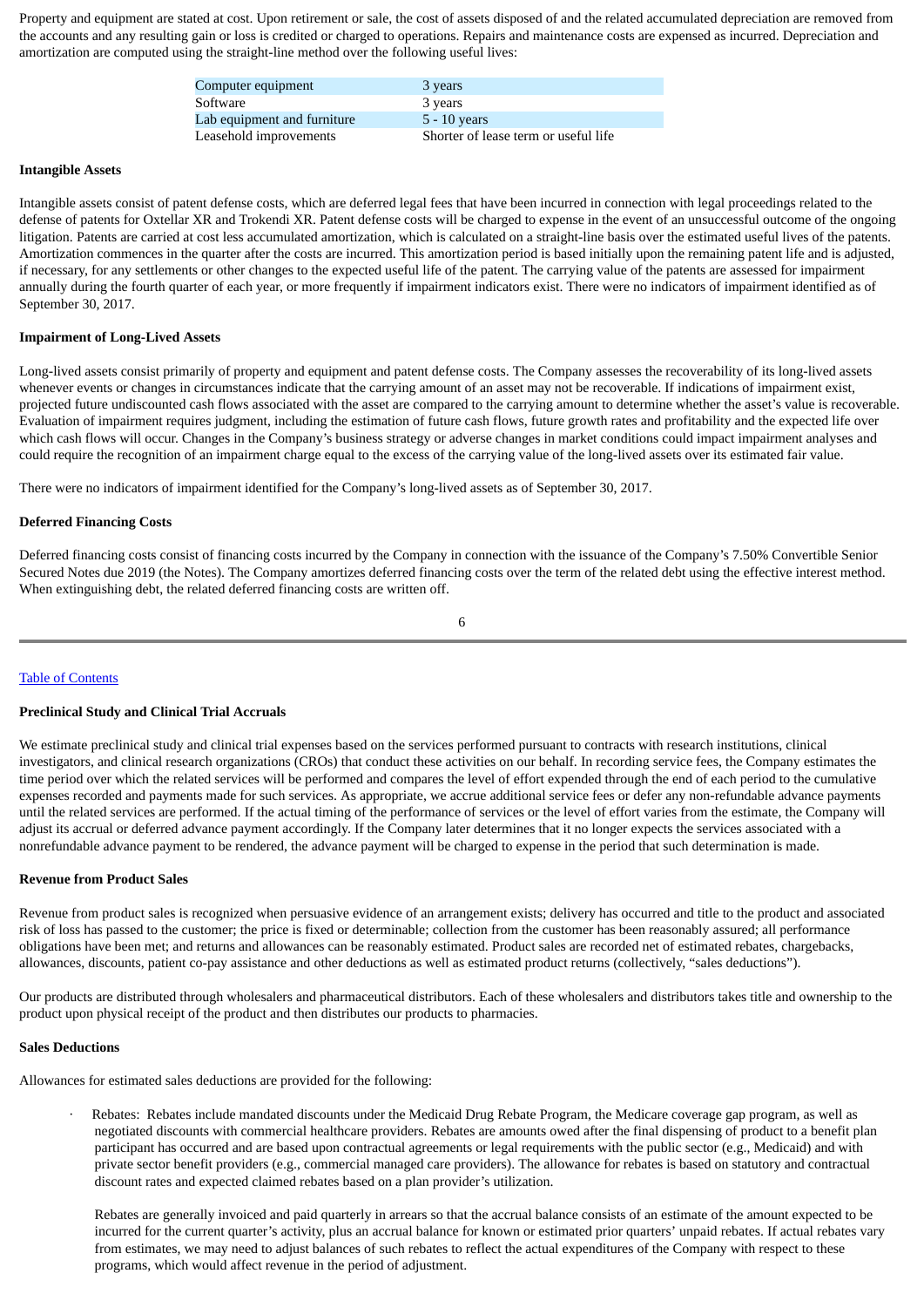- · Co-pay assistance: Patients who pay in cash or have commercial healthcare insurance and meet certain eligibility requirements may receive copay assistance from the Company. The intent of this program is to reduce the patient's out of pocket costs when filling a prescription. Liabilities for co-pay assistance are based on actual program participation as well as estimates of program activity using data provided by third-party administrators.
- Distributor/wholesaler deductions and discounts: U.S. specialty distributors and wholesalers are offered various forms of consideration including allowances, service fees and prompt payment discounts as consideration for distributing our products. Distributor allowances and service fees arise from contractual agreements with distributors and are generally a percentage of the price at which the Company sells product to distributors and wholesalers. Wholesale customers are offered a prompt pay discount for payment within a specified period.
- Returns: Sales of our products are not subject to a general right of return; however, the Company will accept product that is damaged or defective when shipped directly from our warehouse. The Company will accept expired product six months prior to and up to 12 months subsequent to its expiry date. Product that has been used to fill patient prescriptions is no longer subject to any right of return.
- · Chargebacks: Chargebacks are discounts that occur when contracted customers purchase directly from an intermediary distributor or wholesaler. Contracted customers, which currently consist primarily of Public Health Service institutions and federal government entities purchasing via the Federal Supply Schedule, generally purchase our product at a discounted price. The distributor or wholesaler, in turn, charges back the difference between the price initially paid by the distributor or wholesaler and the discounted price paid to the distributor or wholesaler by the customer. The allowance for distributor/wholesaler chargebacks is based on sales to contracted customers.

### 7

#### Table of [Contents](#page-0-0)

#### **Revenue Recognition of License Revenue**

#### License and Collaboration Agreements

We have entered into collaboration agreements to commercialize both Oxtellar XR and Trokendi XR outside of the U.S. These agreements generally include an up-front license fee and ongoing milestone payments upon the achievement of specific events. We believe that when milestones meet all of the necessary criteria to be considered substantive, these should be recognized as revenue when achieved. As regards to up-front license fees, we have estimated the service period of the contract and are recognizing revenue on a straight-line basis over the respective service period.

#### Milestone Payments

Milestone payments on licensing agreements are recognized as revenue when the collaborative partner acknowledges completion of the milestone and substantive effort was necessary to achieve the milestone. Management may recognize milestone revenue in its entirety in the period in which the milestone is achieved only if the milestone meets all the criteria to be considered substantive. Substantive milestone payments are recognized upon achievement only if all of the following conditions are met:

- the milestone payments are non-refundable;
- · achievement of the milestone involves a degree of risk and was not reasonably assured at the inception of the arrangement;
- · substantive effort on the partner's part is involved in achieving the milestone; and
- · the amount of the milestone payment is reasonable in relation to the effort expended or the risk associated with achievement of the milestone.

Determination as to whether a payment meets the aforementioned conditions involves management's judgment. If any of these conditions are not met, the resulting payment would not be considered a substantive milestone. Therefore, the resulting payment would be considered part of the consideration for the single unit of accounting and amortized over the appropriate period.

The Company recorded \$0.3 million and \$1.5 million of milestone revenue during the three and nine month periods ended September 30, 2017, respectively. No milestone revenue was recorded during the three and nine months ended September 30, 2016.

#### **Royalty Revenue**

We recognize non-cash royalty revenue for royalty amounts earned pursuant to a royalty agreement with United Therapeutics. In 2014, the Company sold certain of these royalty rights to Healthcare Royalty Partners III, L.P. (HC Royalty) (see Note 14). Accordingly, the Company records non-cash royalty revenue when payments are made from United Therapeutics to HC Royalty in connection with these agreements. Royalty revenue also includes royalty amounts received from collaboration partners, including from Shire Pharmaceuticals based on net product sales of Mydayis.

### **Cost of Product Sales**

The cost of product sales consists primarily of materials, third-party manufacturing costs, freight and distribution costs, allocation of labor, quality control and assurance, and other manufacturing overhead costs.

#### **Research and Development Costs**

Research and development costs are expensed as incurred. Research and development costs consist primarily of: employee-related expenses, including salaries and benefits; share-based compensation expense; expenses incurred under agreements with CROs; fees paid to clinical investigators who are participating in our clinical trials; fees paid to consultants and other vendors that conduct the Company's clinical trials; the cost of acquiring and manufacturing clinical trial materials; the cost of manufacturing materials used in process validation, to the extent that those materials are manufactured prior to receiving regulatory approval for those products and are not expected to be sold commercially; facilities costs that do not have an alternative future use;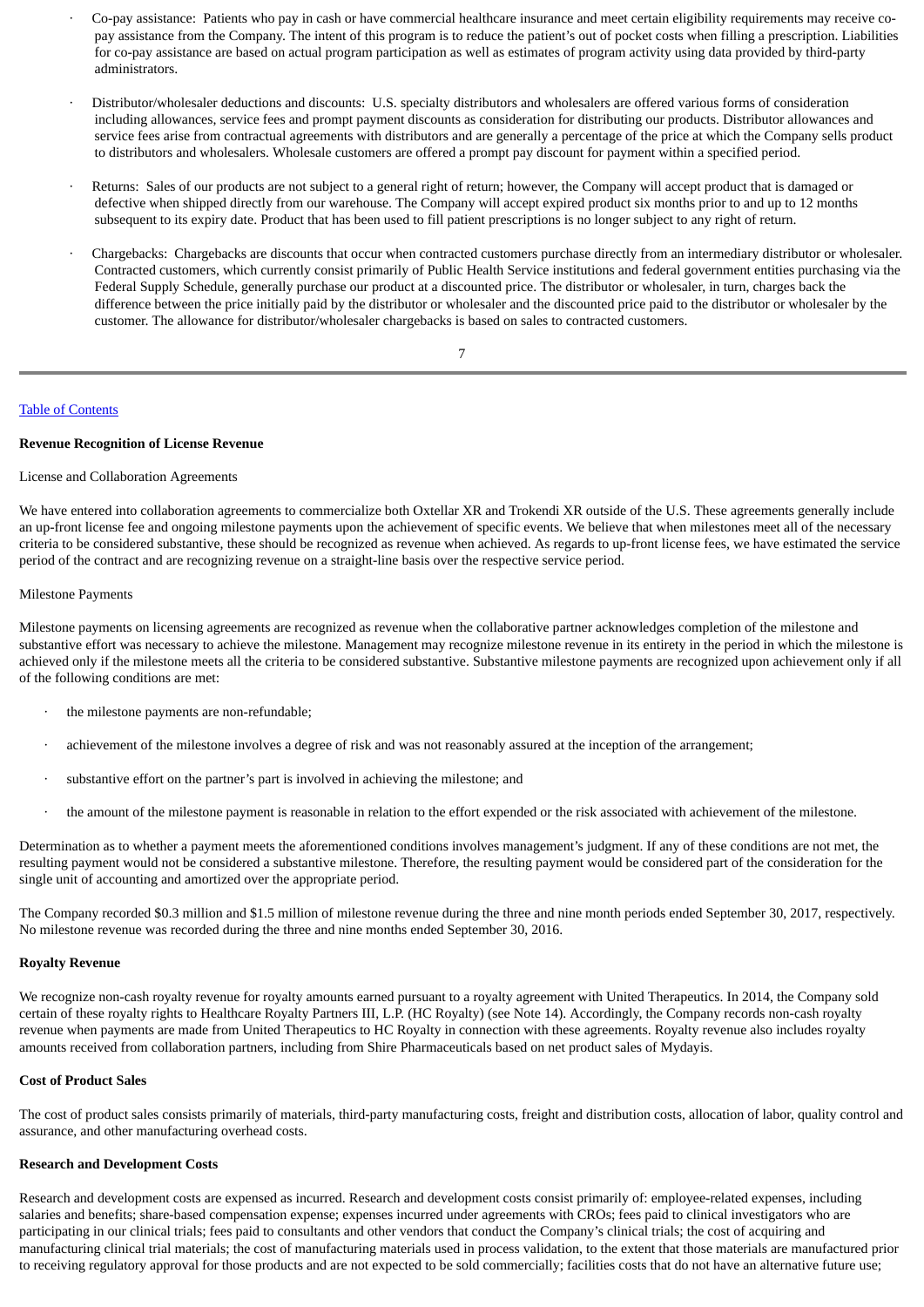related depreciation and other allocated expenses; license fees for, and milestone payments related to in-licensed products and technologies; and costs associated with animal testing activities and regulatory approvals.

# Table of [Contents](#page-0-0)

# **Advertising Expense**

The costs of the Company's advertising efforts are expensed as incurred. The Company incurred approximately \$9.6 million and \$26.1 million in advertising costs for the three and nine months ended September 30, 2017 and approximately \$4.9 million and \$16.2 million in advertising costs for the three and nine months ended September 30, 2016, respectively. These expenses are recorded in the selling, general and administrative expense line of the Statement of Operations.

### **Share-Based Compensation**

Employee share-based compensation is measured based on the estimated fair value on the grant date. The grant date fair value is calculated using the Black-Scholes option-pricing model, which requires the use of subjective assumptions including volatility, expected term, risk-free rate, and the fair value of the underlying common stock. The Company recognizes expense using the straight-line method.

The Company records the expense for stock option grants to non-employees based on the estimated fair value of the stock option using the Black-Scholes option-pricing model. The fair value of non-employee awards is re-measured at each reporting period. As a result, stock compensation expense for nonemployee awards with vesting is affected by subsequent changes in the fair value of the Company's common stock.

### **Income Taxes**

The Company utilizes the asset and liability method of accounting for income taxes. Under this method, deferred tax assets and liabilities are determined based on differences between financial reporting and tax reporting bases of assets and liabilities and are measured using enacted tax rates and laws that are expected to be in effect when the differences are expected to reverse. When appropriate, valuation allowances are established to reduce deferred tax assets to the amounts expected to be realized.

The Company accounts for uncertain tax positions in its consolidated financial statements when it is more-likely-than-not that the position will be sustained upon examination by the tax authorities. Such tax positions must initially and subsequently be measured as the largest amount of tax benefit that has a greater than 50% likelihood of being realized upon ultimate settlement with the tax authority, assuming full knowledge of the position and relevant facts. The Company's policy is to recognize any interest and penalties related to income taxes as income tax expense.

### **Recently Issued Accounting Pronouncements**

### *Accounting Pronouncements Adopted in 2017*

In March 2016, the Financial Accounting Standards Board (FASB) issued Accounting Standards Update (ASU) No. 2016-09, "*Compensation-Stock Compensation (Topic 718): Improvements to Employee Share-Based Payment Accounting*." The standard is intended to simplify several areas of accounting for share-based compensation arrangements, including the income tax impact, classification on the statement of cash flows and forfeitures. ASU 2016-09 is effective for fiscal years, and interim periods within those years, beginning after December 15, 2016, and early adoption is permitted. The Company adopted ASU 2016-09 on January 1, 2017 using the modified retrospective approach. As a result, the Company recorded a cumulative effect adjustment of \$211,000 to increase the 2017 beginning of period additional paid-in capital balance, with an offset to accumulated deficit for historical forfeiture assumptions. Additionally, the Company recorded an opening balance sheet adjustment of \$392,000 to increase its deferred tax asset, with an offset to accumulated deficit, primarily to recognize excess tax benefits (i.e. windfalls) from stock option exercises in prior years combined with the impact of the \$211,000 adjustment to historical forfeiture expense.

### *New Accounting Pronouncements Not Yet Adopted*

In August 2017, the FASB issued ASU 2017-12, "Derivatives and Hedging (Topic 815): Targeted Improvements to Accounting for Hedging Activities." ASU 2017-12 provides new guidance about income statement classification and eliminates the requirement to separately measure and report hedge ineffectiveness. The entire change in fair value for qualifying hedge instruments included in the effectiveness will be recorded in other comprehensive income (OCI) and amounts deferred in OCI will be reclassified to earnings in the same income statement line item in which the earnings effect of the hedged item is reported. This standard will be effective for the first annual period beginning after December 15, 2018, including interim periods within those periods. Early adoption is permitted. The Company is currently assessing the impact that this standard will have on its consolidated financial statements, but does not expect it to have a material impact.

In July 2017, the FASB issued ASU 2017-11, "Earnings per share (Topic 260); Distinguishing Liabilities from Equity (Topic 480); Derivatives and Hedging (Topic 815): (Part I) Accounting for Certain Financial Instruments with Down Round Features, (Part II) Replacement of the Indefinite Deferral for Mandatorily Redeemable Financial Instruments of Certain Nonpublic Entities and Certain Mandatorily Redeemable Noncontrolling Interests with a Scope *Exception.*" The amendments in Part I change the classification analysis of certain equity-linked financial instruments (embedded features) with down round features. When determining whether

# Table of [Contents](#page-0-0)

certain financial instruments should be classified as liabilities or equity instruments, a down round feature no longer precludes equity classification when assessing whether the instrument is indexed to an entity's own stock. The amendments in Part II recharacterize the indefinite deferral of certain provisions of Topic 480 with a scope exception and do not have an accounting effect. The amendments in Part I of ASU 2017-11 are effective for fiscal years, and interim periods within those fiscal years, beginning after December 15, 2018, with early adoption permitted. The amendments in Part II of ASU 2017-11 do not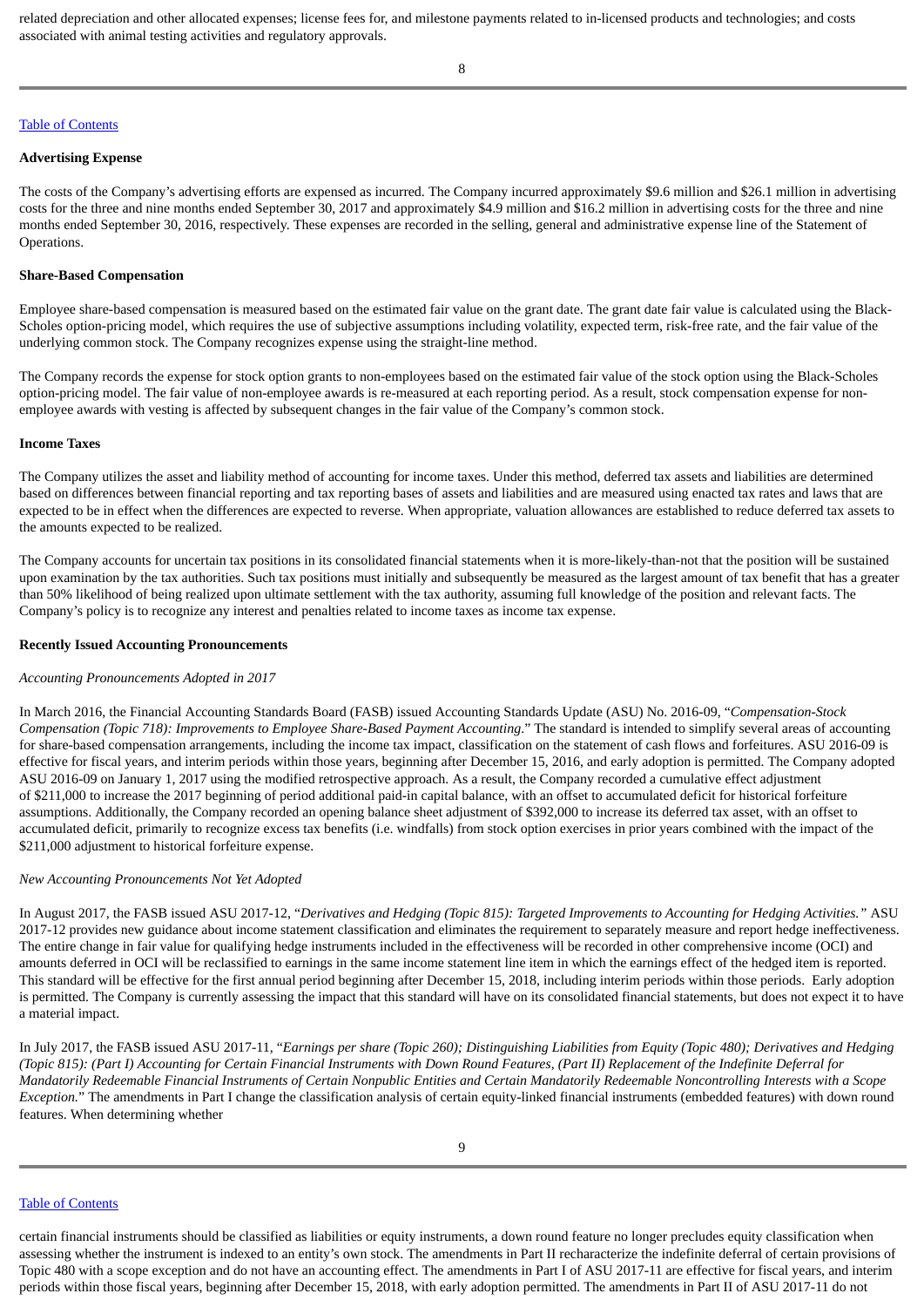require any transition guidance because those amendments do not have an accounting effect. The Company is currently assessing the impact that this standard will have on its consolidated financial statements, but does not expect it to have a material impact.

In May 2017, the FASB issued ASU 2017-09, "*Compensation—Stock Compensation (Topic 718): Scope of Modification Accounting,*" which clarifies when to account for a change to the terms or conditions of a share-based payment award as a modification. Under the new guidance, modification accounting is required only if the fair value, the vesting conditions, or the classification of the award (as equity or liability) changes as a result of the change in terms or conditions. ASU 2017-09 is effective for all annual periods, and interim periods within those annual periods, beginning after December 15, 2017, with early adoption permitted. The Company is currently evaluating the impact of adopting this standard on the consolidated financial statements and disclosures, but does not expect it to have a material impact.

In March 2017, the FASB issued ASU 2017-08, "*Receivables—Nonrefundable Fees and Other Costs (Subtopic 310-20), Premium Amortization on Purchased Callable Debt Securities.*" The amendments shorten the amortization period for certain callable debt securities held at a premium. Specifically, the amendments require the premium to be amortized to the earliest call date. The amendments do not require an accounting change for securities held at a discount, as the discount continues to be amortized to maturity. ASU 2017-08 is effective for public business entities for fiscal years, and interim periods within those fiscal years, beginning after December 15, 2018 and early adoption is permitted. The amendments should be applied on a modified retrospective basis, with a cumulative-effect adjustment recorded directly to retained earnings as of the beginning of the period of adoption. The Company is currently assessing the impact that this standard will have on its consolidated financial statements.

In August 2016, the FASB issued ASU No. 2016-15, "*Classification of Certain Cash Receipts and Cash Payments*." The standard eliminates diversity in the practice of how certain cash receipts and cash payments are presented and classified in the statement of cash flows under Topic 230, Statement of Cash Flows, and other Topics. ASU 2016-15 is effective for annual reporting periods, and interim periods therein, beginning after December 15, 2017. The Company does not expect the adoption of this guidance to have a material impact on its consolidated financial statements.

In February 2016, the FASB issued ASU No. 2016-02, "*Leases (Topic 842)*." The standard requires a lessee to recognize assets and liabilities on the balance sheet for leases with lease terms greater than 12 months. ASU 2016-02 is effective for fiscal years, and interim periods within those years, beginning after December 15, 2018, and early adoption is permitted. We expect the ASU to have a material impact on our assets and liabilities due to the addition of previously classified operating leases, but we do not expect it to have a material impact on our cash flows or results of operations.

In May 2014, the FASB issued ASU No. 2014-09, "*Revenue from Contracts with Customers*." ASU 2014-09 will eliminate transaction-and industry-specific revenue recognition guidance under current U.S. GAAP and replace it with a principles-based approach for determining revenue recognition. ASU 2014-09 will require that companies recognize revenue based on the value of transferred goods or services as they occur in the contract. The ASU also will require additional disclosure about the nature, amount, timing and uncertainty of revenue and cash flows arising from customer contracts, including significant judgments and changes in judgments and assets recognized from costs incurred to obtain or fulfill a contract. ASU 2014-09 is effective for annual reporting periods beginning after December 15, 2017, with early adoption being permitted for periods ending after December 15, 2016. The guidance permits two methods of adoption: full retrospective method (retrospective application to each prior reporting period presented) or modified retrospective method (retrospective application with the cumulative effect of initially applying the guidance recognized at the date of initial application and providing certain additional disclosures). The Company has not selected an adoption methodology.

Since ASU No. 2014-09 supersedes substantially all existing revenue recognition guidance affecting us under the current standard, it could impact revenue and cost recognition across our business processes. The Company's project plan includes a three-phase approach to implementing this standard update. The Company is currently finalizing phase one, the assessment phase, of the project. In the assessment phase, we held revenue recognition workshops with our commercial and finance groups and reviewed a sample of revenue arrangements across the business to initially identify a set of applicable qualitative revenue recognition changes related to the new standard. Phase two will include (a) establishing and documenting key accounting positions, (b) assessing the new disclosure requirements, business processes, and control impacts, and (c) beginning to assess the initial quantitative impacts resulting from the initial standard. Phase three will include (a) finalizing any changes to accounting policies, (b) preparing new disclosures and implementing new business processes and controls as needed, and (c) quantifying the effect of adoption on opening retained earnings.

The Company continues to evaluate the impact of the new standard on the consolidated financial statements and related disclosures and additional differences may be identified as contracts with customers that will impact future periods are executed. The majority of

# 10

### Table of [Contents](#page-0-0)

the Company's revenue consists of sales of products that represent a single performance obligation where control transfers at the point in time title and risk of loss pass to the customer. The adoption of the new ASU will most likely impact our revenue recognition practices on our product sales with regards to the accounting for variable considerations such as incentives and sales deductions and the related financial statement presentation.

In addition, the Company also has licensing and collaboration arrangements, where it receives milestone and royalty payments. The provisions of the new standard may impact the timing of revenue associated with these arrangements; i.e., may result in acceleration of revenue recognition based on the transfer of control. We expect that disclosures in the notes to the consolidated financial statements related to revenue recognition will be expanded in line with the requirements of the new standard to further describe the nature, amount, timing and uncertainty of revenue and cash flows arising from contracts with customers. The Company is in the process of assessing its accounting and forecasting considerations to ensure its ability to record, report, forecast, and analyze results under the new standard.

### **3. Fair Value of Financial Instruments**

The fair value of an asset or liability should represent the price that would be received to sell an asset or that would be paid to transfer a liability in an orderly transaction between market participants. Such transactions are assumed to occur in the principal or most advantageous market for the asset or liability. Accordingly, fair value is determined based on a hypothetical transaction at the measurement date, considered from the perspective of a market participant rather than from a reporting entity's perspective.

The Company reports assets and liabilities that are measured at fair value using a three level fair value hierarchy that prioritizes the inputs used to measure fair value. This hierarchy maximizes the use of observable inputs and minimizes the use of unobservable inputs. The three levels of inputs used to measure fair value are as follows: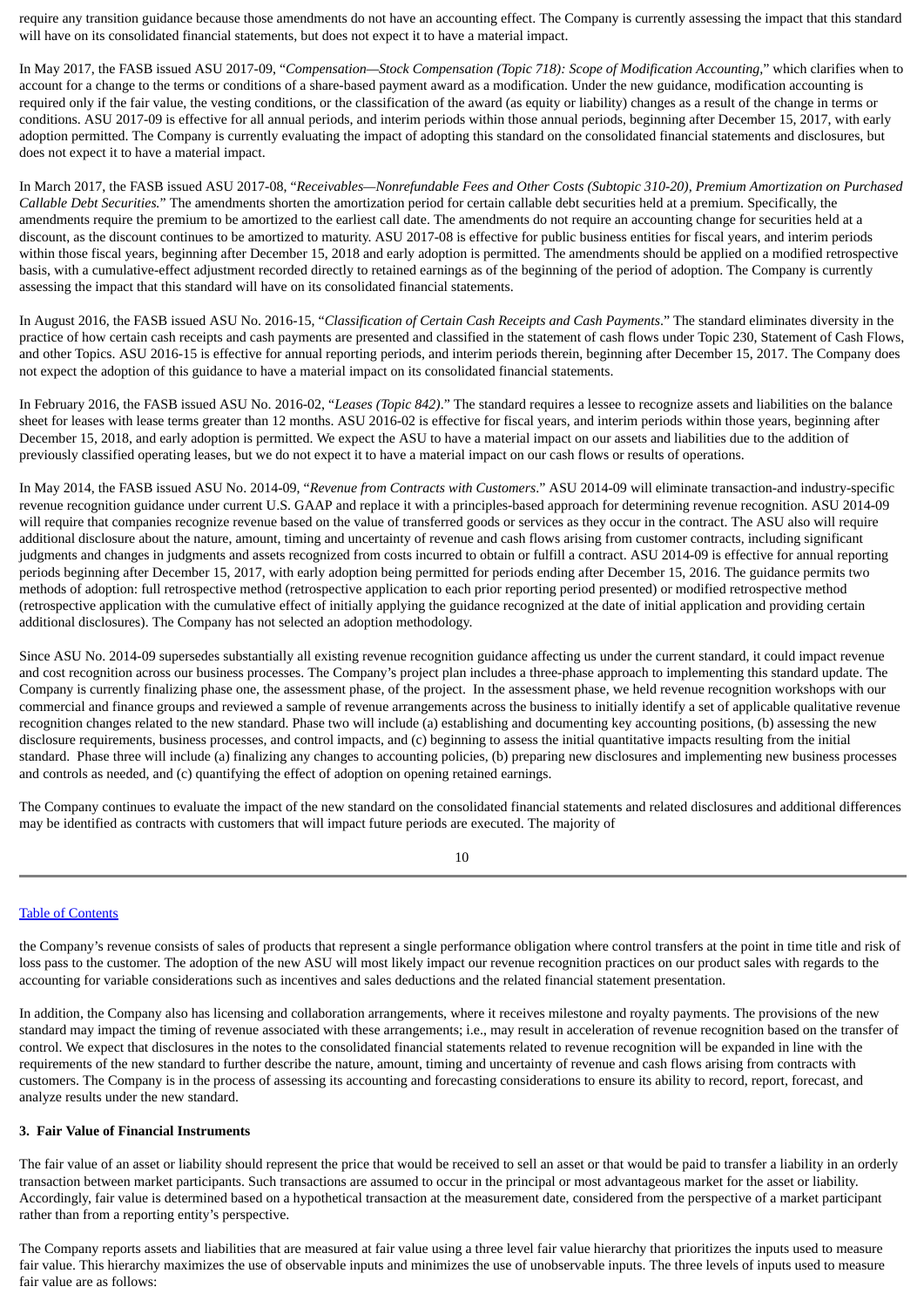- Level 1—Inputs are unadjusted quoted prices in active markets for identical assets that the Company has the ability to access at the measurement date.
- Level 2—Inputs are quoted prices for similar assets and liabilities in active markets; quoted prices for identical or similar assets or liabilities in markets that are not active; inputs other than quoted prices that are observable for the asset or liability (interest rates, yield curves, etc.); and inputs that are derived principally from or corroborated by observable market data by correlation or other means (market corroborated inputs).
- Level 3—Unobservable inputs that reflect the Company's own assumptions, based on the best information available, including the Company's own data.

### Table of [Contents](#page-0-0)

In accordance with the fair value hierarchy described above, the following tables show the fair value of the Company's financial assets and liabilities that are required to be measured at fair value, in thousands:

|                                           | <b>Fair Value Measurements at</b><br>September 30, 2017<br>(unaudited) |    |                                                                  |    |                                                                         |                                                           |  |  |  |  |  |
|-------------------------------------------|------------------------------------------------------------------------|----|------------------------------------------------------------------|----|-------------------------------------------------------------------------|-----------------------------------------------------------|--|--|--|--|--|
|                                           | <b>Total Carrying</b><br>Value at<br>September 30,<br>2017             |    | <b>Quoted Prices</b><br>in Active<br><b>Markets</b><br>(Level 1) |    | <b>Significant</b><br>Other<br><b>Observable</b><br>Inputs<br>(Level 2) | <b>Significant</b><br>Unobservable<br>Inputs<br>(Level 3) |  |  |  |  |  |
| <b>Assets:</b>                            |                                                                        |    |                                                                  |    |                                                                         |                                                           |  |  |  |  |  |
| Cash and cash equivalents                 | \$<br>81,924                                                           | \$ | 81,924                                                           | \$ |                                                                         | \$                                                        |  |  |  |  |  |
| Marketable securities                     | 32,626                                                                 |    | 1,871                                                            |    | 30,755                                                                  |                                                           |  |  |  |  |  |
| Long term marketable securities           | 123,123                                                                |    | 698                                                              |    | 122,425                                                                 |                                                           |  |  |  |  |  |
| Marketable securities - restricted (SERP) | 313                                                                    |    |                                                                  |    | 313                                                                     |                                                           |  |  |  |  |  |
| Total assets at fair value                | 237,986                                                                |    | 84,493                                                           |    | 153,493                                                                 |                                                           |  |  |  |  |  |
|                                           |                                                                        |    |                                                                  |    |                                                                         |                                                           |  |  |  |  |  |
| <b>Liabilities:</b>                       |                                                                        |    |                                                                  |    |                                                                         |                                                           |  |  |  |  |  |
| Derivative liabilities                    |                                                                        |    |                                                                  |    |                                                                         |                                                           |  |  |  |  |  |

|                                           |    | <b>Fair Value Measurements at</b><br><b>December 31, 2016</b> |     |                                                                  |    |                                                                  |     |                                                    |  |  |  |  |
|-------------------------------------------|----|---------------------------------------------------------------|-----|------------------------------------------------------------------|----|------------------------------------------------------------------|-----|----------------------------------------------------|--|--|--|--|
|                                           |    | <b>Total Carrying</b><br>Value at<br>December 31.<br>2016     |     | <b>Quoted Prices</b><br>in Active<br><b>Markets</b><br>(Level 1) |    | <b>Significant</b><br>Other<br>Observable<br>Inputs<br>(Level 2) |     | Significant<br>Unobservable<br>Inputs<br>(Level 3) |  |  |  |  |
| <b>Assets:</b>                            |    |                                                               |     |                                                                  |    |                                                                  |     |                                                    |  |  |  |  |
| Cash and cash equivalents                 | ъ. | 66,398                                                        | \$  | 66.398                                                           | \$ |                                                                  | \$. |                                                    |  |  |  |  |
| Marketable securities                     |    | 23.723                                                        |     | 656                                                              |    | 23,067                                                           |     |                                                    |  |  |  |  |
| Long term marketable securities           |    | 75,410                                                        |     |                                                                  |    | 75,410                                                           |     |                                                    |  |  |  |  |
| Marketable securities - restricted (SERP) |    | 275                                                           |     |                                                                  |    | 275                                                              |     |                                                    |  |  |  |  |
| Total assets at fair value                |    | 165,806                                                       |     | 67,054                                                           |    | 98,752                                                           |     |                                                    |  |  |  |  |
|                                           |    |                                                               |     |                                                                  |    |                                                                  |     |                                                    |  |  |  |  |
| <b>Liabilities:</b>                       |    |                                                               |     |                                                                  |    |                                                                  |     |                                                    |  |  |  |  |
| Derivative liabilities                    |    | 114                                                           | \$. |                                                                  |    |                                                                  |     | 114                                                |  |  |  |  |

The fair value of the restricted marketable securities is included within other non-current assets in the consolidated balance sheets.

The Company's Level 1 assets include cash held with banks, certificates of deposit, and money market funds.

Level 2 assets include the SERP assets, commercial paper and investment grade corporate bonds and other fixed income securities. Level 2 securities are valued using third-party pricing sources that apply applicable inputs and other relevant data into their models to estimate fair value.

Level 3 liabilities include the estimated fair value of the interest make-whole liability associated with the Notes, which are recorded as derivative liabilities. The "make-whole fundamental change" provision (as defined in the Indenture governing the Notes) expired on May 1, 2017.

The carrying amounts of other financial instruments, including accounts receivable, accounts payable and accrued expenses approximate fair value due to their short-term maturities.

12

### Table of [Contents](#page-0-0)

Unrestricted marketable securities held by the Company were as follows, in thousands:

At September 30, 2017 (unaudited):

|                           |   | Amortized       | Gross<br>Unrealized | Gross<br><b>Unrealized</b> |   |                   |
|---------------------------|---|-----------------|---------------------|----------------------------|---|-------------------|
| <b>Available for Sale</b> |   | Cost            | Gains               | Losses                     |   | <b>Fair Value</b> |
| Corporate debt securities | ш | כ 71<br>100.710 | 286                 | (250)                      | D | 155,749           |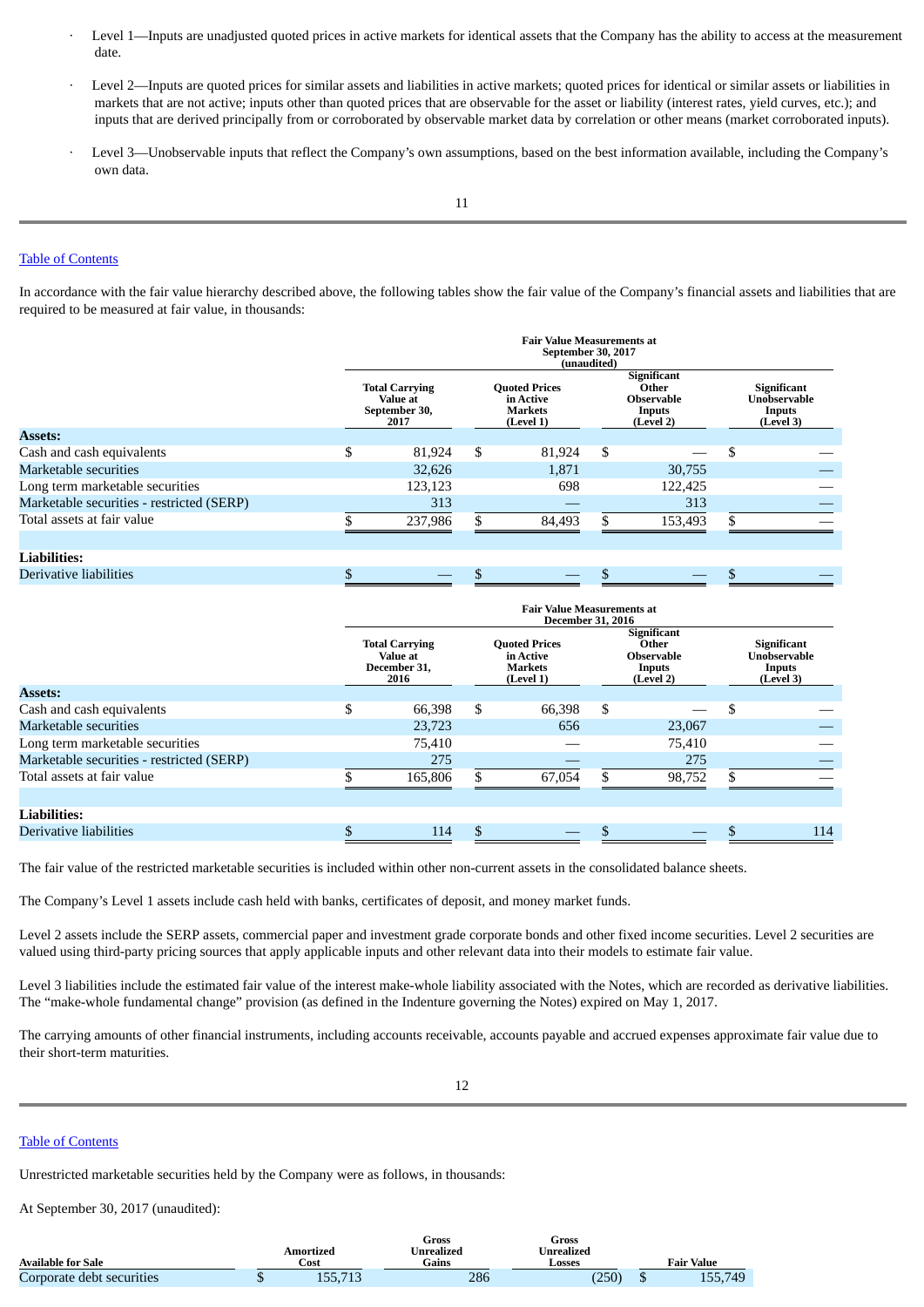At December 31, 2016:

| <b>Available for Sale</b> | Amortized<br>Cost | Gross<br>Unrealized<br>Gains | Gross<br>Unrealized<br>$\pm$ 0SSes | Fair Value |
|---------------------------|-------------------|------------------------------|------------------------------------|------------|
| Corporate debt securities | 99,487            | 86                           | (440)                              | 99,133     |

The contractual maturities of the unrestricted available for sale marketable securities held by the Company were as follows, in thousands:

|                             | September 30,<br>2017<br>(unaudited) |
|-----------------------------|--------------------------------------|
| Less Than 1 Year            | 32,626                               |
| 1 year to 2 years           | 38,121                               |
| 3 years to 4 years          | 85,002                               |
| <b>Greater Than 4 Years</b> |                                      |
| Total                       | 155,749                              |

The Company has not experienced any other-than-temporary losses on its marketable securities and restricted marketable securities. The cost of securities sold is calculated using the specific identification method.

### **4. Inventories**

Inventories consist of the following, in thousands:

|                 | September 30,<br>2017<br>(unaudited) | December 31,<br>2016 |
|-----------------|--------------------------------------|----------------------|
| Raw materials   | 2,178                                | \$<br>2,091          |
| Work in process | 4,690                                | 8,874                |
| Finished goods  | 8,079                                | 5,836                |
|                 | 14,947                               | 16,801               |

13

### Table of [Contents](#page-0-0)

### **5. Property and Equipment**

Property and equipment consist of the following, in thousands:

|             |                                      | December 31,<br>2016 |
|-------------|--------------------------------------|----------------------|
| \$<br>1,214 | S                                    | 1,206                |
| 1,966       |                                      | 1,807                |
| 7,805       |                                      | 6,758                |
| 2,729       |                                      | 2,642                |
|             |                                      | 28                   |
| 13.714      |                                      | 12,441               |
| (9,026)     |                                      | (8,097)              |
| 4,688       |                                      | 4,344                |
|             | September 30,<br>2017<br>(unaudited) |                      |

Depreciation and amortization expense on property and equipment was approximately \$0.3 million and \$0.9 million for the three and nine months ended September 30, 2017, and approximately \$0.3 million and \$0.9 million for the three and nine months ended September 30, 2016, respectively.

### **6. Intangible Assets**

Intangible assets consist of patent defense costs, which are deferred legal fees incurred in conjunction with defending patents for Oxtellar XR and Trokendi XR.

The following sets forth the gross carrying amount and related accumulated amortization of the intangible asset, in thousands:

|                                  | Weighted-<br>Average Life | September 30,<br>2017 | December 31,<br>2016 |
|----------------------------------|---------------------------|-----------------------|----------------------|
|                                  |                           | (unaudited)           |                      |
| Capitalized patent defense costs | $5.9 - 10$ years          | 43,978                | 37,633               |
|                                  |                           |                       |                      |
| Less accumulated amortization    |                           | (6, 816)              | (1,283)              |
|                                  |                           | 37,162                | 36,350               |

In March 2017, the Company entered into two settlements with various companies related to Trokendi XR patent litigation. The remaining unamortized capitalized patent defense cost for Trokendi XR is amortized through the settlement date of January 1, 2023.

Amortization expense related to intangible assets was approximately \$4.1 million and \$5.5 million for the three and nine months ended September 30, 2017, and approximately \$0.3 million and \$0.9 million for the three and nine months ended September 30, 2016, respectively.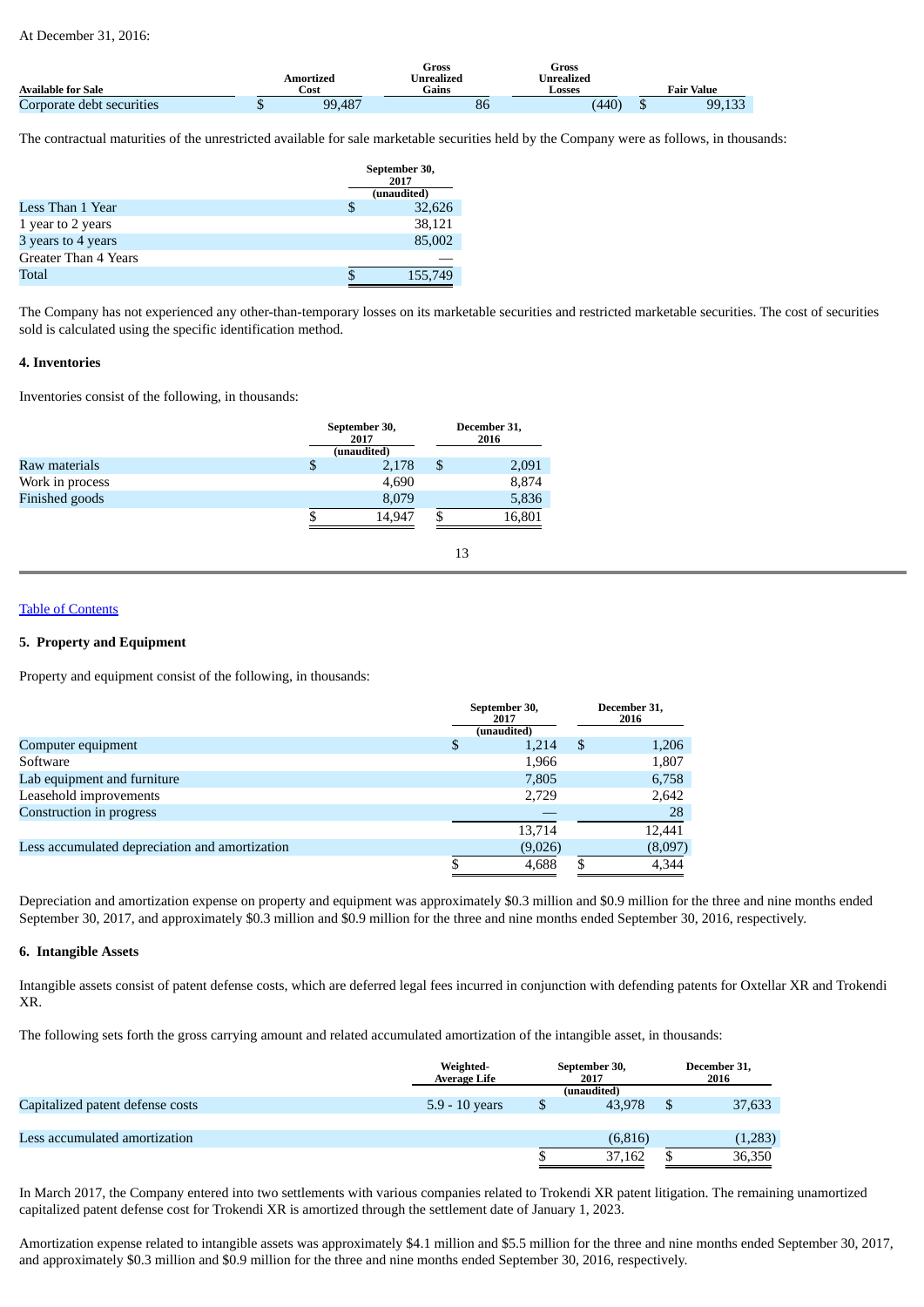### Table of [Contents](#page-0-0)

### **7. Accrued Expenses**

Accrued expenses are comprised of the following, in thousands:

|                                                  | September 30,<br>2017<br>(unaudited) |   | December 31,<br>2016 |
|--------------------------------------------------|--------------------------------------|---|----------------------|
| Accrued compensation                             | 13,870                               | S | 9,145                |
| Accrued professional fees                        | 2,212                                |   | 6,447                |
| Accrued clinical trial and clinical supply costs | 4,251                                |   | 4,350                |
| Accrued product costs                            | 807                                  |   | 1,794                |
| Accrued interest expense                         |                                      |   | 61                   |
| Other accrued expenses                           | 5,752                                |   | 5,630                |
|                                                  | 26,892                               |   | 27,427               |

### **8. Convertible Senior Secured Notes**

The table below summarizes activity related to the Notes from their issuance on May 3, 2013 through September 30, 2017, in thousands:

| Gross proceeds<br>Initial value of interest make-whole derivative reported as debt discount<br>Conversion option reported as debt discount and APIC<br>Conversion of debt to equity - principal<br>Conversion of debt to equity - accretion of debt discount and deferred financing costs<br>Accretion of debt discount and deferred financing costs<br>December 31, 2016 carrying value<br>Conversion of debt to equity - principal<br>Conversion of debt to equity - accretion of debt discount and deferred financing costs<br>Accretion of debt discount and deferred financing costs<br>September 30, 2017 carrying value, unaudited |           |
|-------------------------------------------------------------------------------------------------------------------------------------------------------------------------------------------------------------------------------------------------------------------------------------------------------------------------------------------------------------------------------------------------------------------------------------------------------------------------------------------------------------------------------------------------------------------------------------------------------------------------------------------|-----------|
|                                                                                                                                                                                                                                                                                                                                                                                                                                                                                                                                                                                                                                           | 90,000    |
|                                                                                                                                                                                                                                                                                                                                                                                                                                                                                                                                                                                                                                           | (9,270)   |
|                                                                                                                                                                                                                                                                                                                                                                                                                                                                                                                                                                                                                                           | (22, 336) |
|                                                                                                                                                                                                                                                                                                                                                                                                                                                                                                                                                                                                                                           | (85, 425) |
|                                                                                                                                                                                                                                                                                                                                                                                                                                                                                                                                                                                                                                           | 25,767    |
|                                                                                                                                                                                                                                                                                                                                                                                                                                                                                                                                                                                                                                           | 5,429     |
|                                                                                                                                                                                                                                                                                                                                                                                                                                                                                                                                                                                                                                           | 4.165     |
|                                                                                                                                                                                                                                                                                                                                                                                                                                                                                                                                                                                                                                           |           |
|                                                                                                                                                                                                                                                                                                                                                                                                                                                                                                                                                                                                                                           | (4,575)   |
|                                                                                                                                                                                                                                                                                                                                                                                                                                                                                                                                                                                                                                           | 360       |
|                                                                                                                                                                                                                                                                                                                                                                                                                                                                                                                                                                                                                                           | 50        |
|                                                                                                                                                                                                                                                                                                                                                                                                                                                                                                                                                                                                                                           |           |

During the nine months ended September 30, 2017, approximately \$4.6 million of the Notes were presented to the Company for conversion. Accordingly, the Company issued approximately 0.9 million shares of common stock in conversion of the principal amount of the Notes. As a result of the conversions, the Company incurred a loss of approximately \$0.3 million on extinguishment of debt during the nine months ended September 30, 2017, which is included as a separate component of other income (expense) on the Consolidated Statement of Operations. During the nine months ended September 30, 2016, consequent to approximately \$2.0 million in note conversions, the Company incurred a loss of approximately \$0.4 million on extinguishment of debt.

| ×<br>v |
|--------|
|--------|

# Table of [Contents](#page-0-0)

# **9. Summary Stockholders' Equity**

The following summary table provides details related to the activity in certain captions within Stockholders' Equity for the nine months ended September 30, 2017, in thousands.

|                                  | <b>Common Stock</b> | <b>Additional Paid-in</b><br>Capital<br>(unaudited) |     | <b>Accumulated</b><br>Deficit |
|----------------------------------|---------------------|-----------------------------------------------------|-----|-------------------------------|
|                                  |                     |                                                     |     |                               |
| Balance, December 31, 2016       | \$<br>50            | \$<br>276,127                                       | \$. | (84, 288)                     |
| Cumulative-effect adjustment     |                     | 211                                                 |     | 181                           |
| Balance at January 1, 2017       | 50                  | 276,338                                             |     | (84, 107)                     |
| Share-based compensation         |                     | 6.447                                               |     |                               |
| Issuance of ESPP shares          |                     | 908                                                 |     |                               |
| Exercise of stock options        |                     | 3,602                                               |     |                               |
| Equity issued on note conversion |                     | 4,546                                               |     |                               |
| Net income                       |                     |                                                     |     | 43,626                        |
| Balance, September 30, 2017      | 51                  | 291,841                                             |     | (40, 481)                     |

# **10. Share-Based Payments**

The Company has adopted the Supernus Pharmaceuticals, Inc. 2012 Equity Incentive Plan (the 2012 Plan), which is stockholder approved, and provides for the grant of stock options and certain other awards, including stock appreciation rights (SAR), restricted and unrestricted stock, stock units, performance awards, cash awards and other awards that are convertible into or otherwise based on the Company's common stock, to the Company's key employees, directors, and consultants and advisors. The 2012 Plan is administered by the Company's Board of Directors and provides for the issuance of up to 8,000,000 shares of the Company's Common Stock. Option awards are granted with an exercise price equal to the estimated fair value of the Company's Common Stock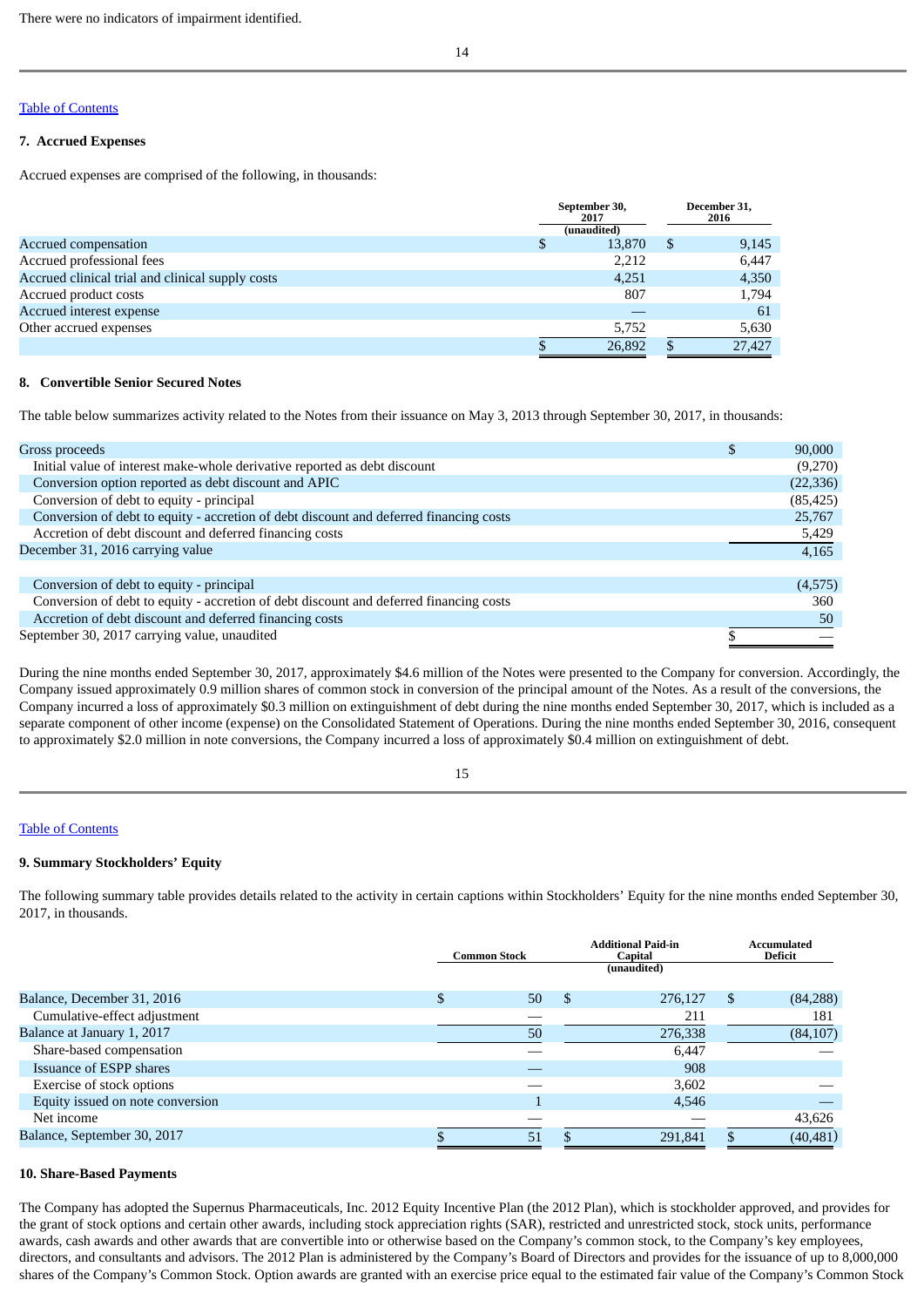at the grant date. Option awards granted to employees, consultants and advisors generally vest in four annual installments, starting on the first anniversary of the date of grant and have ten-year contractual terms. Option awards granted to the directors generally vest over a one year term.

Share-based compensation recognized related to the grant of employee and non-employee stock options, SAR, Employee Stock Purchase Plan (ESPP) awards and non-vested stock was as follows, in thousands:

| 2016  | 2017  | (unaudited) | 2016           |
|-------|-------|-------------|----------------|
|       |       |             |                |
|       |       |             |                |
| 253   | 1,071 |             | 882            |
| 1,230 |       |             | 3,572          |
| 1,483 |       |             | 4.454          |
|       |       |             | 5,376<br>6.447 |

**Weighted-**

### Table of [Contents](#page-0-0)

The following table summarizes stock option and SAR activity:

|                                 | Number of<br><b>Options</b> |                           | Weighted-<br>Average<br><b>Exercise Price</b> | Average<br>Remaining<br>Contractual<br>Term (in years) |
|---------------------------------|-----------------------------|---------------------------|-----------------------------------------------|--------------------------------------------------------|
| Outstanding, December 31, 2016  | 3,644,088                   | $\boldsymbol{\mathsf{S}}$ | 10.25                                         | 7.59                                                   |
| Granted                         | 1,074,955                   | \$                        | 25.88                                         |                                                        |
| Exercised                       | (383,588)                   | \$                        | 9.39                                          |                                                        |
| Forfeited or expired            | (66,797)                    | \$                        | 17.07                                         |                                                        |
| Outstanding, September 30, 2017 | 4,268,658                   | \$                        | 14.15                                         | 7.59                                                   |
| As of December 31, 2016:        |                             |                           |                                               |                                                        |
| Vested and expected to vest     | 3,591,528                   | \$                        | 10.22                                         | 7.57                                                   |
| Exercisable                     | 1,503,004                   | \$                        | 8.62                                          | 6.49                                                   |
|                                 |                             |                           |                                               |                                                        |
| As of September 30, 2017:       |                             |                           |                                               |                                                        |
| Vested and expected to vest     | 4,268,658                   | \$                        | 14.15                                         | 7.59                                                   |
| Exercisable                     | 1,961,784                   | \$                        | 9.30                                          | 6.40                                                   |

#### **11. Earnings per Share**

Basic income per common share is determined by dividing income attributable to common stockholders by the weighted-average number of common shares outstanding during the period, without consideration of common stock equivalents. Diluted income per share is computed by dividing the income attributable to common stockholders by the weighted-average number of common share equivalents outstanding for the period. The treasury stock method is used to determine the dilutive effect of the Company's stock option grants, SAR, and potential ESPP awards, and the if-converted method is used to determine the dilutive effect of the Company's Notes.

The following common stock equivalents were excluded in the calculation of diluted income per share because their effect would be anti-dilutive as applied to the income from continuing operations applicable to common stockholders for the three and nine months ended September 30, 2017 and 2016:

|                                                    | Three Months ended September 30, |        | Nine Months ended September 30, |        |  |
|----------------------------------------------------|----------------------------------|--------|---------------------------------|--------|--|
|                                                    | 2017                             | 2016   | 2017                            | 2016   |  |
|                                                    | (unaudited)                      |        | (unaudited)                     |        |  |
| Stock options, stock appreciation rights, and ESPP |                                  |        |                                 |        |  |
| awards                                             | 15,170                           | 12,097 | 105,699                         | 67,030 |  |
|                                                    |                                  |        |                                 |        |  |
|                                                    | 17                               |        |                                 |        |  |

### Table of [Contents](#page-0-0)

The following table sets forth the computation of basic and diluted net income per share for the three and nine months ended September 2017 and 2016, in thousands, except share and per share amounts:

|                                                   | Three Months ended September 30, |        | Nine Months ended September 30, |   |          |
|---------------------------------------------------|----------------------------------|--------|---------------------------------|---|----------|
|                                                   | 2017                             | 2016   | 2017                            |   | 2016     |
|                                                   | (unaudited)                      |        | (unaudited)                     |   |          |
| Numerator, in thousands:                          |                                  |        |                                 |   |          |
| Net income used for calculation of basic EPS      | 15.961                           | 61,826 | \$<br>43,626                    | S | 76.902   |
|                                                   |                                  |        |                                 |   |          |
| Interest expense on convertible debt              | (14)                             | 202    | 134                             |   | 577      |
| Changes in fair value of derivative liabilities   |                                  | (124)  | (76)                            |   | (349)    |
| Loss on extinguishment of debt                    | 91                               |        | 295                             |   | 382      |
| Loss on extinguishment of outstanding debt, as if |                                  |        |                                 |   |          |
| converted                                         | (273)                            | (705)  | (321)                           |   | (1, 183) |
| Total adjustments                                 | (196)                            | (627   | 32                              |   | (573)    |
| Net income used for calculation of diluted EPS    | 15,765                           | 61,199 | 43,658                          |   | 76,329   |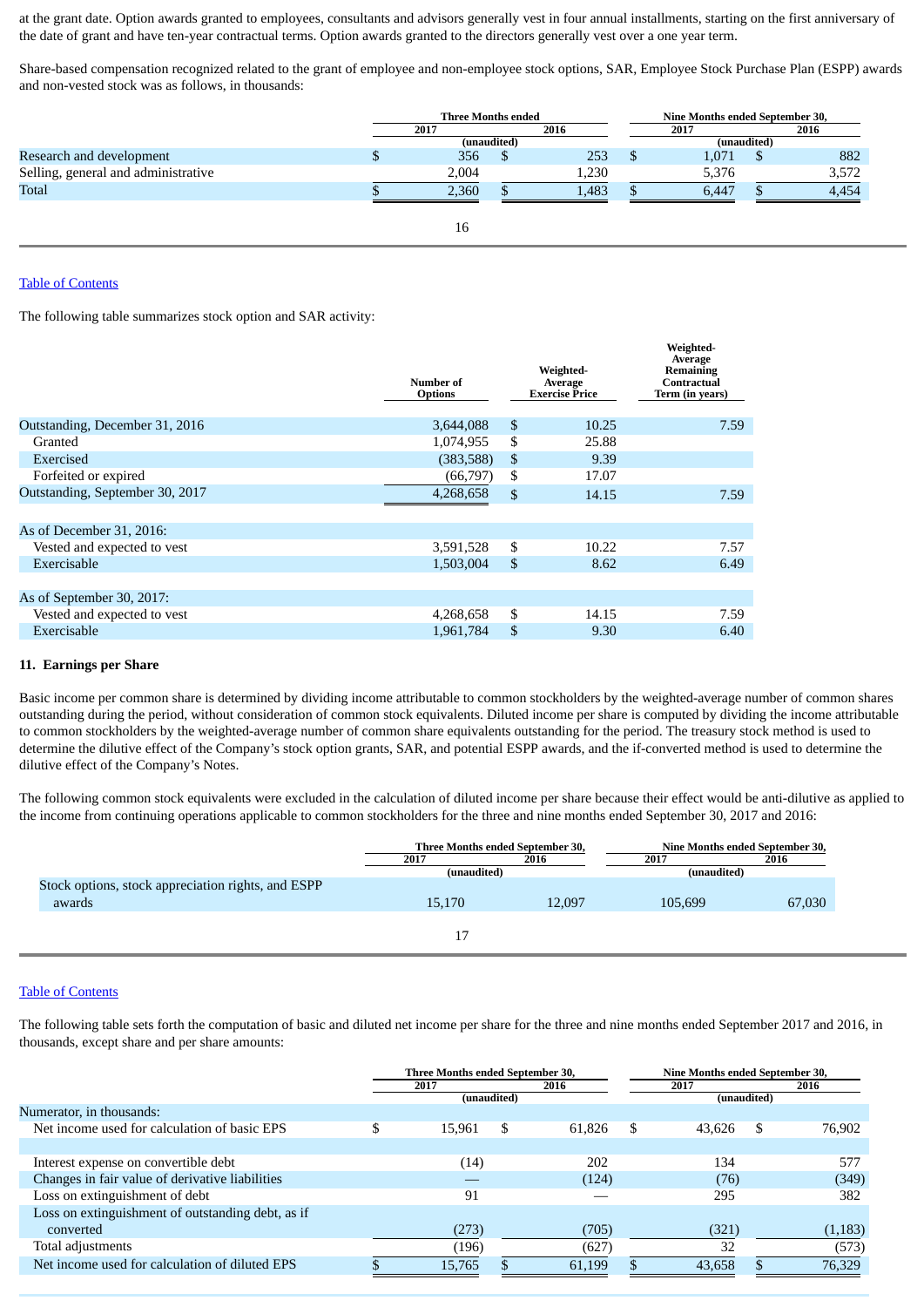| Denominator:                                              |            |               |            |               |            |    |            |
|-----------------------------------------------------------|------------|---------------|------------|---------------|------------|----|------------|
| Weighted average shares outstanding, basic                | 51,046,375 |               | 49,516,595 |               | 50,583,726 |    | 49,395,284 |
|                                                           |            |               |            |               |            |    |            |
| Effect of dilutive potential common shares:               |            |               |            |               |            |    |            |
| Shares underlying Convertible Senior Secured Notes        | 56,484     |               | 1,240,814  |               | 382,230    |    | 1,274,491  |
| Shares issuable to settle interest make-whole derivatives |            |               | 27,296     |               | 7.013      |    | 71,537     |
| Stock options and stock appreciation rights               | 2,525,530  |               | 1,189,730  |               | 2,254,464  |    | 874,022    |
| Total potential dilutive common shares                    | 2,582,014  |               | 2,457,840  |               | 2,643,707  |    | 2,220,050  |
| Weighted average shares outstanding, diluted              | 53,628,389 |               | 51,974,435 |               | 53,227,433 |    | 51,615,334 |
|                                                           |            |               |            |               |            |    |            |
| Net income per share, basic                               | 0.31       | <sup>\$</sup> | 1.25       | <sup>\$</sup> | 0.86       | -S | 1.56       |
| Net income per share, diluted                             | 0.29       | \$.           | 1.18       | \$.           | 0.82       | S. | 1.48       |
|                                                           |            |               |            |               |            |    |            |

### **12. Income Taxes**

The following table provides a comparative summary of our income tax expense and effective tax rate for the three and nine months ended September 2017 and 2016, in thousands:

|                    | Three Months ended September 30. |          |  | Nine Months ended September 30. |            |  |
|--------------------|----------------------------------|----------|--|---------------------------------|------------|--|
|                    | 2017                             | 2016     |  | 2017                            | 2016       |  |
|                    | (unaudited)                      |          |  | (unaudited)                     |            |  |
| Income tax expense | 6.949                            | (42,690) |  | 21.932                          | (42,085)   |  |
| Effective tax rate | 30.3%                            | $-223%$  |  | 33.5%                           | $-120.9\%$ |  |

The income tax expense for the three and nine months ended September 30, 2017 is attributable to U.S. federal and state income tax. The increase in the income tax expense and the effective tax rate for the three and nine months ended September 30, 2017 as compared to the same periods in 2016 is primarily attributable to the release of the valuation allowance on the deferred tax assets, which resulted in an income tax benefit in the third quarter of 2016.

During the third quarter, we recorded an income tax benefit of approximately \$2.9 million as a result of the Company recognizing excess tax benefits related to the employee exercise of stock options. This benefit causes the effective tax rate to be significantly less than our historical annual effective tax rate.

### **13. Commitments and Contingencies**

The Company has concurrent leases for office and lab space that extend through April 2020. The Company may elect to extend the term of the leases for an additional five-year term. The leases provide for a tenant improvement allowance of approximately \$2.1 million in the aggregate. During the three months ended September 30, 2017, none of the allowance was utilized. During the nine months ended September 30, 2017, \$79,000 of the allowance was utilized. During the three and nine months ended September 30, 2016, none of the allowance was utilized. As of September 30, 2017, \$0.4 million remains available for tenant improvements.

Rent expense for the leased facilities and leased vehicles for the three and nine months ended September 30, 2017 was \$0.8 million and \$1.9 million, respectively. Rent expense for the leased facilities and leased vehicles for the

18

### Table of [Contents](#page-0-0)

three and nine months ended September 30, 2016 was approximately \$0.7 million and \$2.0 million, respectively.

Future minimum lease payments under non-cancelable operating leases as of September 30, 2017 are as follows, in thousands, unaudited:

Year ending December 31:

| 2017 (remaining) | 739         |
|------------------|-------------|
| 2018             | 1,487       |
| 2019             | 1,344       |
| Thereafter       | 454         |
|                  | \$<br>4.024 |

The Company has obtained exclusive licenses from third parties for proprietary rights to support the product candidates in the Company's psychiatry portfolio. Under license agreements with Afecta Pharmaceuticals, Inc. (Afecta), the Company has exclusive worldwide rights to selected product candidates, including an exclusive license to SPN-810. The Company does not owe any future milestone payments for SPN-810. The Company is obligated to pay royalties to Afecta as a low single digit percentage of worldwide net product sales.

The Company has also entered into a purchase and sale agreement with Rune HealthCare Limited (Rune), where the Company obtained the exclusive worldwide rights to a product concept from Rune. There are no future milestone payments due to Rune under this agreement. If the Company receives approval to market and sell any products based on the Rune product concept for SPN-809, the Company is obligated to pay royalties to Rune as a low single digit percentage of worldwide net product sales.

#### **14. Collaboration Agreement**

#### **Royalty Revenue**

In the third quarter of 2014, the Company received a \$30.0 million payment pursuant to a Royalty Interest Acquisition Agreement related to the purchase by HC Royalty of certain of the Company's rights under the agreement with United Therapeutics Corporation related to the commercialization of Orenitram (treprostinil) Extended-Release Tablets. We will retain full ownership of the royalty rights if and when a certain threshold is reached per the terms of the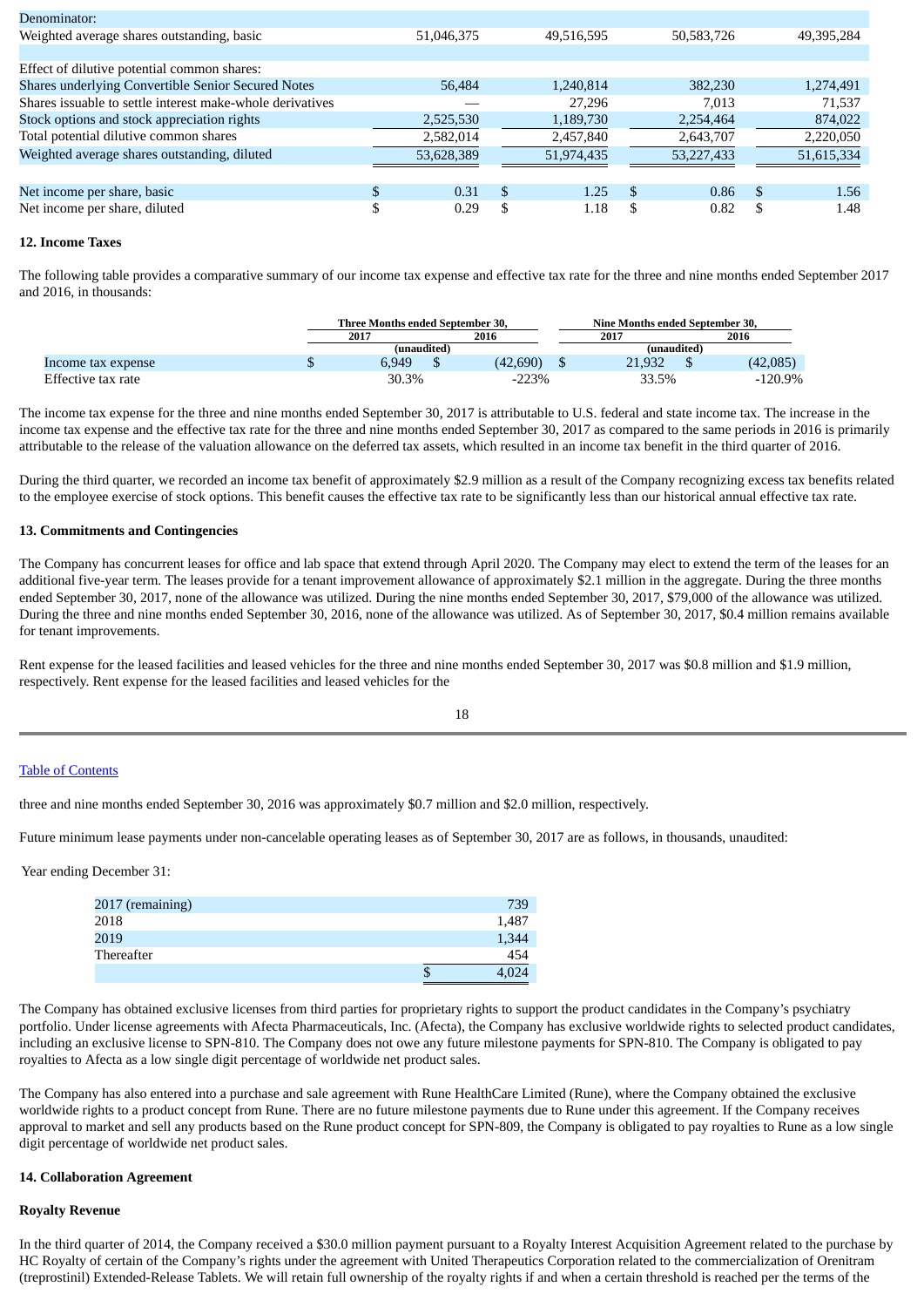Agreement. We have recorded a non-recourse liability related to this transaction and have begun to amortize this amount to recognize non-cash royalty revenue as royalties are received by HC Royalty from United Therapeutics. We also recognized non-cash interest expense related to this liability that accrues at an effective interest rate, which is determined based on projections of HC Royalty's rate of return.

We recognized non-cash royalty revenue of \$1.4 million for the three months ended September 30, 2017 as compared to \$1.1 million for the three months ended September 30, 2016, respectively. We recognized non-cash royalty revenue of \$3.7 million for the nine months ended September 30, 2017 as compared to \$3.5 million for the nine months ended September 30, 2016, respectively. We recognized non-cash interest expense of \$0.2 million for the three months ended September 30, 2017 as compared to \$1.0 million for the three months ended September 30, 2016, respectively. We recognized non-cash interest expense of \$1.3 million for the nine months ended September 30, 2017 as compared to \$3.6 million for the nine months ended September 30, 2016, respectively.

### Table of [Contents](#page-0-0)

### <span id="page-14-0"></span>**Item 2. Management's Discussion and Analysis of Financial Condition and Results of Operations**

Management's Discussion and Analysis of Financial Condition and Results of Operations is intended to help the reader understand the results of operations and the financial condition of the Company. The interim financial statements included in this report and this Management's Discussion and Analysis of our Financial Condition and Results of Operations should be read in conjunction with our audited consolidated financial statements and notes thereto for the year ended December 31, 2016 and the related Management's Discussion and Analysis of Financial Condition and Results of Operations, both of which are contained in our Annual Report on Form 10-K filed with the Securities and Exchange Commission on March 16, 2017.

In addition to historical information, this Quarterly Report on Form 10-Q contains forward-looking statements within the meaning of Section 27A of the Securities Act of 1933, as amended, and Section 21E of the Securities Exchange Act of 1934, as amended, which are intended to be covered by the safe harbors created thereby. These forward-looking statements may include declarations regarding the Company's belief or current expectations of management, such as statements including the words "budgeted," "anticipate," "project," "estimate," "expect," "may," "believe," "potential," and similar statements or expressions, which are intended to be among the statements that are forward-looking statements, as such statements reflect the reality of risk and uncertainty that is inherent in the Company's business. Actual results may differ materially from those expressed or implied by such forward-looking statements. Readers are cautioned not to place undue reliance on these forward-looking statements, which are made as of the date this report was filed with the Securities and Exchange Commission. Our actual results and the timing of events could differ materially from those discussed in our forward-looking statements as a result of many factors, including those set forth under the "Risk Factors" section of our Annual Report on Form 10-K and elsewhere in this report as well as in other reports and documents we file with the Securities and Exchange Commission from time to time. Except as required by law, we undertake no obligation to update any forward-looking statements to reflect events or circumstances occurring after the date of this Quarterly Report on Form 10-Q.

Solely for convenience, in this Quarterly Report on Form 10-Q the trade names are referred to without the TM symbols and the trademark reaistrations are referred to without the circled R, but such references should not be construed as any indicator that the Company will not assert, to the fullest extent under *applicable law, our rights thereto.*

#### **Overview**

We are a specialty pharmaceutical company focused on developing and commercializing products for the treatment of central nervous system (CNS) diseases.

Oxtellar XR and Trokendi XR are the first once-daily extended release oxcarbazepine and topiramate products, launched in 2013 for the treatment of epilepsy in the U.S. market. On April 5, 2017, Trokendi XR received final approval from the United States Food and Drug Administration (FDA) for the additional indication of treatment of prophylaxis of migraine headache in adults and adolescents. These products differ from immediate release products by offering once-daily dosing and unique pharmacokinetic profiles which we believe can have positive clinical effects for many patients. We believe a once-daily dosing regimen improves adherence, making it more probable that patients maintain sufficient levels of medication in their bloodstream to protect against seizures and migraines. In addition, we believe that the unique smooth and steady pharmacokinetic profiles of our once-daily formulations reduce the peak to trough blood level fluctuations that are typically associated with immediate release products and which may result in increased adverse events (AEs), more side effects and decreased efficacy.

In addition, we are developing multiple product candidates in psychiatry to address large unmet medical needs and market opportunities. We are developing SPN-810 (molindone hydrochloride) initially to treat impulsive aggression (IA) in children and adolescents who have attention deficit hyperactivity disorder (ADHD). We plan to subsequently develop SPN-810 for treatment of IA in other CNS diseases, such as autism, post-traumatic stress disorder (PTSD), bipolar disorder, schizophrenia, and some forms of dementia. There are currently no approved products indicated for the treatment of IA. We are developing SPN-812 (viloxazine hydrochloride) as a novel, non-stimulant candidate to treat children and adolescents who have ADHD.

20

### Table of [Contents](#page-0-0)

The table below summarizes our current portfolio of novel products and product candidates:

| Product        | <b>Indication</b> | <b>Status</b>    |
|----------------|-------------------|------------------|
| Oxtellar XR    | Epilepsy          | Launched in 2013 |
| Trokendi XR    | Epilepsy          | Launched in 2013 |
|                | Migraine*         | Launched in 2017 |
| SPN-810        | $IA**$            | Phase III        |
| SPN-812        | <b>ADHD</b>       | Phase III        |
| <b>SPN-809</b> | Depression        | Phase II ready   |

Prophylaxis of migraine headache in adults and adolescents.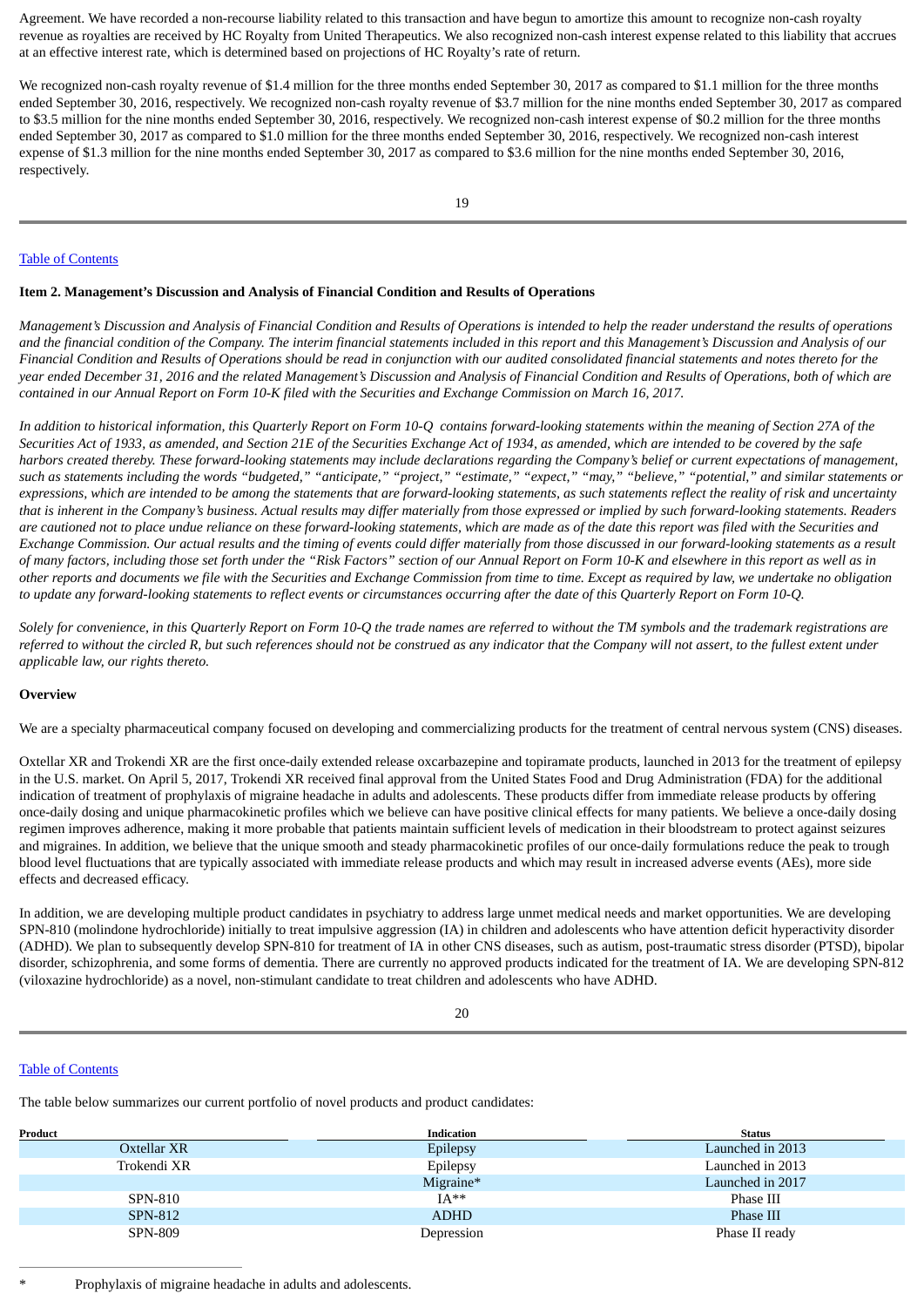\*\* Initial program is in patients with ADHD, with plans to add other indications, such as IA in patients with autism, PTSD, bipolar disorder, schizophrenia, and some forms of dementia.

We are continuing to expand our intellectual property portfolio to provide additional protection for our technologies, products, and product candidates. We currently have seven U.S. patents issued covering Oxtellar XR and nine U.S. patents issued covering Trokendi XR, providing patent protection expiring no earlier than 2027 for each product.

#### *Commercial Products*

#### *Trokendi XR*

Trokendi XR, the first once-daily extended release topiramate product indicated for patients with epilepsy in the U.S. market, is designed to improve patient adherence over the current immediate release products, which must be taken multiple times per day. In April 2017, we launched Trokendi XR for the treatment of prophylaxis of migraine headache in adults and adolescents after receiving final FDA approval.

#### *Oxtellar XR*

Oxtellar XR is the only once-daily extended release oxcarbazepine product indicated for the treatment of patients with epilepsy in the U.S. as adjunctive therapy.

### *IMS Prescriptions*

We expect the number of prescriptions filled for Oxtellar XR and Trokendi XR to continue to increase through 2017 and in subsequent years. Data from Intercontinental Marketing Services (IMS) shows 474,460 prescriptions filled for both drugs during the nine months ended September 30, 2017, which is 28.1% higher than the 370,397 prescriptions reported for the nine months ended September 30, 2016.

Since the migraine launch, Trokendi XR has shown robust acceleration in prescription growth. For the third quarter of 2017, total prescriptions for Trokendi XR increased by 21,509, or 17.3%, from the second quarter of 2017. This compares to an increase of 5,955 prescriptions, or 6.4%, in the third quarter of 2016 over the second quarter of 2016. Similarly, for the same sequential quarter-to-quarter time periods, new prescriptions for Trokendi XR increased by 7,284, or 10.6%, in 2017, compared to 1,165, or 2.7%, in 2016.

#### *Patents*

We received several Paragraph IV Notice Letters concerning Oxtellar XR and Trokendi XR from various third-parties. (See Part II, Item 1—Legal Proceedings for additional information.)

#### *Product Candidates*

#### *SPN-810*

We are developing SPN-810 as a novel treatment for IA in patients who have ADHD. SPN-810 has been granted fast-track designation by the FDA. Our Phase III clinical trial (P301) is being conducted under a Special Protocol Assessment (SPA), using an agreed-upon novel scale, developed by us with the FDA, to measure IA. We initiated two Phase III clinical trials in 2015 (P301 and P302), using the same trial design except that under the SPA, an interim analysis was conducted in the first trial when one-half of the patients (146 patients) reached randomization. The purpose of the interim analysis was to assess the efficacy of the doses being tested and allow for optimization of the trial design of both trials.

$$
21 \\
$$

#### Table of [Contents](#page-0-0)

The interim analysis has been completed and both trials will continue through completion. The results of the interim analysis led to our discontinuing the 18 mg dose arm. Moving forward, all patients in each of the two trials will be randomized to either the 36 mg dose arm or placebo until the predetermined total number of patients are enrolled in each of the two trials. We expect patient enrollment to continue through mid-2018.

*SPN-812*

SPN-812 is being developed as a novel non-stimulant treatment for ADHD. During 2016, we completed a Phase IIb dose ranging trial and announced positive topline results. Subsequent to the end of Phase II meeting with the FDA in June 2017, we have initiated Phase III clinical trials for SPN-812 in September of 2017.

We expect to incur significant research and development expenses related to the continued development of each of our product candidates from 2017 through FDA approval or until the program terminates.

#### *Collaboration*

Mydayis (mixed salts of a single-entity amphetamine product) was originally developed by Shire Laboratories, the former division of Shire that subsequently became Supernus Pharmaceuticals. On June 20, 2017, Shire announced that the FDA approved Mydayis, a once-daily treatment comprised of three different types of drug-releasing beads, for patients 13 years and older with ADHD. Based on the agreement between the Company and Shire, Shire will pay to the Company a single digit percentage royalty on net sales of the product.

#### **Critical Accounting Policies and the Use of Estimates**

The significant accounting policies and bases of presentation for our consolidated financial statements are described in Note 2 "Summary of Significant Accounting Policies." The preparation of our consolidated financial statements in accordance with U.S. generally accepted accounting principles (GAAP)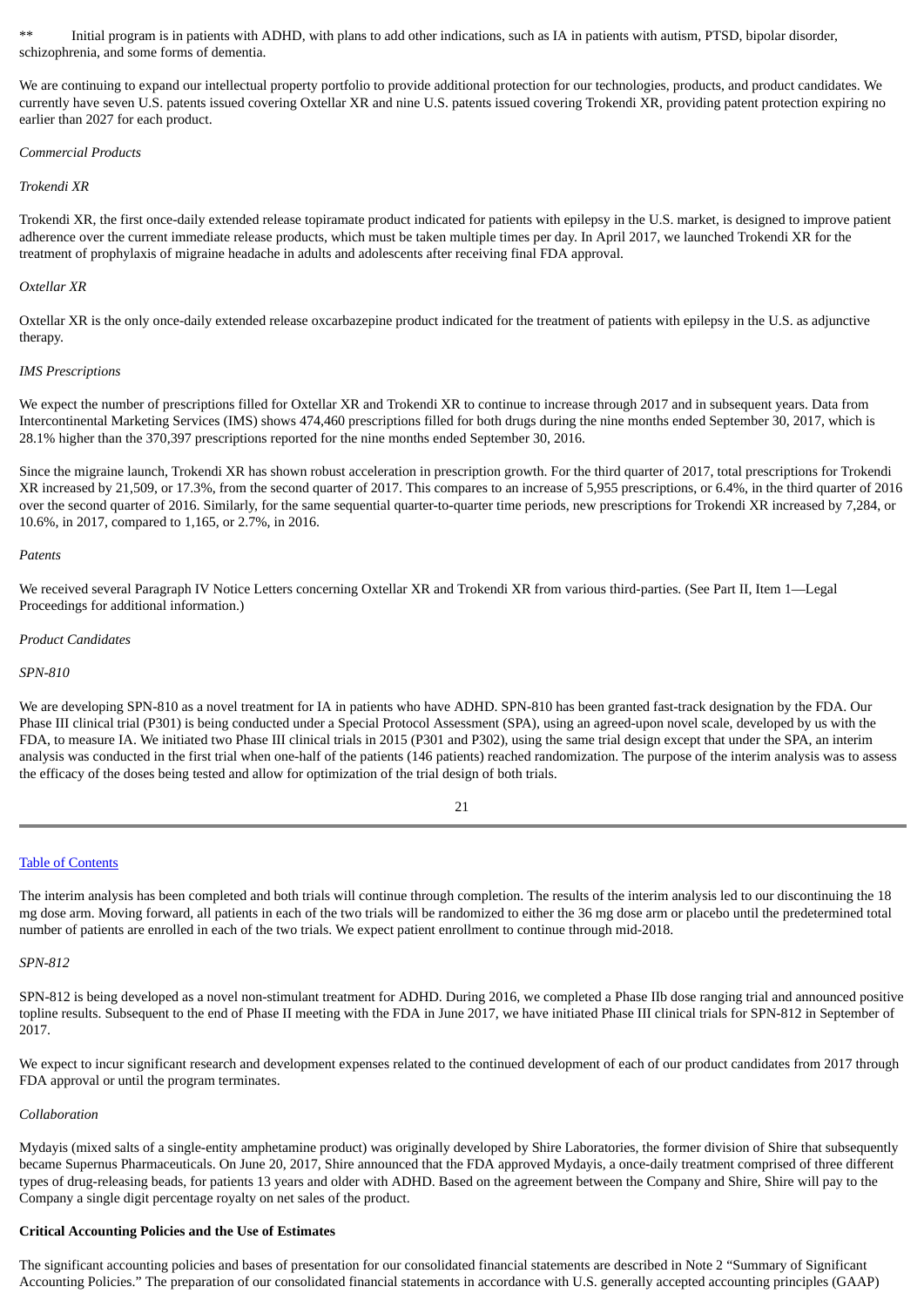requires us to make estimates and assumptions that affect the reported amounts of assets, liabilities, revenues, and expenses and to disclose contingent assets and liabilities. Actual results could differ from those estimates.

We believe the following accounting policies and estimates to be critical:

#### *Revenue Recognition*

Revenue from product sales is recognized when: persuasive evidence of an arrangement exists; delivery has occurred and title to the product and associated risk of loss has passed to the customer; the price is fixed or determinable; collection from the customer has been reasonably assured; all performance obligations have been met; and returns and allowances can be reasonably estimated. Product sales are recorded net of estimated rebates, chargebacks, discounts, allowances, patient co-pay assistance payments and other deductions as well as estimated product returns (collectively, "sales deductions").

We derive our estimated sales deductions from an analysis of historical levels of deductions specific to each product, as well as contractual terms with our customers. In addition, we also consider the impact of anticipated changes in product price, sales trends and changes in managed care coverage and co-pay assistance programs.

#### *Intangible Assets*

Intangible assets consist of patent defense costs, which are deferred legal fees that have been incurred in connection with legal proceedings related to the defense of patents for Oxtellar XR and Trokendi XR. Amortization commences in the quarter after the costs are incurred. This amortization period is based initially upon the remaining patent life and is adjusted, if necessary, for any settlements or other changes to the expected useful life of the patent. Patent defense costs will be charged to expense in the event of an unsuccessful outcome of the on-going litigation.

#### *Research and Development Expenses*

Research and development expenditures are expensed as incurred. Research and development costs consist primarily of: employee-related expenses, including salaries and benefits; share-based compensation expense; expenses incurred under agreements with clinical research organizations (CROs); fees paid to clinical investigators who are participating in our clinical trials; fees paid to consultants and other vendors that conduct the Company's clinical trials; the cost of acquiring and manufacturing clinical trial materials; the cost of manufacturing materials used in process validation, to the extent that those materials are manufactured prior to receiving regulatory approval for those products and are not expected to be sold commercially; facilities costs that do not have an alternative future use; related depreciation and other allocated expenses; license fees for and milestone payments related to in-licensed products and technologies; and costs associated with animal testing activities and regulatory approvals.

22

#### Table of [Contents](#page-0-0)

#### *Accrued Clinical Expenses*

Clinical trials are inherently complex and often involve multiple service providers. Because billing for services often lags by a substantial amount of time, we often are required to estimate a significant portion of our accrued clinical expenses. This process involves reviewing open contracts and communicating with our subject matter expert personnel and the appropriate service provider personnel to identify services that have been performed on our behalf. We accrue for the estimated but unbilled services performed and the associated cost incurred.

Payments to service providers can either be based on hourly rates for service or based on performance driven milestones. When accruing clinical expenses, we estimate the time period over which services will be performed during the life of the entire clinical program, the total cost of the program, and the level of effort to be expended in each intervening period. To the maximum extent possible, we work with each service provider to provide an estimate for incurred but unbilled services as of the end of the calendar quarter, including estimates for payments to site investigators.

We work diligently to minimize, if not eliminate, estimates based solely on company generated calculations. If the service provider underestimates or overestimates the cost associated with a trial or service at any given point in time, adjustments to research and development expenses may be necessary in future periods. Historically, our estimated accrued clinical expenses have closely approximated actual expense incurred.

#### **Results of Operations**

# *Comparison of the three months ended September 30, 2017 and 2016*

|                                                                            | Three Months ended September 30,<br>2016<br>2017 |                           |    |         |    | Increase/<br>(decrease) |  |
|----------------------------------------------------------------------------|--------------------------------------------------|---------------------------|----|---------|----|-------------------------|--|
|                                                                            |                                                  |                           |    |         |    |                         |  |
|                                                                            |                                                  | (unaudited, in thousands) |    |         |    |                         |  |
| <b>Revenues:</b>                                                           |                                                  |                           |    |         |    |                         |  |
| Net product sales                                                          | \$                                               | 78,066                    | \$ | 55,618  | \$ | 22,448                  |  |
| Royalty revenue                                                            |                                                  | 2,010                     |    | 1,140   |    | 870                     |  |
| Licensing revenue                                                          |                                                  | 322                       |    | 52      |    | 270                     |  |
| <b>Total revenues</b>                                                      |                                                  | 80,398                    |    | 56,810  |    |                         |  |
| Costs and expenses                                                         |                                                  |                           |    |         |    |                         |  |
| Cost of product sales                                                      |                                                  | 4,251                     |    | 3,428   |    | 823                     |  |
| Research and development                                                   |                                                  | 12,980                    |    | 7,868   |    | 5,112                   |  |
| Selling, general and administrative                                        |                                                  | 40,825                    |    | 25,675  |    | 15,150                  |  |
| Total costs and expenses                                                   |                                                  | 58,056                    |    | 36,971  |    |                         |  |
| Operating income                                                           |                                                  | 22,342                    |    | 19,839  |    |                         |  |
| Other income (expense)                                                     |                                                  |                           |    |         |    |                         |  |
| Interest income                                                            |                                                  | 814                       |    | 378     |    | 436                     |  |
| Interest expense                                                           |                                                  |                           |    | (202)   |    | (202)                   |  |
| Interest expense-nonrecourse liability related to sale of future royalties |                                                  | (155)                     |    | (1,004) |    | (849)                   |  |
| Changes in fair value of derivative liabilities                            |                                                  |                           |    | 125     |    | (125)                   |  |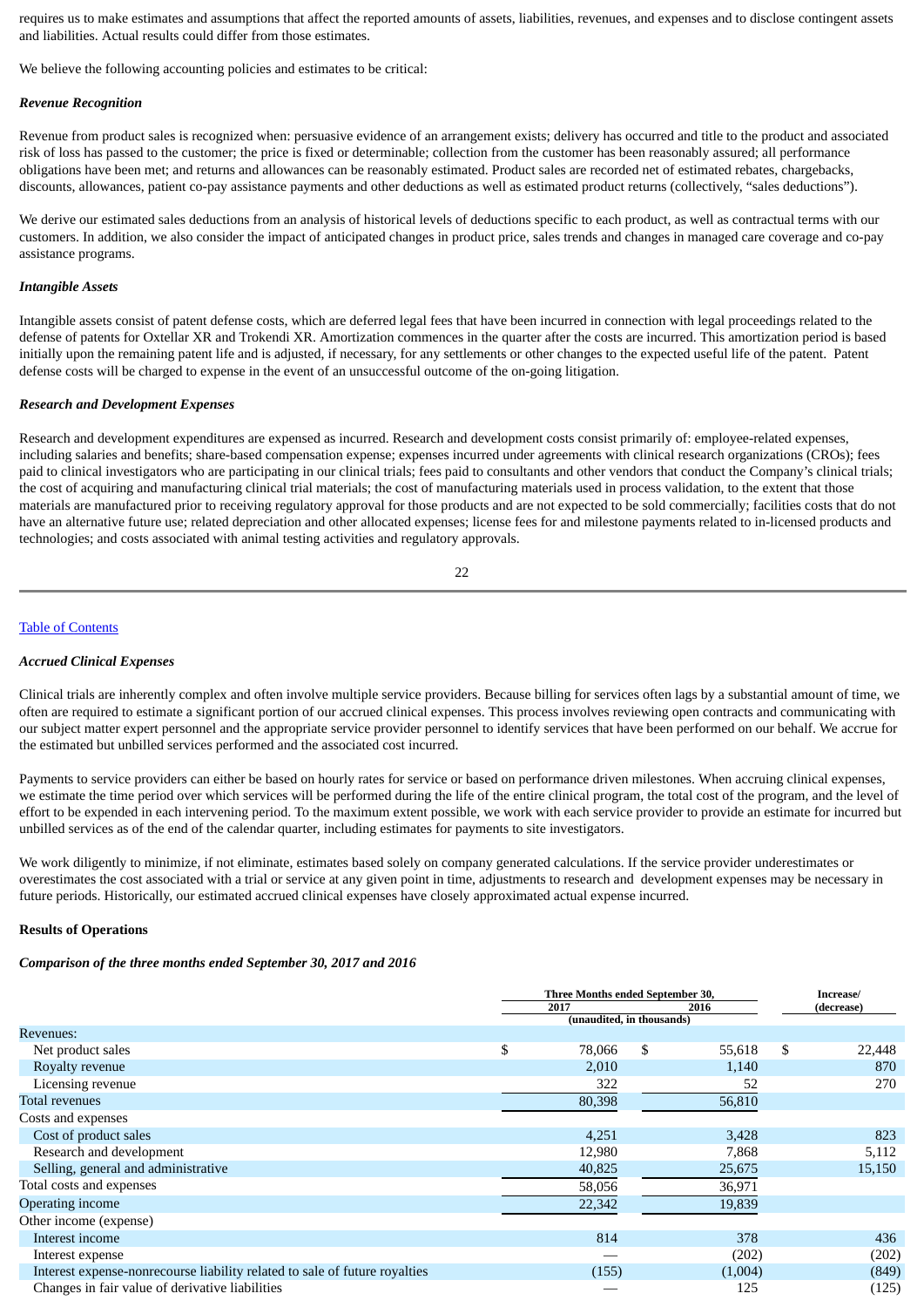| Loss on extinguishment of debt |    | (91)   |           | 91     |
|--------------------------------|----|--------|-----------|--------|
| Total other expenses           |    | 568    | 703)      |        |
| Earnings before income taxes   |    | 22,910 | 19,136    |        |
| Income tax expense (benefit)   |    | 6,949  | (42, 690) | 49,639 |
| Net income                     |    | 15,961 | 61,826    |        |
|                                |    |        |           |        |
|                                | 23 |        |           |        |

### Table of [Contents](#page-0-0)

*Net Product Sales.* The increase in net product sales for the three months ended September 30, 2017 as compared to the same period in 2016 is primarily driven by increased prescription volume from the launch of the migraine indication for Trokendi XR in April 2017. Price increases in 2016 and 2017 also contributed to the increase in net product sales. Net product sales are based on gross revenue from shipments to distributors, less estimates for discounts, rebates, allowances, other sales deductions and returns.

The table below lists our net product sales by product, in thousands:

|             | <b>Net Product Sales</b><br>Three Months ended September 30,<br>2017 | <b>Change in Net Product</b><br>Sales $(\% )$ |        |       |
|-------------|----------------------------------------------------------------------|-----------------------------------------------|--------|-------|
|             | (unaudited)                                                          |                                               |        |       |
| Trokendi XR | \$<br>59,339                                                         | S                                             | 41,690 | 42.3% |
| Oxtellar XR | 18,727                                                               |                                               | 13,928 | 34.5% |
|             |                                                                      |                                               |        |       |
| Total       | \$<br>78,066                                                         | S                                             | 55,618 | 40.4% |

*Royalty Revenue.* Royalty revenue was \$2.0 million during the three months ended September 30, 2017 as compared to \$1.1 million for the three months ended September 30, 2016. Royalty revenue includes non-cash royalty from the Healthcare Royalty Partners III, L.P. (HC Royalty) agreement and royalty from collaboration partners. The increase is primarily due to royalty earned from collaboration partners.

*Licensing Revenue.* Total licensing revenue for the three months ended September 30, 2017 and 2016 was \$0.3 million and \$52,000 respectively. The increase of \$248,000 is primarily due to milestone revenue received during the quarter.

*Cost of Product Sales.* Cost of product sales during the three months ended September 30, 2017 was \$4.3 million, an increase of \$0.9 million, or 24.0%, as compared to \$3.4 million for the three months ended September 30, 2016. The quarter over quarter increase is attributable primarily to an increase in the number of units sold.

*Research and Development Expense.* Research and development (R&D) expenses during the three months ended September 30, 2017 were \$13.0 million as compared to \$7.9 million for the three months ended September 30, 2016, an increase of \$5.1 million or 65.0%. This increase is primarily due to increased costs associated with ongoing patient recruitment for Phase III trials for SPN-810 and costs incurred in preparation for Phase III clinical trials for SPN-812, which were initiated in September 2017.

*Selling and Marketing.* The increase in selling and marketing expenses of approximately \$10.9 million for the three months ended September 30, 2017, as compared to the same period in 2016, is primarily the result of an increase in workforce headcount and headcount related support for our commercial products, coupled with development, production, and execution of promotional and marketing programs for the launch of the migraine indication for Trokendi XR in 2017. Of this total, approximately \$2.9 million is due to increased compensation, benefits, travel, and other employee-related expenses associated with increased headcount in our field sales force; increased sample production costs of approximately \$1.7 million; and approximately \$5.5 million is due to increased expenses for marketing programs, speaker programs, and consulting services to support our commercial products, including the launch of the migraine indication for Trokendi XR in 2017.

*General and Administrative.* General and administrative expenses increased by \$4.2 million for the three months ended September 30, 2017 as compared to the same period in 2016, primarily due to approximately \$3.7 million in increased patent amortization expense.

24

#### Table of [Contents](#page-0-0)

The table below shows the comparison of Selling and Marketing and General and Administrative expenses for the three months ended September 30, 2017 and 2016:

|                              | <b>Selling, General and Administrative</b><br>Three Months ended September 30, |        |             |        |            |  |  |  |  |
|------------------------------|--------------------------------------------------------------------------------|--------|-------------|--------|------------|--|--|--|--|
|                              |                                                                                | 2017   |             | 2016   | Change (%) |  |  |  |  |
|                              |                                                                                |        | (unaudited) |        |            |  |  |  |  |
| <b>Selling and Marketing</b> | Œ                                                                              | 29,301 | S           | 18,389 | 59.3%      |  |  |  |  |
| General and Administrative   |                                                                                | 11,524 |             | 7,286  | 58.2%      |  |  |  |  |
| Total                        |                                                                                | 40.825 | S           | 25,675 | 59.0%      |  |  |  |  |

*Interest Income.* During the three months ended September 30, 2017 and 2016, we recognized \$0.8 million and \$0.4 million, respectively, of interest income earned on our cash, cash equivalents and marketable securities investments. The increase is primarily attributable to increased in cash, cash equivalents, and marketable securities holdings year over year.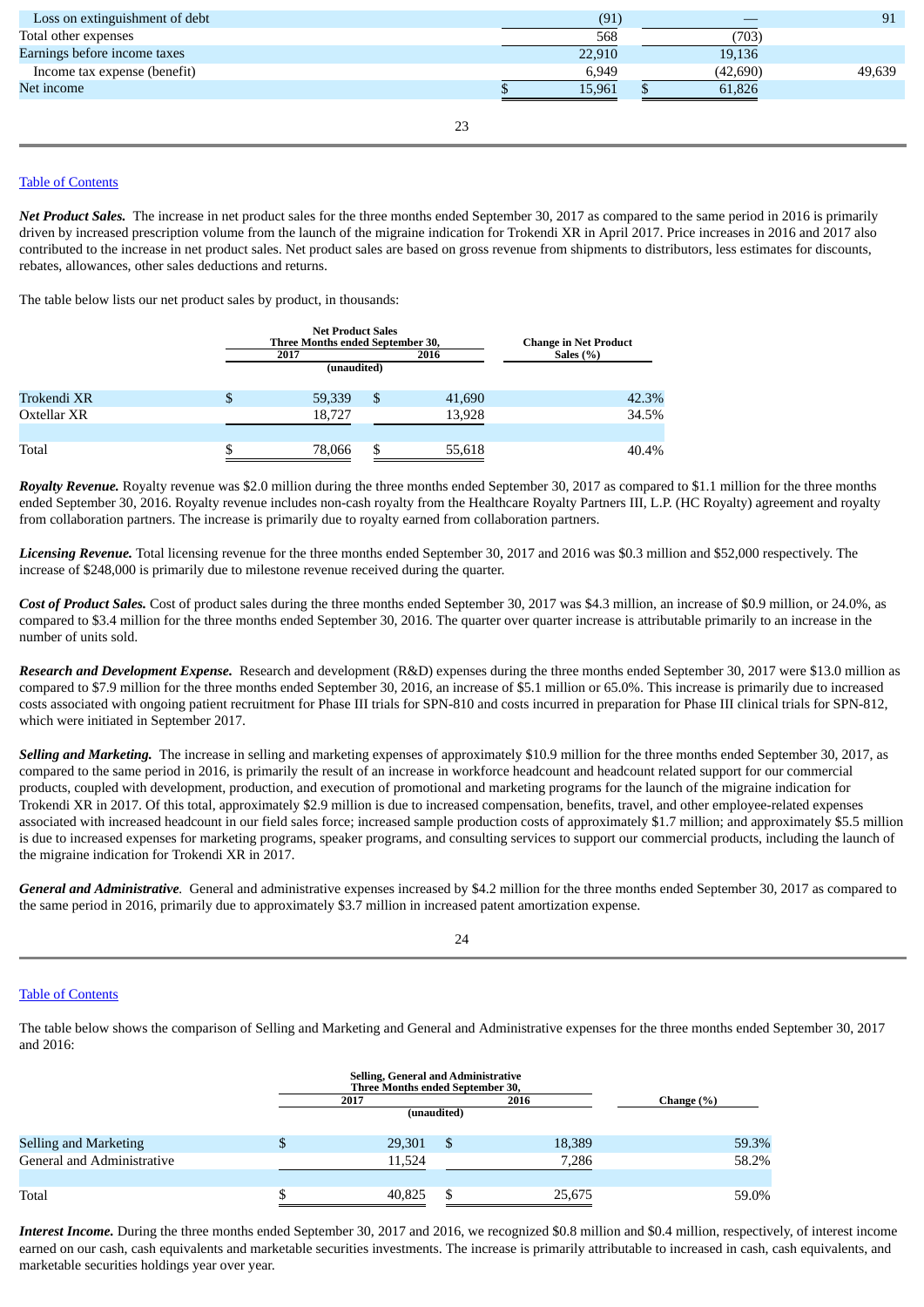*Interest Expense.* Interest expense was zero during the three months ended September 30, 2017 as compared to \$0.2 million for the three months ended September 30, 2016. The decrease was primarily due to the decrease in the principal amount of our outstanding 7.5% Convertible Senior Secured Notes (Notes). As of July 2017, all Notes were converted. During the three months ended September 30, 2017, a total of \$1.6 million of Notes and related accrued interest were converted into 0.3 million shares of common stock.

*Interest Expense—Non-recourse Liability Related to Sale of Future Royalties.* Non-cash interest expense related to our royalty liability was \$0.2 million during the three months ended September 30, 2017 as compared to \$1.1 million for the three months ended September 30, 2016. The decrease of \$0.9 million for this non-cash expense item was primarily due to reduced projections of future royalties related to Orenitram.

*Changes in Fair Value of Derivative Liability.* During the three months ended September 30, 2016, we recognized a non-cash gain of \$0.1 million related to a change in estimated fair value of the interest make-whole derivative liability related to our Notes. There was no gain recognized for the three months ended September 30, 2017 as the "make-whole fundamental change" provision (as defined in the Indenture governing the Notes) expired in May 2017. As of July 2017, all Notes were converted.

*Loss on Extinguishment of Debt.* During the three months ended September 30, 2017, we recognized a non-cash loss on extinguishment of debt of \$91,000 related to the conversion of \$1.6 million of our Notes. There was no loss on extinguishment of debt for the same periods in 2016 as no Notes were converted during the three months ended September 30, 2016.

*Income Tax.* During the three months ended September 30, 2017, we recorded \$6.9 million of tax expense as compared to a \$42.7 million tax benefit for the three months ended September 30, 2016, an increase of \$49.6 million. The increase is primarily attributable to the release of the valuation allowance on the deferred tax assets in 2016, which resulted in an income tax benefit in the third quarter of 2016.

*Net Income.* We realized net income of \$16.0 million during the three months ended September 30, 2017, as compared to net income of \$61.8 million during the three months ended September 30, 2016, a decrease of \$45.8 million. This change was primarily due to the release of the valuation allowance against deferred tax assets in 2016, which resulted in an income tax benefit as described above.

25

### Table of [Contents](#page-0-0)

*Comparison of the nine months ended September 30, 2017 and September 30, 2016*

|                                                                            | Nine Months ended September 30,<br>2016 |                           |            |          |    | Increase/ |  |
|----------------------------------------------------------------------------|-----------------------------------------|---------------------------|------------|----------|----|-----------|--|
|                                                                            |                                         | 2017                      | (decrease) |          |    |           |  |
|                                                                            |                                         | (unaudited, in thousands) |            |          |    |           |  |
| <b>Revenues:</b>                                                           |                                         |                           |            |          |    |           |  |
| Net product sales                                                          | \$                                      | 207,763                   | \$         | 148,978  | \$ | 58,785    |  |
| Royalty revenue                                                            |                                         | 4,338                     |            | 3,464    |    | 874       |  |
| Licensing revenue                                                          |                                         | 1,702                     |            | 187      |    | 1,515     |  |
| <b>Total revenues</b>                                                      |                                         | 213,803                   |            | 152,629  |    |           |  |
| Costs and expenses                                                         |                                         |                           |            |          |    |           |  |
| Cost of product sales                                                      |                                         | 11,060                    |            | 8,214    |    | 2,846     |  |
| Research and development                                                   |                                         | 33,405                    |            | 29,539   |    | 3,866     |  |
| Selling, general and administrative                                        |                                         | 104,141                   |            | 76,956   |    | 27,185    |  |
| Total costs and expenses                                                   |                                         | 148,606                   |            | 114,709  |    |           |  |
| Operating income                                                           |                                         | 65,197                    |            | 37,920   |    |           |  |
| Other income (expense)                                                     |                                         |                           |            |          |    |           |  |
| Interest income                                                            |                                         | 2,002                     |            | 1,071    |    | 931       |  |
| Interest expense                                                           |                                         | (148)                     |            | (577)    |    | (429)     |  |
| Interest expense-nonrecourse liability related to sale of future royalties |                                         | (1,274)                   |            | (3,564)  |    | (2,290)   |  |
| Changes in fair value of derivative liabilities                            |                                         | 76                        |            | 349      |    | 273       |  |
| Loss on extinguishment of debt                                             |                                         | (295)                     |            | (382)    |    | (87)      |  |
| Total other expenses                                                       |                                         | 361                       |            | (3, 103) |    |           |  |
| Earnings before income taxes                                               |                                         | 65,558                    |            | 34,817   |    |           |  |
| Income tax expense (benefit)                                               |                                         | 21,932                    |            | (42,085) |    | 64,017    |  |
| Net income                                                                 | \$                                      | 43,626                    | \$         | 76,902   |    |           |  |

*Net Product Sales.* The increase in net product sales for the nine months ended September 30, 2017 as compared to the same period 2016, was primarily driven by increased prescription volume from the launch of the migraine indication for Trokendi XR in April 2017. Price increases in 2016 and 2017 also contributed to the increase in net product sales. Net product sales are based on gross revenue from shipments to distributors, less estimates for discounts, rebates, allowances, other sales deductions and returns. The table below lists our net product sales by product, in thousands:

|             |   | <b>Net Product Sales</b><br>Nine Months ended September 30, |             | <b>Change in Net Product</b> |              |  |
|-------------|---|-------------------------------------------------------------|-------------|------------------------------|--------------|--|
|             |   | 2017                                                        |             | 2016                         | Sales $(\%)$ |  |
|             |   |                                                             | (unaudited) |                              |              |  |
| Trokendi XR | ა | 157,337                                                     | S           | 111,673                      | 40.9%        |  |
| Oxtellar XR |   | 50.426                                                      |             | 37,305                       | 35.2%        |  |
| Total       |   | 207,763                                                     | S           | 148,978                      | 39.5%        |  |

*Royalty Revenue.* Royalty revenue was \$4.3 million during the nine months ended September 30, 2017 as compared to \$3.5 million for the nine months ended September 30, 2016. Royalty revenue includes non-cash royalty from the HC Royalty agreement and royalty from collaboration partners. The increase in 2017 is primarily due to royalty earned from collaboration partners.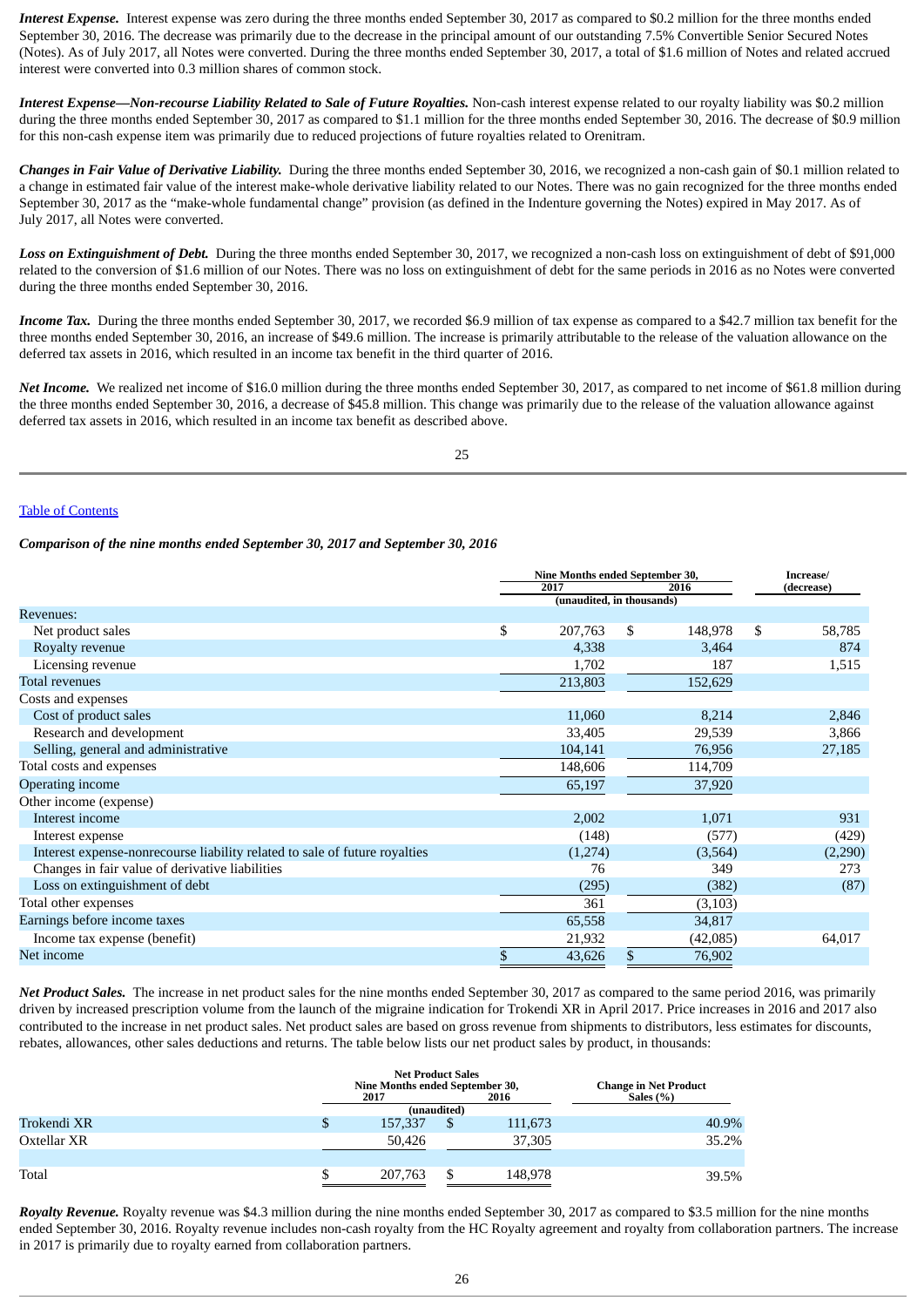### Table of [Contents](#page-0-0)

*Licensing Revenue.* Total licensing revenue for the nine months ended September 30, 2017 and 2016 was \$1.7 million and \$0.2 million respectively. The increase of \$1.5 million is primarily due to milestone payments received during the period.

*Cost of Product Sales.* Cost of product sales during the nine months ended September 30, 2017 was \$11.1 million, an increase of \$3.0 million, or 34.6 %, as compared to \$8.1 million for the nine months ended September 30, 2016. The quarter over quarter increase is attributable primarily to an increase in the number of units sold.

*Research and Development Expense.* R&D expenses during the nine months ended September 30, 2017 were \$33.4 million as compared to \$29.5 million for the nine months ended September 30, 2016, an increase of \$3.9 million or 13.1%. This increase is primarily due to increased costs associated with ongoing patient recruitment for Phase III trials for SPN-810 and costs incurred in 2017 in preparation for Phase III clinical trials for SPN-812. These trials were initiated during the second half of 2017.

*Selling and Marketing.* The increase in selling and marketing expenses of approximately \$21.2 million for the nine months ended September 30, 2017, as compared to the same period in 2016, is primarily the result of an increase in workforce headcount and headcount related support for our commercial products, coupled with development, production, and execution of promotional and marketing programs for the launch of the migraine indication for Trokendi XR in 2017. Of this total, approximately \$6.6 million is due to increased compensation, benefits, travel, and other employee-related expenses associated with increased headcount in our field sales force; approximately \$2.4 million is due to increased sample production; and approximately \$10.8 million is due to increased expenses for marketing programs, speaker programs, and consulting services to support our commercial products, including the launch the migraine indication for Trokendi XR in 2017.

*General and Administrative.* General and administrative expenses increased by \$5.9 million for the nine months ended September 30, 2017, as compared to the same period in 2016. Of this total, approximately \$2.3 million is due to increased compensation, benefits and other employee-related expenses as a result of increased executive compensation, headcount and share-based compensation; approximately \$5.2 million is due to increased patent amortization and depreciation expense; and are offset by approximately \$1.9 million in decreased regulatory affairs expenses for Trokendi XR.

The table below shows the comparison of Selling and Marketing and General and Administrative expenses for the nine months ended September 30, 2017 and 2016:

|                              | <b>Selling, General and Administrative</b><br>Nine Months ended September 30, |   |        |            |
|------------------------------|-------------------------------------------------------------------------------|---|--------|------------|
|                              | 2017                                                                          |   | 2016   | Change (%) |
|                              | (unaudited)                                                                   |   |        |            |
| <b>Selling and Marketing</b> | \$<br>78,977                                                                  | S | 57,741 | 36.8%      |
| General and Administrative   | 25,164                                                                        |   | 19.215 | 31.0%      |
|                              |                                                                               |   |        |            |
| Total                        | 104.141                                                                       | S | 76.956 | 35.3%      |

*Interest Income.* During the nine months ended September 30, 2017 and 2016, we recognized \$2.0 million and \$1.1 million, respectively, of interest income earned on our cash, cash equivalents and marketable securities investments. The increase is primarily attributable to increased cash, cash equivalents, and marketable securities holdings year over year.

*Interest Expense.* Interest expense was \$0.1 million during the nine months ended September 30, 2017 as compared to \$0.6 million for the nine months ended September 30, 2016. The decrease of \$0.5 million was primarily due to a decrease in the principal amount of our Notes. As of July 2017, all Notes were converted. During the nine months ended September 30, 2017, a total of \$4.6 million of Notes and related accrued interest were converted into 0.9 million shares of common stock.

# 27

# Table of [Contents](#page-0-0)

*Interest Expense—Non-recourse Liability Related to Sale of Future Royalties.* Non-cash interest expense related to our royalty liability was \$1.3 million during the nine months ended September 30, 2017 as compared to \$3.6 million for the nine months ended September 30, 2016. The decrease of \$2.3 million for this non-cash expense item was primarily due to reduced projections of future royalties related to Orenitram.

*Changes in Fair Value of Derivative Liability.* During the nine months ended September 30, 2017 and 2016, we recognized a non-cash gain of \$76,000 and \$0.4 million, respectively, related to a change in estimated fair value of the interest make-whole derivative liability related to our Notes. The "make-whole fundamental change" provision (as defined in the Indenture governing the Notes) expired in May 2017. As of July 2017, all Notes were converted.

*Loss on Extinguishment of Debt.* During the nine months ended September 30, 2017, we recognized a non-cash loss on extinguishment of debt of \$0.3 million related to the conversion of \$4.6 million of our Notes. During the nine months ended September 30, 2016, we recognized a non-cash loss on extinguishment of debt of \$0.4 million related to the conversion of \$2.0 million of our Notes.

*Income Tax.* During the nine months ended September 30, 2017, we recorded \$21.9 million of tax expense as compared to a \$42.1 million tax benefit for the nine months ended September 30, 2016, an increase of \$64.0 million. The increase is primarily attributable to the release of the valuation allowance in 2016 on the deferred tax assets, which resulted in an income tax benefit in the third quarter of 2016.

*Net Income.* We realized net income of \$43.6 million during the nine months ended September 30, 2017, as compared to net income of \$76.9 million during the nine months ended September 30, 2016, a decrease of \$33.3 million. This change was primarily due to the release of the valuation allowance against deferred tax assets in 2016, which resulted in an income tax benefit as described above.

# **Liquidity and Capital Resources**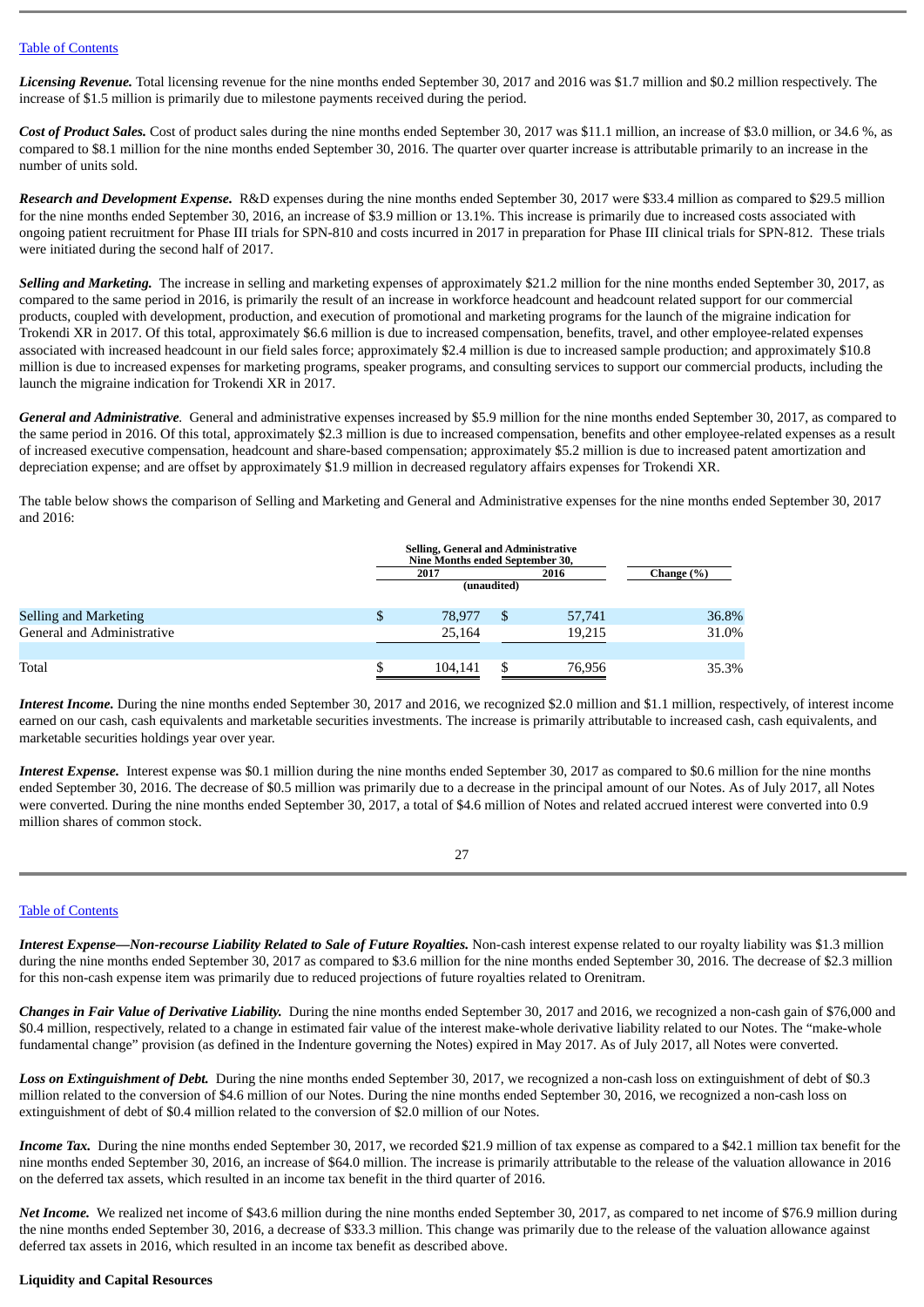We believe our increasing levels of net product sales will be sufficient to finance our operations in 2017 and subsequent years, including the increased R&D expenses for our clinical trials and including expenses in anticipation of launching our product candidates. We expect to incur significantly increased R&D expenses for the remainder of 2017 and in subsequent years to support the development of SPN-810 and SPN-812, including their respective Phase III trials. We expect our selling, general and administrative expenses to continue to increase in the foreseeable future, as we continue to invest in the commercialization of Trokendi XR and Oxtellar XR, and in areas such as compliance, finance, management of our intellectual property portfolio, information technology systems and personnel, in each case, commensurate with the growth of our business.

Our working capital at September 30, 2017 was \$86.4 million, an increase of \$15.7 million compared to our working capital of \$70.7 million at December 31, 2016. Our long term marketable securities at September 30, 2017 were \$123.1 million, an increase of \$47.7 million, as compared to \$75.4 million at December 31, 2016.

Our stockholders' equity increased by \$59.9 million during the nine months ended September 30, 2017, primarily as a result of net income, the issuance of shares related to the conversion of our Notes, option exercises, and share-based compensation.

As of September 30, 2017, all \$90.0 million of our Notes have converted. Cumulatively, we issued a total of approximately 17.0 million shares of common stock in the conversion of the principal amount of the Notes. We issued an additional 2.2 million shares of common stock and also paid approximately \$1.7 million in cash in settlement of the interest make-whole provision related to the converted Notes. Our obligations under the Indenture governing the Notes were satisfied and discharged.

We achieved positive cash flow and profitability from operations in each quarter of 2016 and in all three quarters of 2017. While we expect to maintain profitability in 2017 as we continue to increase sales, we anticipate there may be significant variability from quarter to quarter in our level of profitability due to increasing spending to advance our clinical product candidates.

28

### Table of [Contents](#page-0-0)

## *Cash Flows*

The following table sets forth the major sources and uses of cash and equivalents for the periods set forth below, in thousands:

| Nine Months ended September 30, |              |     |           |    | Increase/  |  |
|---------------------------------|--------------|-----|-----------|----|------------|--|
|                                 | 2017<br>2016 |     |           |    | (decrease) |  |
| (unaudited)                     |              |     |           |    |            |  |
|                                 |              |     |           |    |            |  |
|                                 |              |     |           |    |            |  |
| \$                              | 78,305       | -\$ | 41,874    | \$ | 36,431     |  |
|                                 |              |     |           |    |            |  |
|                                 | (67, 289)    |     | (22, 322) |    | (44, 967)  |  |
|                                 |              |     |           |    |            |  |
|                                 | 4,510        |     | 1,255     |    | 3,255      |  |
|                                 |              |     |           |    |            |  |
|                                 | 15,526       | \$  | 20,807    |    |            |  |
|                                 |              |     |           |    |            |  |

### *Operating Activities*

Net cash provided by operating activities is comprised of two components: cash provided by operating income and cash provided by changes in working capital.

Results for the nine months ended September 30, 2017 and 2016 are summarized below, in thousands:

|                                           | Nine Months ended September 30, |             |        |            | Increase/ |  |  |
|-------------------------------------------|---------------------------------|-------------|--------|------------|-----------|--|--|
|                                           | 2017<br>2016                    |             |        | (decrease) |           |  |  |
|                                           |                                 | (unaudited) |        |            |           |  |  |
| Cash provided by operating income         | \$<br>67,342                    | S           | 41,352 |            | 25,990    |  |  |
| Cash provided by working capital          | 10,963                          |             | 522    |            | 10,441    |  |  |
|                                           |                                 |             |        |            |           |  |  |
| Net cash provided by operating activities | 78,305                          |             | 41,874 |            |           |  |  |

The increase in net cash provided by operating activities is primarily driven by increased revenue generated from product sales of Trokendi XR and Oxtellar XR. The increase in cash provided by changes in working capital is primarily driven by increased accrued sales deductions associated with our increased revenues.

29

# Table of [Contents](#page-0-0)

The changes in certain operating assets and liabilities are, in thousands:

|                                 |      | Nine Months ended September 30. |           |                              |  |
|---------------------------------|------|---------------------------------|-----------|------------------------------|--|
|                                 | 201. |                                 | 2016      | <b>Explanation of Change</b> |  |
|                                 |      | (unaudited)                     |           |                              |  |
| Increase in accounts receivable |      | (14.639)                        | (10, 312) | Increased product sales.     |  |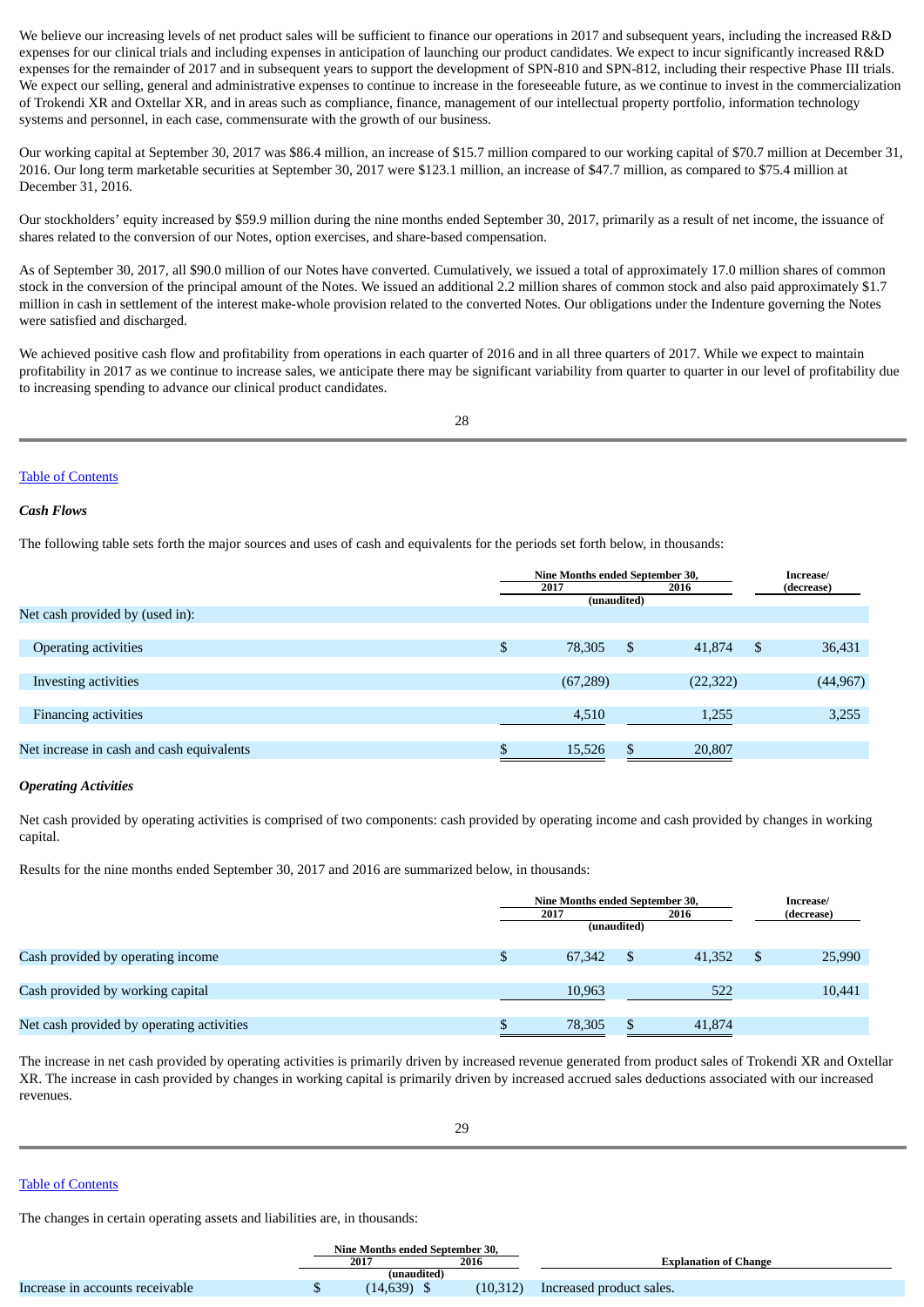| Decrease (increase) in inventory                  | 1,854   | (4,866) | Utilization of inventory build-up from migraine launch.      |
|---------------------------------------------------|---------|---------|--------------------------------------------------------------|
| (Increase) decrease in prepaid expenses and other |         |         | Progress of clinical trials and timing difference related to |
| assets                                            | (2,712) | 1,060   | prepayments.                                                 |
| Increase in accounts payable, accrued sales       |         |         |                                                              |
| deductions, accrued expenses, and income          |         |         | Timing of accruals, including compensation and increased     |
| taxes payable                                     | 25,768  | 14.585  | sales deductions and clinical trials.                        |
| Other                                             | 692     | 55      |                                                              |
|                                                   | 10,963  | 522     |                                                              |

### *Investing Activities*

We invest excess cash in accordance with our investment policy. Marketable securities consist of investments which mature in four years or less, including U.S. Treasury and various government agency debt securities, as well as investment grade securities in industrial and financial institutions. Fluctuations in investing activities between periods relate exclusively to the timing of marketable security purchases and the related maturities of these securities.

Net cash used in investing activities for the nine months ended September 30, 2017 of \$67.3 million related to the net purchase of marketable securities of \$55.9 million, patent defense costs of \$10.1 million, and property and equipment purchases of \$1.3 million. Net cash used in investing activities for the nine months ended September 30, 2016 of \$22.3 million related to the patent defense costs of \$12.2 million, the net purchase of marketable securities of \$8.8 million, and property and equipment purchases of \$1.3 million.

### *Financing Activities*

Net cash provided by financing activities of \$4.5 million and \$1.3 million for the nine months ended September 30, 2017 and 2016, respectively, is from proceeds received from issuance of common stock.

### *Contractual Obligations and Commitments*

The following table summarizes our contractual obligations and commitments as of September 30, 2017 (except as noted below), in thousands, unaudited:

| <b>Contractual Obligations</b> | Less than<br>l Year | 1 - 3<br>Years | $3 - 5$<br>Years | <b>Greater than</b><br>5 Years | <b>Total</b> |
|--------------------------------|---------------------|----------------|------------------|--------------------------------|--------------|
| Operating leases (1)           | 1,894               | 2,130          |                  |                                | 4,024        |
| Purchase obligations (2)       | 148,073             | 22,040         | 2,920            |                                | 173,033      |
| Total $(3)$                    | 149,967             | 24,170         | 2,920            |                                | 177,057      |

(1) Our commitments for operating leases relate to our lease of office equipment, fleet vehicles and office and laboratory space as of September 30, 2017.

(2) Relates primarily to agreements and purchase orders with contractors.

(3) This table does not include (a) any milestone payments which may become payable to third parties under license agreements or contractual agreements regarding our clinical trials as the timing and likelihood of such payments are not known, (b) any

| ٠<br>۰. | I  |  |
|---------|----|--|
| ×<br>v  | ۰, |  |

### Table of [Contents](#page-0-0)

royalty payments to third parties as the amounts, timing and likelihood of such payments are not known and (c) contracts that are entered into in the ordinary course of business which are not material in the aggregate in any period presented above.

In addition to the above table, we are contractually obligated to pay to HC Royalty all royalty payments earned, up to a certain threshold, under a licensing agreement with United Therapeutics Corporation. Although we have recorded a liability of \$28.0 million at September 30, 2017 related to this obligation, it is a non-recourse liability as we have no obligation to make any payments to HC Royalty. Accordingly, this obligation will have no impact on our liquidity at any time, and has not been included in the table above.

We have obtained exclusive licenses from third parties for proprietary rights to support the product candidates in our psychiatry portfolio. We have two license agreements with Afecta Pharmaceuticals, Inc. (Afecta) pursuant to which we obtained exclusive worldwide rights to selected product candidates, including an exclusive license to SPN-810. We may pay up to \$300,000 upon the achievement of certain milestones. If a product candidate is successfully developed and commercialized, we will be obligated to pay royalties to Afecta at a low single digit percentage of worldwide net product sales.

We have also entered into a purchase and sale agreement with Rune HealthCare Limited (Rune), where we obtained the exclusive worldwide rights to a product concept from Rune. There are no future milestone payments owing to Rune under this agreement. If we receive approval to market and sell any products based on the Rune product concept for SPN-809, we will be obligated to pay royalties as a low single digit percentage of worldwide net sales.

### *Off-Balance Sheet Arrangements*

We currently do not have, nor have we ever had, any relationships with unconsolidated entities or financial partnerships, such as entities often referred to as structured finance or special purpose entities, which would have been established for the purpose of facilitating off-balance sheet arrangements or for other contractually narrow or limited purposes. In addition, we do not engage in trading activities involving non-exchange traded contracts.

#### **Recently Issued Accounting Pronouncements**

For a discussion of new accounting pronouncements, see Note 2 in the notes to the consolidated financial statements in Part I, Item 1 of this report.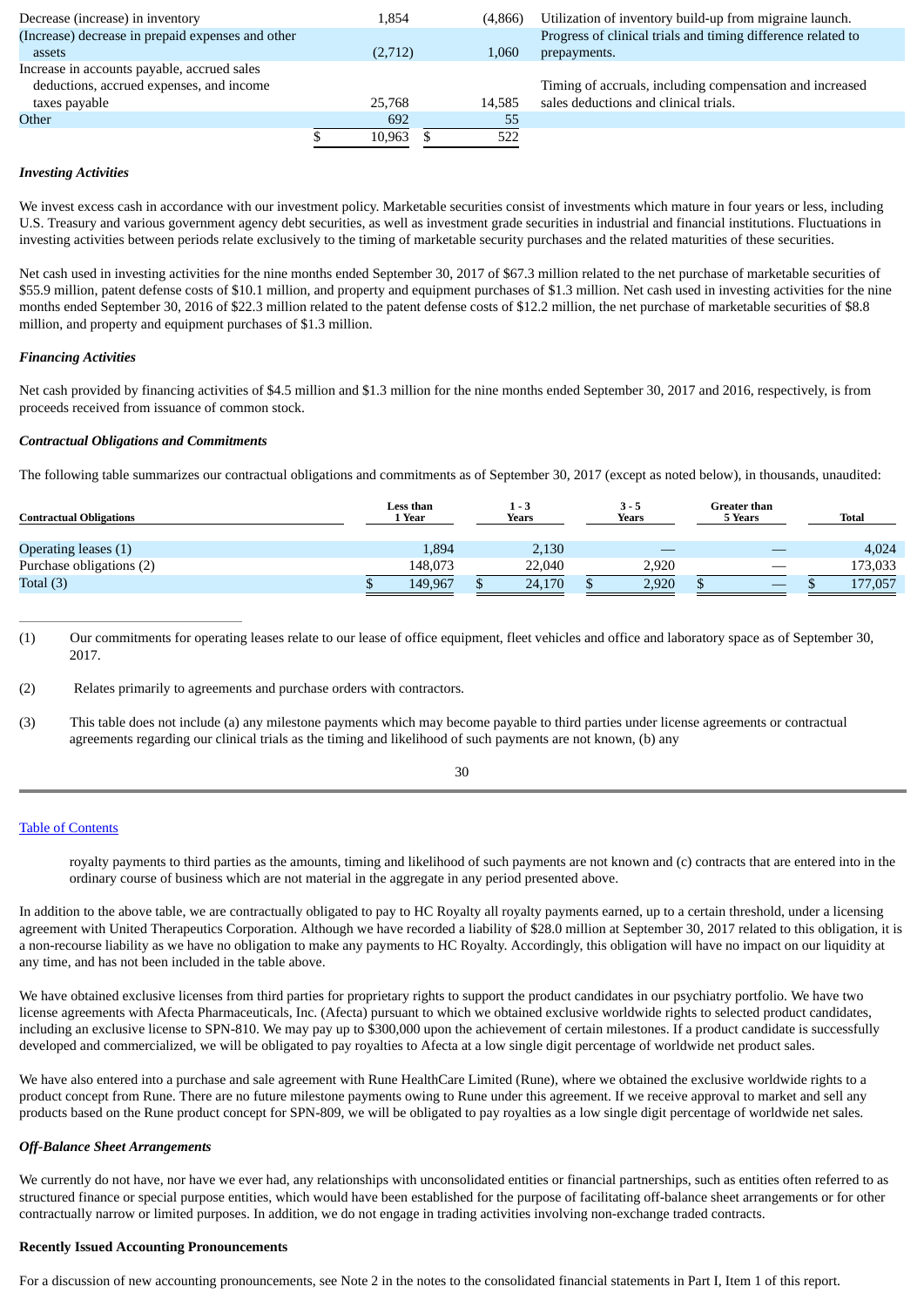### **Item 3. Quantitative and Qualitative Disclosures About Market Risk**

The primary objective of our investment activities is to preserve our capital to fund operations. We also seek to maximize income from our investments without assuming significant risk to principal amount. Our exposure to market risk is confined to our cash, cash equivalents, marketable securities and long term marketable securities. As of September 30, 2017, we had unrestricted cash, cash equivalents, marketable securities and long term marketable securities of \$237.7 million. We do not engage in any hedging activities against changes in interest rates. Because of the short-term maturities of our cash, cash equivalents, marketable securities and long term marketable securities and because we hold these securities to maturity, we do not believe that an increase in market rates would have any significant impact on the realizable value of our investments.

We may contract with CROs and investigational sites globally. Currently, we do not have ongoing trials outside of the U.S. We do not hedge our foreign currency exchange rate risk. A hypothetical 10% appreciation in Euro exchange rates against the U.S. dollar from prevailing market rates would have decreased our net income by approximately \$14,000 for the nine months ended September 30, 2017. Conversely, a hypothetical 10% depreciation in Euro exchange rates against the U.S. dollar from prevailing market rates would have increased our net income by approximately \$14,000 for the nine months ended September 30, 2017. We do not believe that inflation and changing prices over the nine months ended September 30, 2017 and 2016 had a significant impact on our consolidated results of operations.

<span id="page-22-0"></span>31

### Table of [Contents](#page-0-0)

### <span id="page-22-1"></span>**Item 4. Controls and Procedures**

### **Evaluation of Disclosure Controls and Procedures**

We maintain disclosure controls and procedures as defined in Rule 13a-15(e) of the Securities Exchange Act of 1934, as amended (Exchange Act). Our disclosure controls and procedures are designed to provide reasonable assurance that the information required to be disclosed by us in the reports we file or submit under the Exchange Act has been appropriately recorded, processed, summarized and reported within the time periods specified in the Securities and Exchange Commission's rules and forms, and that such information is accumulated and communicated to our management, including our CEO and CFO, to allow timely decisions regarding required disclosure.

We conducted an evaluation of the effectiveness of the design and operation of our disclosure controls and procedures pursuant to Rules 13a-15(b) and 15d-15(b) under the Exchange Act. Based on that evaluation, under the supervision and with the participation of our management, including our CEO and CFO, we concluded that our disclosure controls and procedures were not effective at the reasonable assurance level as of September 30, 2017 because of continued material weaknesses in our internal control over financial reporting as described in our Annual Report on Form 10-K for the year ended December 31, 2016, which was filed on March 16, 2017.

Specifically, Company personnel did not have a sufficient understanding of the *Internal Control — Integrated Framework (2013)* issued by the Committee of Sponsoring Organizations of the Treadway Commission (COSO 2013 Framework) and its application to internal controls over financial reporting, and their responsibilities for effective internal control. Also, the Company did not have an effective risk assessment process that identified necessary changes in financial reporting and internal controls impacted by changes in information technology systems.

As a consequence, the Company did not have effective control activities over the completeness and accuracy of key assumptions and data analyzed by a third party consultant and which was ultimately used by management to determine the returns portion of accrued sales deductions. The Company did not have effective general information technology controls (GITCs) over the Microsoft Dynamics AX information technology system and the employee expense reimbursement system.

Notwithstanding the identified material weaknesses, management has concluded that the consolidated financial statements included in this Quarterly Report on Form 10-Q fairly present in all material respects our financial condition, results of operations and cash flows at and for the periods presented in accordance with U.S. GAAP.

#### **Management's Remediation Plan**

The Company continues to execute on the following steps in 2017 to remediate the aforementioned material weaknesses in its internal control over financial reporting as described in its 2016 Annual Report:

- · The Company has implemented organization changes, including hiring an Accounting Associate Director to oversee the implementation of financial accounting and internal controls policies and procedures, and has replaced the Associate Controller and Finance Manager. These individuals have significant prior experience in designing and operating financial controls, and therefore have substantially enhanced our capabilities. We believe that these actions will significantly strengthen the accounting and other administrative functions of the Company and improve financial processes, controls, financial accounting, and internal control reporting, and will strengthen its controls related to financial reporting. In addition to these new hires, the Company continues to look for and recruit additional personnel that have the requisite experience working with the implementation of financial accounting and internal controls policies and procedures.
- · The Company conducted comprehensive internal controls training and facilitated sessions to enhance the understanding of process flows and control documentation for all processes. The Company continues to sponsor ongoing training related to the COSO 2013 Framework best practices for personnel that are accountable for internal control over financial reporting. The Company has thoroughly mapped each of its financial processes, and conducted a review of its financial controls with internal audit and senior financial management.
- The Company implemented IT user access controls designed to restrict privileges to IT applications and AX database commensurate with assigned authorities and responsibilities. The Company also implemented a program to monitor changes to the AX IT applications and AX databases to ensure that such changes are appropriate and that any deficiencies are investigated and remediated. The Company plans to take further action to strengthen its control procedures surrounding GITCs, IT user access review and program change controls including the logging of changes to the IT applications and the database.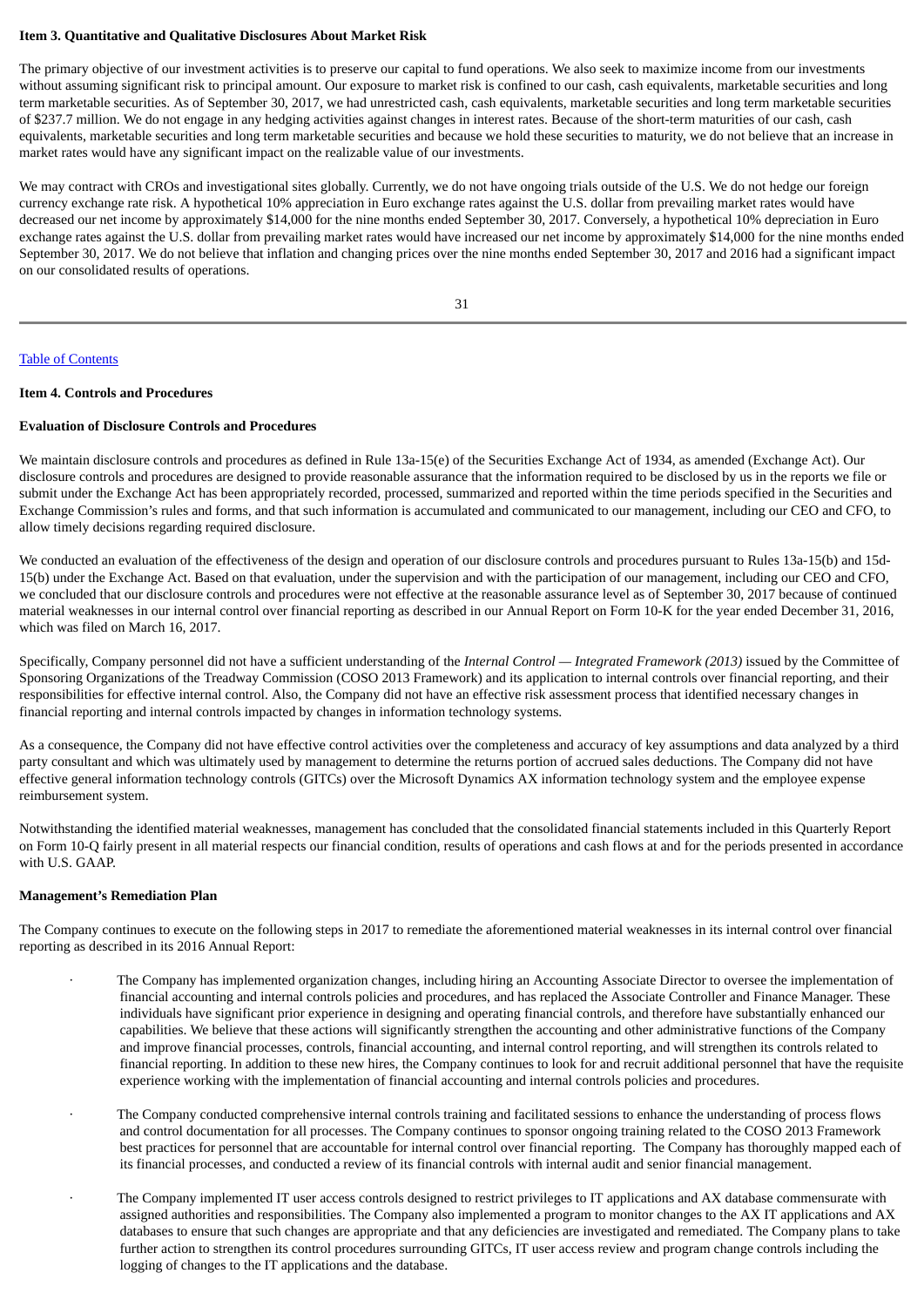#### Table of [Contents](#page-0-0)

The Company has also implemented a quarterly SOX process owner certification program to capture personnel, process and system changes throughout the year.

While the audit committee of our board of directors and senior management are closely monitoring this remediation, until the remediation efforts discussed in this section, including any additional remediation efforts that our senior management identifies as necessary, are completed, tested and determined effective, we will not be able to conclude that the material weaknesses have been remediated. In addition, we may need to incur incremental costs associated with remediation, primarily due to the hiring and training of finance and accounting personnel, and the implementation of improved training procedures.

#### **Changes in Internal Control over Financial Reporting**

Our management, including our CEO and CFO, has evaluated any changes in our internal control over financial reporting that occurred during the quarterly period ended September 30, 2017, and has concluded that there was no change, other than the remediation efforts discussed above, that occurred during the quarterly period ended September 30, 2017 that has materially affected, or is reasonably likely to materially affect, our internal control over financial reporting.

### <span id="page-23-0"></span>**PART II — OTHER INFORMATION**

#### <span id="page-23-1"></span>**Item 1. Legal Proceedings**

From time to time and in the ordinary course of business, we are subject to various claims, charges and litigation. We may be required to file infringement claims against third parties for the infringement of our patents. We have filed such claims for infringement of the Orange Book patents listed for our products Oxtellar XR and Trokendi XR.

### *Supernus Pharmaceuticals, Inc. v. Actavis, Inc., et al., C.A. Nos. 13-4740; 14-1981 (RMB)(JS) (D.N.J.) Supernus Pharmaceuticals, Inc. v. Actavis, Inc., et al., Appeal No. 2016-1619 (Fed. Cir.)*

We received a Paragraph IV Notice Letter against two of our Oxtellar XR Orange Book patents (United States Patent Nos. 7,722,898 and 7,910,131) from generic drug maker Watson Laboratories, Inc.—Florida (WLF) n/k/a Actavis Laboratories FL, Inc. (Actavis Labs FL) on June 26, 2013. On August 7, 2013, we filed a lawsuit against Actavis, Inc., Actavis Labs FL, Actavis Pharma, Inc., Watson Laboratories, Inc., and ANDA, Inc. (collectively Actavis) alleging infringement of United States Patent Nos. 7,722,898 and 7,910,131. We received a second Paragraph IV Notice Letter against a later-issued Oxtellar XR Orange Book Patent (United States Patent No. 8,617,600) on February 20, 2014. On March 28, 2014, we filed a second lawsuit against Actavis alleging infringement of United States Patent No. 8,617,600. We have since listed four additional Orange Book patents: United States Patent Nos. 8,821,930, 9,119,791, 9,351,975, and 9,370,525. Our United States Patent Nos. 7,722,898, 7,910,131, 8,617,600, 8,821,930, 9,119,791, 9,351,975, and 9,370,525 generally cover once-a-day oxcarbazepine formulations and methods of treating seizures using those formulations. The FDA Orange Book lists all seven of our Oxtellar XR patents as expiring on April 13, 2027.

Both Complaints—filed in the U.S. District Court for the District of New Jersey—alleged, inter alia, that Actavis infringed our Oxtellar XR patents by submitting to the FDA an Abbreviated New Drug Application (ANDA) seeking to market a generic version of Oxtellar XR prior to the expiration of our patents. The two cases were consolidated for all purposes on October 8, 2015.

A seven-day bench trial for the consolidated action involving United States Patent Nos. 7,722,898, 7,910,131, and 8,617,600 was held between November 18 and December 4, 2015. On February 5, 2016, the Court issued an opinion and order finding that: (i) Actavis's ANDA products infringe United States Patent Nos. 7,722,898 and 7,910,131; (ii) Actavis's ANDA products do not infringe U.S. Patent No. 8,617,600; and (iii) United States Patent Nos. 7,722,898, 7,910,131, and 8,617,600 are not invalid. The Court entered a final judgment on February 18, 2016: (i) enjoining the FDA from approving Actavis's ANDA before the expiration date of United States Patent Nos. 7,722,898 and 7,910,131; and (ii) enjoining Actavis from commercially manufacturing, using, offering to sell, or selling within the United States, or importing into the United States, Actavis's ANDA products until the expiration of United States Patent Nos. 7,722,898 and 7,910,131. On February 19, 2016, Actavis filed a Notice of Appeal to the United States Court of Appeals for the Federal Circuit. The parties executed a Partial Settlement Agreement in May 2016 that provided for the dismissal of all appeals, cross-appeals, claims, and counterclaims concerning U.S. Patent Nos. 8,617,600, 8,821,930, and 9,119,791. The appeal with respect to United States Patent Nos. 7,722,898 and 7,910,131 (docketed on February 24, 2016) was argued on December 8, 2016. On December 12, 2016, the United States Court of Appeals for the Federal Circuit affirmed the District Court's February 18, 2016 Final Judgment.

### *Supernus Pharmaceuticals, Inc. v. Actavis, Inc., et al., C.A. No. 15-2499 (RMB)(JS) (D.N.J.)*

We received a Paragraph IV Notice Letter against United States Patent No. 8,821,930 from Actavis Labs FL on February 21, 2015. On April 7, 2015, we filed a third lawsuit against Actavis alleging infringement of United States Patent No. 8,821,930.

#### Table of [Contents](#page-0-0)

The Complaint—filed in the U.S. District Court for the District of New Jersey—alleged, inter alia, that Actavis infringed United States Patent No. 8,821,930 by submitting to the FDA an ANDA seeking to market a generic version of Oxtellar XR prior to the expiration of United States Patent No. 8,821,930.

The parties executed a Partial Settlement Agreement in May 2016 that provided for the dismissal of both parties' claims and counterclaims concerning U.S. Patent No. 8,821,930.

*Supernus Pharmaceuticals, Inc. v. TWi Pharmaceuticals, Inc., et al., C.A. No. 15-369 (RMB)(JS) (D.N.J.) Supernus Pharmaceuticals, Inc. v. TWi Pharmaceuticals, Inc., et al., Appeal No. 2017-2513 (Fed. Cir.)*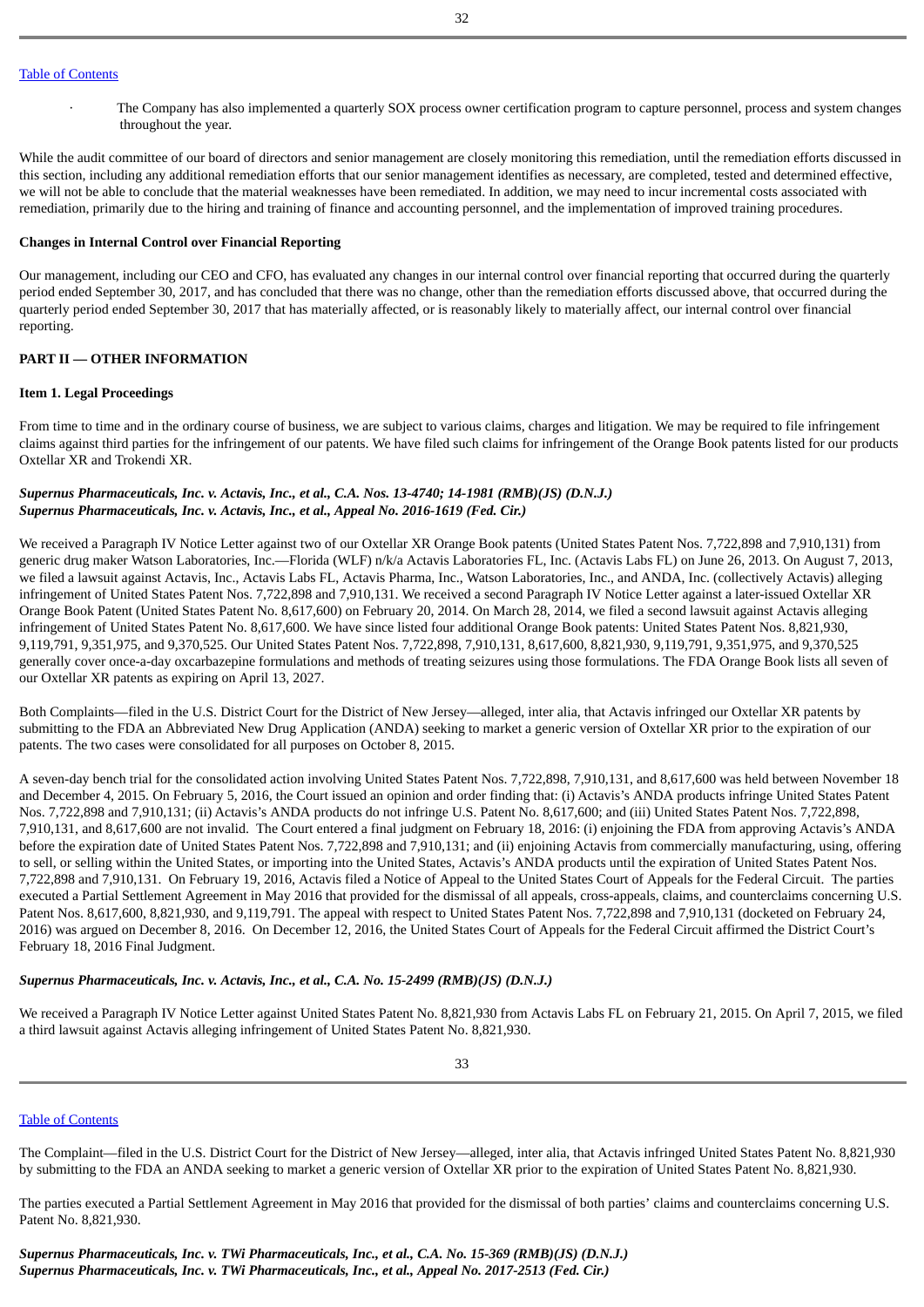We received a Paragraph IV Notice Letter against United States Patent Nos. 7,722,898, 7,910,131, 8,617,600, and 8,821,930 from generic drug maker TWi Pharmaceuticals, Inc. on December 9, 2014. On January 16, 2015, we filed a lawsuit against TWi Pharmaceuticals, Inc. and TWi International LLC (d/b/a TWi Pharmaceuticals USA) (collectively TWi) alleging infringement of United States Patent Nos. 7,722,898, 7,910,131, 8,617,600, and 8,821,930.

The Complaint—filed in the U.S. District Court for the District of New Jersey—alleged, inter alia, that TWi infringed our Oxtellar XR patents by submitting to the FDA an ANDA seeking to market a generic version of Oxtellar XR prior to the expiration of our patents. Filing the Complaint within 45 days of receiving TWi's Paragraph IV certification notice entitles Supernus to an automatic stay preventing the FDA from approving TWi's ANDA for 30 months from the date of our receipt of the first Paragraph IV certification notice. On February 13, 2015, TWi answered the Complaint and denied the substantive allegations of the Complaint. TWi also asserted Counterclaims seeking declaratory judgments of non-infringement and invalidity of United States Patent Nos. 7,722,898 and 7,910,131. On March 20, 2015, we filed our Reply, denying the substantive allegations of those Counterclaims. A four-day bench trial was held between April 3 and April 6, 2017. On August 15, 2017, the Court issued an opinion and order finding that: (i) TWi's ANDA products infringe United States Patent Nos. 7,722,898, 7,910,131, and 8,821,930; and (ii) United States Patent Nos. 7,722,898, 7,910,131, and 8,821,930 are not invalid. The Court entered a final judgment on August 28, 2017: (i) enjoining the FDA from approving TWi's ANDA before the expiration date of United States Patent Nos. 7,722,898, 7,910,131, and 8,821,930; and (ii) enjoining TWi from commercially manufacturing, using, offering to sell, or selling within the United States, or importing into the United States, TWi's ANDA products until the expiration of United States Patent Nos. 7,722,898, 7,910,131, and 8,821,930. On August 31, 2017, TWi filed a Notice of Appeal to the United States Court of Appeals for the Federal Circuit. TWi's appeal is pending.

### *Supernus Pharmaceuticals, Inc. v. TWi Pharmaceuticals, Inc., et al., C.A. No. 17-2164 (RMB)(JS) (D.N.J.)*

We received a second Paragraph IV Notice Letter against United States Patent Nos. 7,722,898, 7,910,131, 8,617,600, 8,821,930, 9,119,791, 9,351,975, and 9,370,525 from generic drug maker TWi Pharmaceuticals, Inc. on February 16, 2017. On March 31, 2017, we filed a lawsuit against TWi Pharmaceuticals, Inc. and TWi International LLC alleging infringement of United States Patent Nos. 7,722,898, 7,910,131, 8,617,600, 8,821,930, 9,119,791, 9,351,975, and 9,370,525. TWi filed a motion to dismiss Supernus's March 31, 2017 Complaint on May 10, 2017. On May 11, 2017, the Court administratively terminated TWi's motion to dismiss for failure to comply with the Court's Individual Rules and Procedures. On May 19, 2017, the Court "administratively terminate[d] this matter pending this Court's decision in the First TWi Action [concerning United States Patent Nos. 7,722,898, 7,910,131, 8,617,600, and 8,821,930]." As of the date of this filing, Civil Action No. 17-2164 (RMB)(JS) (D.N.J.) remains administratively terminated.

### *Supernus Pharmaceuticals, Inc. v. Actavis, Inc., et al., C.A. No. 15-8342 (RMB)(JS) (D.N.J.)*

We received a Paragraph IV Notice Letter against United States Patent No. 9,119,791 from Actavis Labs FL on October 15, 2015. On November 25, 2015, we filed a fourth lawsuit against Actavis alleging infringement of United States Patent No. 9,119,791.

The Complaint—filed in the U.S. District Court for the District of New Jersey—alleged, inter alia, that Actavis infringed United States Patent No. 9,119,791 by submitting to the FDA an ANDA seeking to market a generic version of Oxtellar XR prior to the expiration of United States Patent No. 9,119,791. On January 29, 2016, Actavis answered the Complaint, denying the substantive allegations of that Complaint. Actavis Labs FL also asserted Counterclaims seeking declaratory judgments of non-infringement and invalidity of United States Patent No. 9,119,791. On March 4, 2016, we filed our Reply, denying the substantive allegations of those Counterclaims.

The parties executed a Partial Settlement Agreement in May 2016 that provided for the dismissal of both parties' claims and counterclaims concerning U.S. Patent No. 9,119,791.

$$
34 \\
$$

#### Table of [Contents](#page-0-0)

# *Supernus Pharmaceuticals, Inc. v. Actavis, Inc., C.A. No. 14-6102 (SDW)(LDW) (D.N.J.)*

We received Paragraph IV Notice Letters against Trokendi XR Orange Book patents, namely United States Patent Nos. 8,298,576, 8,298,580, 8,663,683, 8,877,248, 8,889,191, and 8,992,989 from generic drug maker Actavis Laboratories FL, Inc. These patents cover once-a-day topiramate formulations and methods of treating seizures using those formulations. On October 1, 2014, we initiated a lawsuit against Actavis; the lawsuit alleged infringement of the Trokendi XR Orange Book patents. The FDA Orange Book currently lists United States Patent No. 8,298,576 as expiring on April 4, 2028 and United States Patent Nos. 8,298,580, 8,663,683, 8,877,248, 8,889,191, and 8,992,989 as expiring on November 16, 2027.

This action for patent infringement—filed in the U.S. District Court for the District of New Jersey—alleged that Actavis infringed the Trokendi XR patents by, inter alia, submitting to the FDA an ANDA seeking to market a generic version of Trokendi XR prior to the expiration of these patents. Actavis answered these allegations with affirmative defenses and counterclaims of noninfringement and invalidity of the patents in suit. Filing its October 1, 2014 Complaint within 45 days of receiving the first of three Actavis Laboratories FL, Inc. Paragraph IV Notice Letters entitled Supernus to an automatic stay preventing the FDA from approving Actavis's ANDA for 30 months from the date of our receipt of such Notice Letter.

The Company announced on March 7, 2017 that it entered into a binding term sheet with Actavis regarding the settlement of this case. The binding term sheet permits Actavis to begin selling a generic version of Trokendi XR on January 1, 2023, or earlier under certain circumstances. On March 13, 2017, the Company entered into a settlement agreement with Actavis. A consent judgment and stipulation of dismissal with prejudice, and a stipulation and order of dismissal were entered by the U.S. District Court for the District of New Jersey. The agreement has been submitted to the applicable governmental agencies.

# *Supernus Pharmaceuticals, Inc. v. Zydus Pharmaceuticals (USA) Inc., C.A. No. 14-7272 (SDW)(LDW) (D.N.J.)*

We received Paragraph IV Notice Letters against Trokendi XR Orange Book patents, namely United States Patent Nos. 8,298,576, 8,298,580, 8,663,683, 8,877,248, 8,889,191, and 8,992,989 from generic drug maker Zydus Pharmaceuticals (USA) Inc. These patents cover once-a-day topiramate formulations and methods of treating seizures using those formulations. On November 21, 2014, we initiated a lawsuit against Zydus Pharmaceuticals (USA) Inc. and Cadila Healthcare Limited (collectively Zydus); the lawsuit alleged infringement of the Trokendi XR Orange Book patents. The FDA Orange Book currently lists United States Patent No. 8,298,576 as expiring on April 4, 2028 and United States Patent Nos. 8,298,580, 8,663,683, 8,877,248, 8,889,191 and 8,992,989 as expiring on November 16, 2027.

This action for patent infringement—filed in the U.S. District Court for the District of New Jersey—alleged that Zydus infringed the Trokendi XR patents by, inter alia, submitting to the FDA an ANDA seeking to market a generic version of Trokendi XR prior to the expiration of these patents. Zydus answered these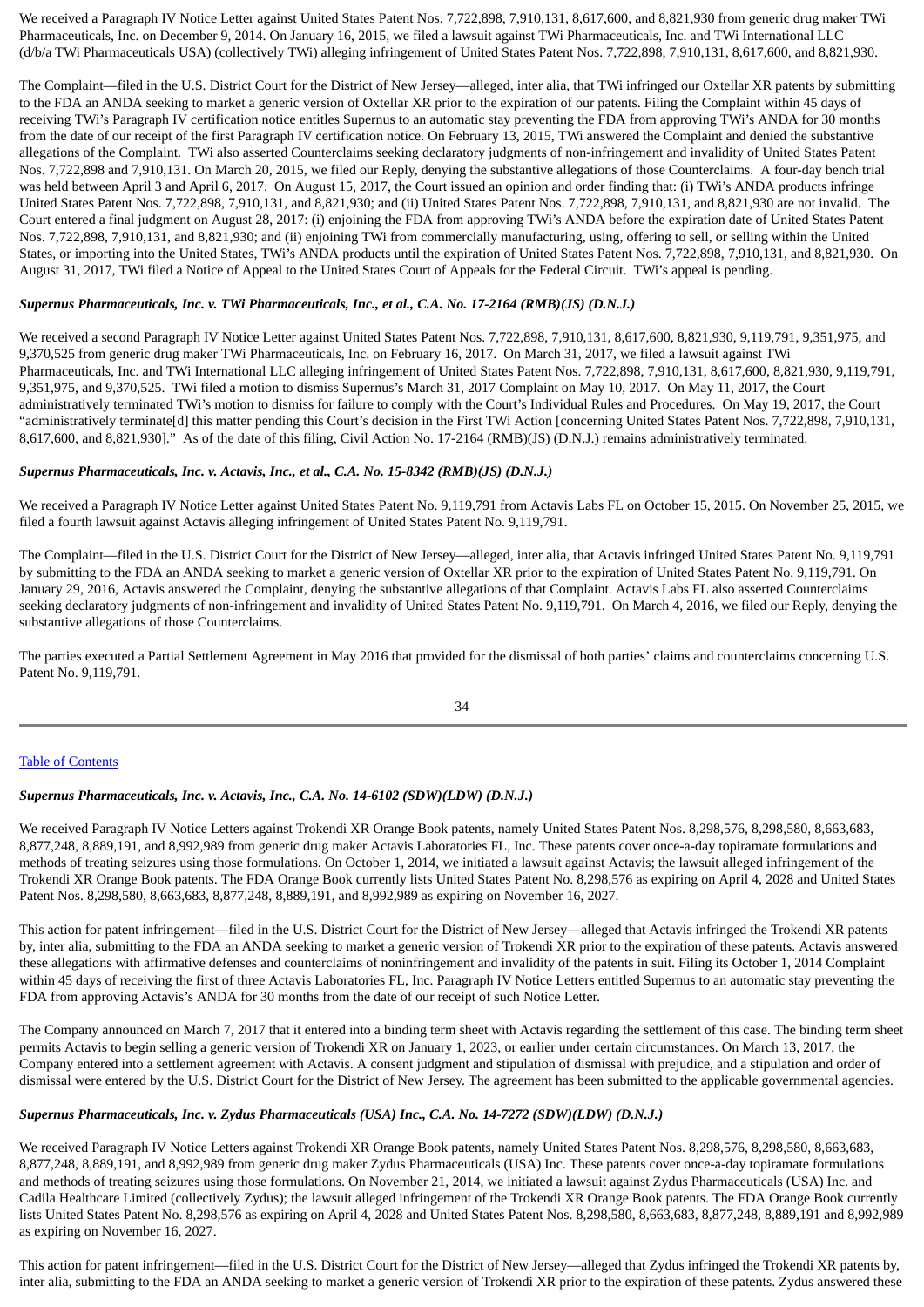allegations with affirmative defenses and counterclaims of noninfringement and invalidity of the patents in suit. Filing its November 21, 2014 Complaint within 45 days of receiving the first of three Paragraph IV Notice Letters from Zydus Pharmaceuticals (USA) Inc. entitled Supernus to an automatic stay preventing the FDA from approving Zydus's ANDA for 30 months from the date of our receipt of such Notice Letter.

The Company announced on March 6, 2017 that it entered into a settlement agreement with Zydus regarding this case. The settlement permits Zydus to begin selling a generic version of Trokendi XR on January 1, 2023, or earlier under certain circumstances. A stipulation and order of dismissal without prejudice was entered by the U.S. District Court for the District of New Jersey. The agreement has been submitted to the applicable governmental agencies.

### *Supernus Pharmaceuticals, Inc. v. Par Pharmaceutical Companies, Inc., C.A. No. 15-326 (SDW)(LDW) (D.N.J.)*

We received Paragraph IV Notice Letters against Trokendi XR Orange Book patents, namely United States Patent Nos. 8,298,576, 8,298,580, 8,663,683, 8,877,248, 8,889,191, and 8,992,989 from generic drug maker Par Pharmaceutical, Inc. These patents cover once-a-day topiramate formulations and methods of treating seizures using those formulations. On January 16, 2015, we initiated a lawsuit against Par; the lawsuit alleged infringement of the Trokendi XR Orange Book patents. The FDA Orange Book currently lists United States Patent No. 8,298,576 as expiring on April 4, 2028 and United States Patent Nos. 8,298,580, 8,663,683, 8,877,248, 8,889,191, and 8,992,989 as expiring on November 16, 2027.

This action for patent infringement—filed in the U.S. District Court for the District of New Jersey—alleged that Par infringed the Trokendi XR patents by, inter alia, submitting to the FDA an ANDA seeking to market a generic version of Trokendi XR prior to the expiration of these patents. Par answered these allegations with affirmative defenses and counterclaims of noninfringement and invalidity of the patents in suit. Filing its January 16, 2015 Complaint within 45 days of receiving the first of three Paragraph IV Notice Letters from Par Pharmaceutical, Inc. entitled Supernus to an automatic stay preventing the FDA from approving Par's ANDA for 30 months from the date of our receipt of such Notice Letter.

<span id="page-25-1"></span>35

### Table of [Contents](#page-0-0)

The Company announced on October 15, 2015 that it entered into a settlement agreement with Par regarding this case. The settlement permits Par to begin selling a generic version of Trokendi XR on April 1, 2025, or earlier under certain circumstances. The agreement is subject to a consent judgment that was entered by the U.S. District Court for the District of New Jersey. In the consent judgment, Par acknowledges that the Orange Book-listed patents for Trokendi XR owned by Supernus, namely United States Patent Nos. 8,298,576, 8,298,580, 8,663,683, 8,877,248, 8,889,191, and 8,992,989, are valid and enforceable with respect to Par's ANDA product, and would be infringed by Par's ANDA product. The agreement has been submitted to the applicable governmental agencies.

### <span id="page-25-0"></span>**Item 1A. Risk Factors**

Any investment in our business involves a high degree of risk. Before making an investment decision, you should carefully consider the information we include in this Quarterly Report on Form 10-Q, including our condensed consolidated financial statements and related notes, and the additional information in the other reports we file with the Securities and Exchange Commission along with the risks described in our Annual Report on Form 10-K for the year ended December 31, 2016 and Quarterly Report on Form 10-Q for quarterly period ended June 30, 2017. These risks may result in material harm to our business and our financial condition and results of operations. In such an eventuality, the market price of our common stock may decline and you could lose part or all of your investment.

#### **Item 2. Unregistered Sales of Equity Securities and Use of Proceeds**

#### **(a) Sales of Unregistered Securities.**

During the nine months ended September 30, 2017, the Company granted options to employees to purchase an aggregate of 1,074,955 shares of common stock at an exercise price of \$25.88 per share. The options are exercisable for a period of ten years from the grant date. These issuances were exempt from registration in reliance on Section 4(a)(2) of the Securities Act as transactions not involving any public offering.

### **Item 3. Defaults Upon Senior Securities**

<span id="page-25-3"></span><span id="page-25-2"></span>None

### **Item 4. Mine Safety Disclosures**

<span id="page-25-4"></span>None

#### **Item 5. Other Information**

<span id="page-25-5"></span>None

### **Item 6. Exhibits**

The following exhibits are filed or furnished as part of this Quarterly Report on Form 10-Q:

31.1 Certification of Chief Executive Officer pursuant to Rule 13a-14(a) (filed herewith).

31.2 Certification of Chief Financial Officer pursuant to Rule 13a-14(a) (filed herewith).

32.1 Certification of Chief Executive Officer pursuant to 18 U.S.C. Section 1350, as adopted pursuant to Section 906 of the Sarbanes-Oxley Act of 2002 (filed herewith).

32.2 Certification of Chief Financial Officer pursuant to 18 U.S.C. Section 1350, as adopted pursuant to Section 906 of the Sarbanes-Oxley Act of 2002 (filed herewith).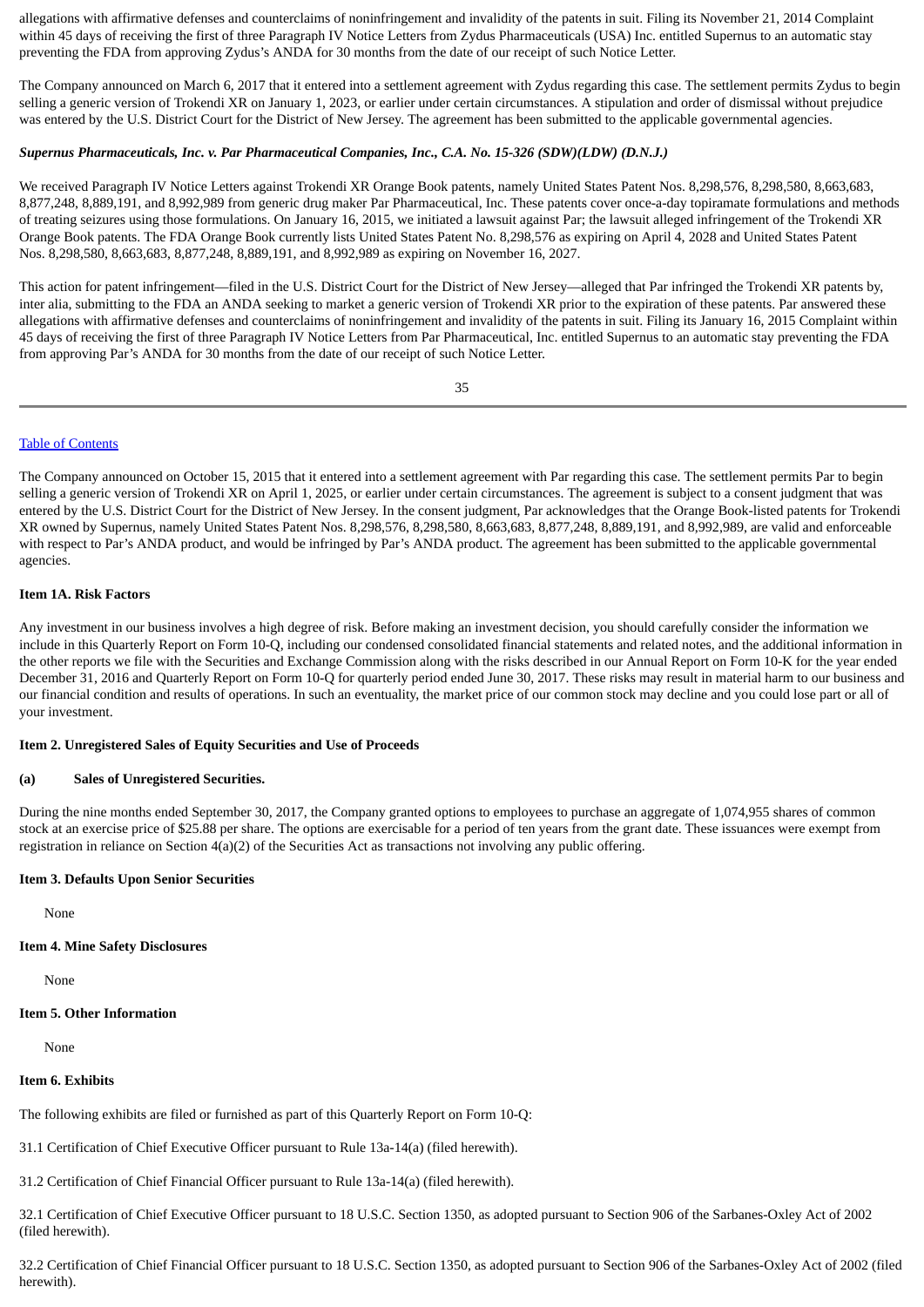101.INS XBRL Instance Document

101.SCH XBRL Taxonomy Extension Schema Document

101.CAL XBRL Taxonomy Extension Calculation Linkbase Document

101.DEF XBRL Taxonomy Extension Definition Linkbase Document

36

#### Table of [Contents](#page-0-0)

101.LAB XBRL Taxonomy Extension Label Linkbase Document

101.PRE XBRL Taxonomy Extension Presentation Linkbase Document

37

### Table of [Contents](#page-0-0)

| <b>EXHIBIT INDEX</b> |                                                                                                                                                              |  |  |  |
|----------------------|--------------------------------------------------------------------------------------------------------------------------------------------------------------|--|--|--|
| Number               | <b>Description</b>                                                                                                                                           |  |  |  |
| 31.1                 | Certification of Chief Executive Officer pursuant to Rule 13a-14(a).                                                                                         |  |  |  |
| 31.2                 | Certification of Chief Financial Officer pursuant to Rule 13a-14(a).                                                                                         |  |  |  |
| 32.1                 | Certification of Chief Executive Officer pursuant to 18 U.S.C. Section 1350, as adopted pursuant to Section 906 of the Sarbanes-Oxley<br>Act of 2002.        |  |  |  |
| 32.2                 | Certification of Chief Financial Officer pursuant to 18 U.S.C. Section 1350, as adopted pursuant to Section 906 of the Sarbanes-Oxley<br><u>Act of 2002.</u> |  |  |  |
| 101.INS              | <b>XBRL Instance Document</b>                                                                                                                                |  |  |  |
| 101.SCH              | <b>XBRL Taxonomy Extension Schema Document</b>                                                                                                               |  |  |  |
| 101.CAL              | XBRL Taxonomy Extension Calculation Linkbase Document                                                                                                        |  |  |  |
| 101.DEF              | XBRL Taxonomy Extension Definition Linkbase Document                                                                                                         |  |  |  |
| 101.LAB              | XBRL Taxonomy Extension Label Linkbase Document                                                                                                              |  |  |  |
| 101.PRE              | XBRL Taxonomy Extension Presentation Linkbase Document                                                                                                       |  |  |  |
|                      | 38                                                                                                                                                           |  |  |  |

Table of [Contents](#page-0-0)

### <span id="page-26-0"></span>SIGNATURES

Pursuant to the requirements of the Securities Exchange Act of 1934, the registrant has duly caused this report to be signed on its behalf by the undersigned thereunto duly authorized.

<span id="page-26-1"></span>SUPERNUS PHARMACEUTICALS, INC.

| DATED: November 8, 2017 | /s/ Jack A. Khattar<br>Bv:                       |  |  |  |
|-------------------------|--------------------------------------------------|--|--|--|
|                         | Jack A. Khattar                                  |  |  |  |
|                         | President, Secretary and Chief Executive Officer |  |  |  |
|                         |                                                  |  |  |  |
| DATED: November 8, 2017 | /s/ Gregory S. Patrick<br>Bv:                    |  |  |  |
|                         | Gregory S. Patrick                               |  |  |  |
|                         | Vice President and Chief Financial Officer       |  |  |  |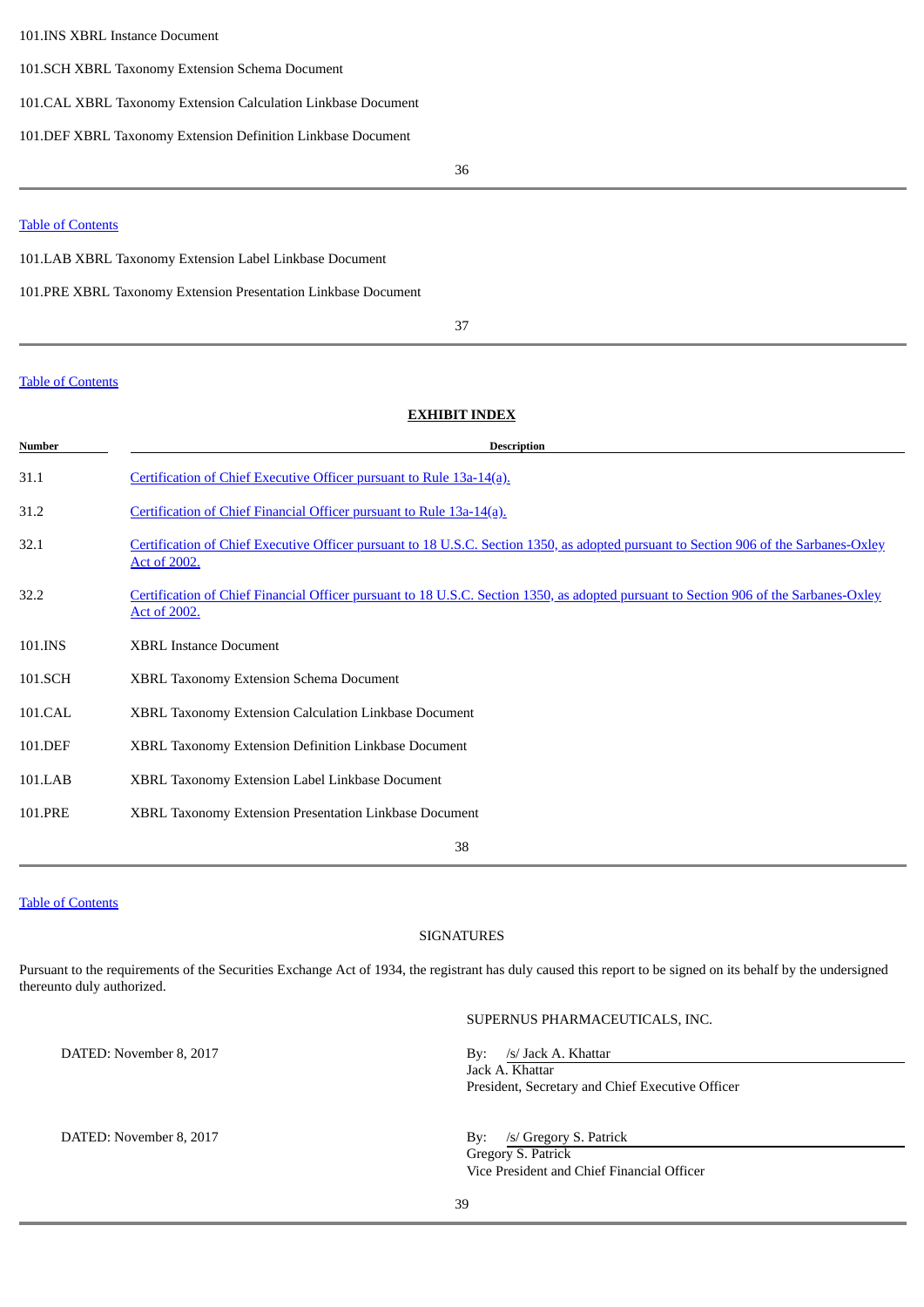### **CERTIFICATION**

I, Jack A. Khattar, certify that:

1. I have reviewed this Quarterly Report on Form 10-Q of Supernus Pharmaceuticals, Inc.;

2. Based on my knowledge, this report does not contain any untrue statement of a material fact or omit to state a material fact necessary to make the statements made, in light of the circumstances under which such statements were made, not misleading with respect to the period covered by this report;

3. Based on my knowledge, the financial statements, and other financial information included in this report, fairly present in all material respects the financial condition, results of operations and cash flows of the registrant as of, and for, the periods presented in this report;

4. The registrant's other certifying officer and I are responsible for establishing and maintaining disclosure controls and procedures (as defined in Exchange Act Rules 13a-15(e) and 15d-15(e)) and internal control over financial reporting (as defined in Exchange Act Rules 13a-15(f) and 15d-15(f)) for the registrant and have:

(a) designed such disclosure controls and procedures, or caused such disclosure controls and procedures to be designed under our supervision, to ensure that material information relating to the registrant, including its consolidated subsidiaries, is made known to us by others within those entities, particularly during the period in which this report is being prepared;

(b) designed such internal control over financial reporting, or caused such internal control over financial reporting to be designed under our supervision, to provide reasonable assurance regarding the reliability of financial reporting and the preparation of financial statements for external purposes in accordance with generally accepted accounting principles;

(c) evaluated the effectiveness of the registrant's disclosure controls and procedures and presented in this report our conclusions about the effectiveness of the disclosure controls and procedures, as of the end of the period covered by this report based on such evaluation; and

(d) disclosed in this report any change in the registrant's internal control over financial reporting that occurred during the registrant's most recent fiscal quarter (the registrant's fourth fiscal quarter in the case of an annual report) that has materially affected, or is reasonably likely to materially affect, the registrant's internal control over financial reporting; and

5. The registrant's other certifying officer and I have disclosed, based on our most recent evaluation of internal control over financial reporting, to the registrant's auditors and the audit committee of the registrant's board of directors (or persons performing the equivalent functions):

(a) all significant deficiencies and material weaknesses in the design or operation of internal control over financial reporting which are reasonably likely to adversely affect the registrant's ability to record, process, summarize and report financial information; and

(b) any fraud, whether or not material, that involves management or other employees who have a significant role in the registrant's internal control over financial reporting.

Date: November 8, 2017 **By:** /s/ Jack A. Khattar

<span id="page-27-0"></span>Jack A. Khattar President and Chief Executive Officer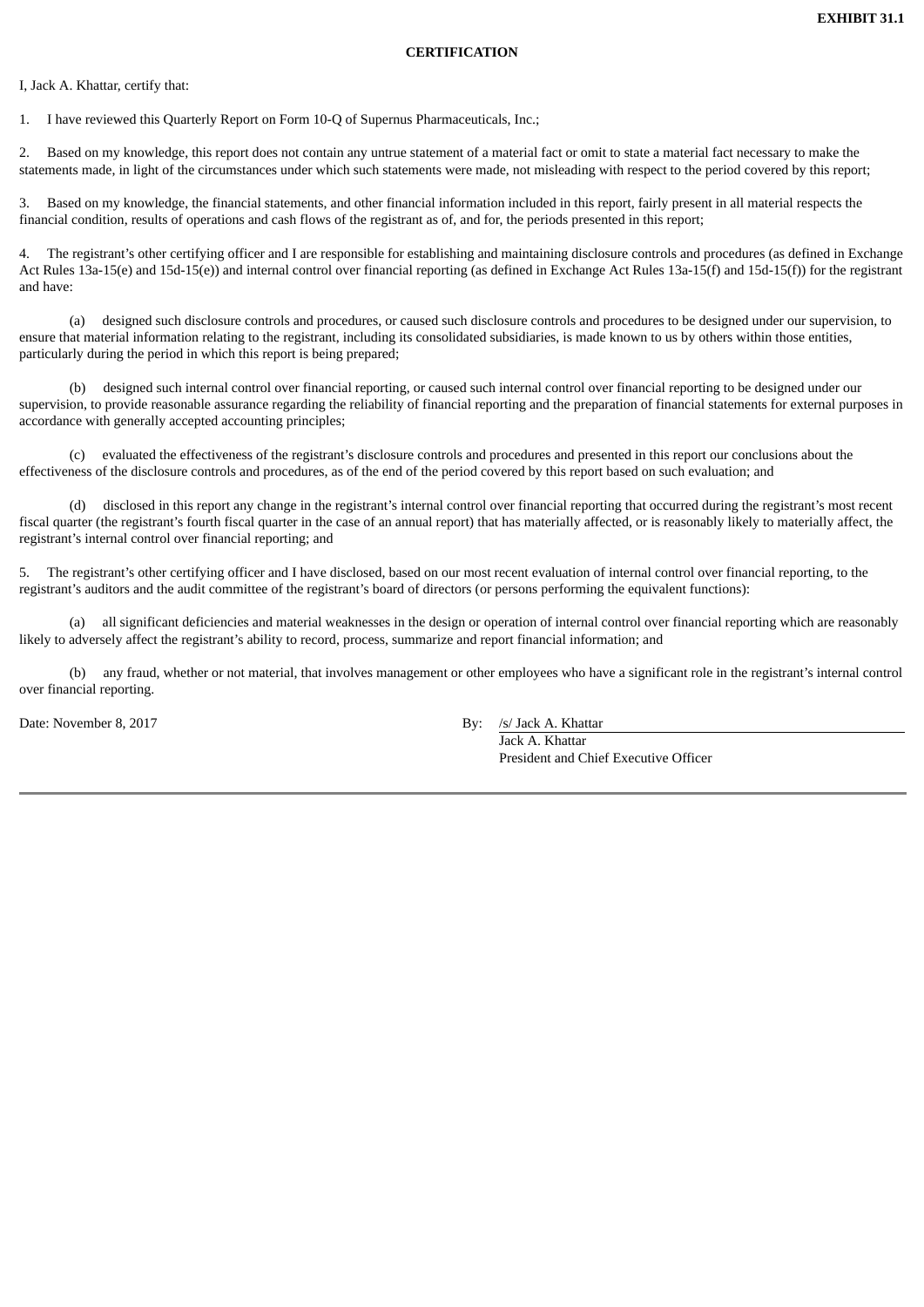### **CERTIFICATION**

I, Gregory S. Patrick, certify that:

1. I have reviewed this Quarterly Report on Form 10-Q of Supernus Pharmaceuticals, Inc.;

2. Based on my knowledge, this report does not contain any untrue statement of a material fact or omit to state a material fact necessary to make the statements made, in light of the circumstances under which such statements were made, not misleading with respect to the period covered by this report;

3. Based on my knowledge, the financial statements, and other financial information included in this report, fairly present in all material respects the financial condition, results of operations and cash flows of the registrant as of, and for, the periods presented in this report;

4. The registrant's other certifying officer and I are responsible for establishing and maintaining disclosure controls and procedures (as defined in Exchange Act Rules 13a-15(e) and 15d-15(e)) and internal control over financial reporting (as defined in Exchange Act Rules 13a-15(f) and 15d-15(f)) for the registrant and have:

(a) designed such disclosure controls and procedures, or caused such disclosure controls and procedures to be designed under our supervision, to ensure that material information relating to the registrant, including its consolidated subsidiaries, is made known to us by others within those entities, particularly during the period in which this report is being prepared;

(b) designed such internal control over financial reporting, or caused such internal control over financial reporting to be designed under our supervision, to provide reasonable assurance regarding the reliability of financial reporting and the preparation of financial statements for external purposes in accordance with generally accepted accounting principles;

(c) evaluated the effectiveness of the registrant's disclosure controls and procedures and presented in this report our conclusions about the effectiveness of the disclosure controls and procedures, as of the end of the period covered by this report based on such evaluation; and

(d) disclosed in this report any change in the registrant's internal control over financial reporting that occurred during the registrant's most recent fiscal quarter (the registrant's fourth fiscal quarter in the case of an annual report) that has materially affected, or is reasonably likely to materially affect, the registrant's internal control over financial reporting; and

5. The registrant's other certifying officer and I have disclosed, based on our most recent evaluation of internal control over financial reporting, to the registrant's auditors and the audit committee of the registrant's board of directors (or persons performing the equivalent functions):

(a) all significant deficiencies and material weaknesses in the design or operation of internal control over financial reporting which are reasonably likely to adversely affect the registrant's ability to record, process, summarize and report financial information; and

(b) any fraud, whether or not material, that involves management or other employees who have a significant role in the registrant's internal control over financial reporting.

Date: November 8, 2017 **By:** /s/ Gregory S. Patrick

<span id="page-28-0"></span>Gregory S. Patrick Vice President and Chief Financial Officer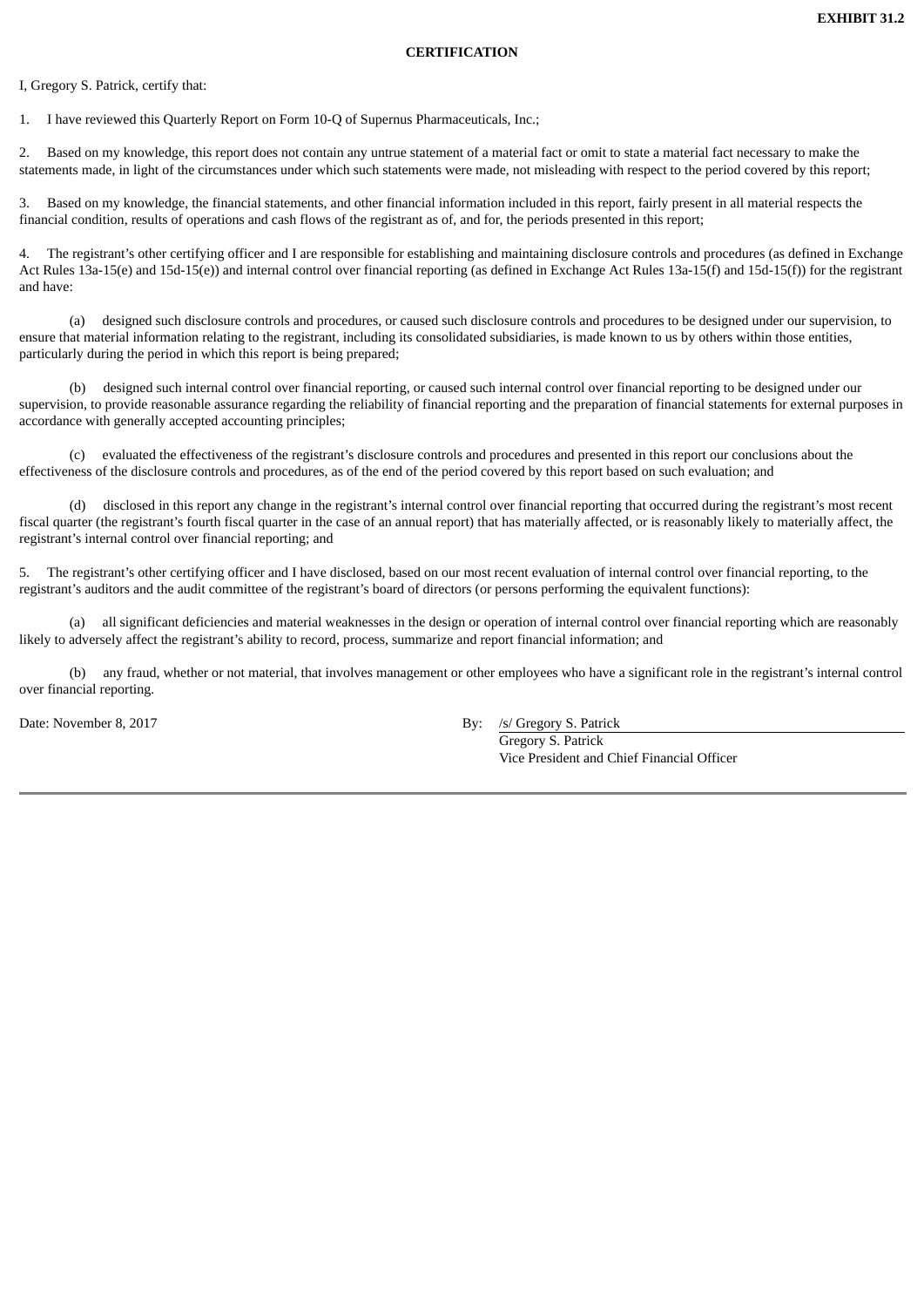### **SUPERNUS PHARMACEUTICALS, INC.**

### **CERTIFICATION PURSUANT TO**

### **18 U.S.C. sec. 1350,**

### **AS ADOPTED PURSUANT TO**

### **SECTION 906 OF THE SARBANES-OXLEY ACT OF 2002**

In connection with the Quarterly Report of Supernus Pharmaceuticals, Inc. (the "Company") on Form 10-Q for the period ended September 30, 2017 as filed with the Securities and Exchange Commission on the date hereof (the "Report"), I, Jack A. Khattar, President and Chief Executive Officer of the Company, certify, pursuant to 18 U.S.C. sec. 1350, as adopted pursuant to Section 906 of the Sarbanes-Oxley Act of 2002, that:

(1) The Report fully complies with the requirements of section 13(a) or 15(d) of the Securities Exchange Act of 1934; and

(2) The information contained in the Report fairly presents, in all material respects, the financial condition and results of operations of the Company.

Date: November 8, 2017 By: /s/ Jack A. Khattar

<span id="page-29-0"></span>Jack A. Khattar President and Chief Executive Officer